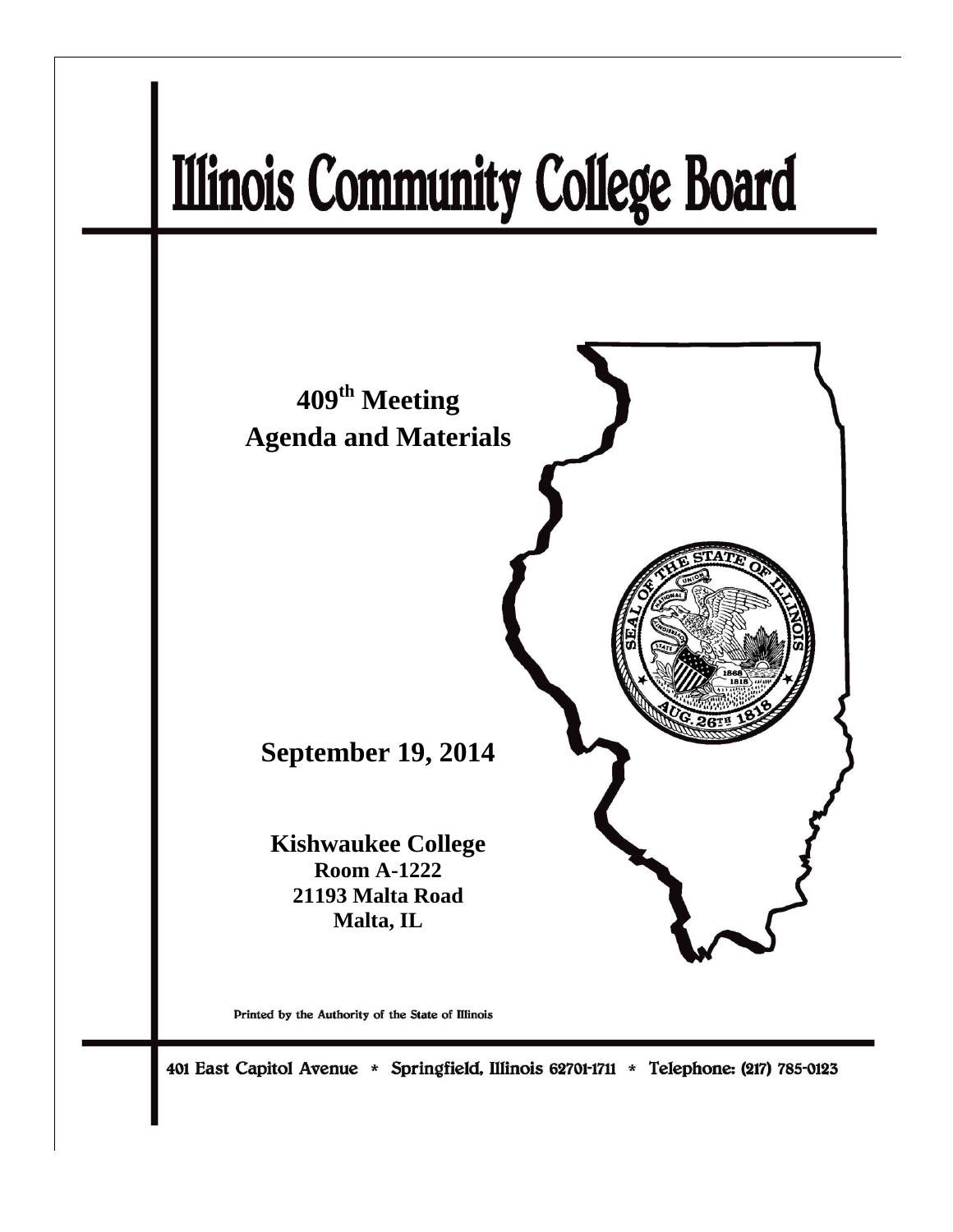Agenda  $409<sup>th</sup>$  Meeting of the Illinois Community College Board Kishwaukee College Room A-1222 21193 Malta Road Malta, IL

September 19, 2014

<span id="page-1-0"></span>

| 1.        |                                                                           | 9:00 a.m. - Board Meeting - Room A-1222<br>Roll Call and Declaration of Quorum                                                                                                           | <b>Page</b>      |  |  |
|-----------|---------------------------------------------------------------------------|------------------------------------------------------------------------------------------------------------------------------------------------------------------------------------------|------------------|--|--|
| 2.        | Announcements and Remarks by Alexi Giannoulias, Board Chairman            |                                                                                                                                                                                          |                  |  |  |
| 3.        | Welcoming Remarks from Dr. Thomas Choice, President of Kishwaukee College |                                                                                                                                                                                          |                  |  |  |
|           | 3.1                                                                       | Highlights of Kishwaukee College's Success in Partnerships                                                                                                                               |                  |  |  |
| 4.        |                                                                           | <b>Board Member Comments</b>                                                                                                                                                             |                  |  |  |
| 5.        | Acknowledgements                                                          |                                                                                                                                                                                          |                  |  |  |
|           | 5.1                                                                       | Mr. David Seiler, outgoing President for the Illinois Community College Faculty<br>Association                                                                                           |                  |  |  |
| 6.        |                                                                           | <b>Executive Director Report</b>                                                                                                                                                         |                  |  |  |
| <u>7.</u> | <b>Economic Impact Study Presentation</b>                                 |                                                                                                                                                                                          |                  |  |  |
| 8.        | <b>Advisory Organizations</b>                                             |                                                                                                                                                                                          |                  |  |  |
|           | 8.1<br>8.2<br>8.3<br>8.4                                                  | Illinois Community College Faculty Association<br>Illinois Council of Community College Presidents<br><b>Student Advisory Council</b><br>Illinois Community College Trustees Association |                  |  |  |
| 9.        | <b>Committee Reports</b>                                                  |                                                                                                                                                                                          |                  |  |  |
|           | 9.1                                                                       | Fiscal, Personnel, Ethics and Conflict of Interest                                                                                                                                       | $\overline{2}$   |  |  |
|           |                                                                           | Changes to the Employee Guidebook (ACTION)<br>9.1a<br>Authorization to Make Minor Changes to the Employee Guidebook<br>9.1 <sub>b</sub><br>(ACTION)                                      | $3-4$            |  |  |
|           | 9.2                                                                       | Adult Education and Workforce Development                                                                                                                                                | 5                |  |  |
| 10.       |                                                                           | Illinois Community College Board Recognition of Illinois Community Colleges (ACTION)                                                                                                     |                  |  |  |
|           | 10.1<br>10.2                                                              | John A. Logan College<br>Lincoln Land Community College, Harper College, Morton College, Shawnee<br>Community College, Kishwaukee College, and Illinois Valley Community College         | $6 - 7$<br>$8-9$ |  |  |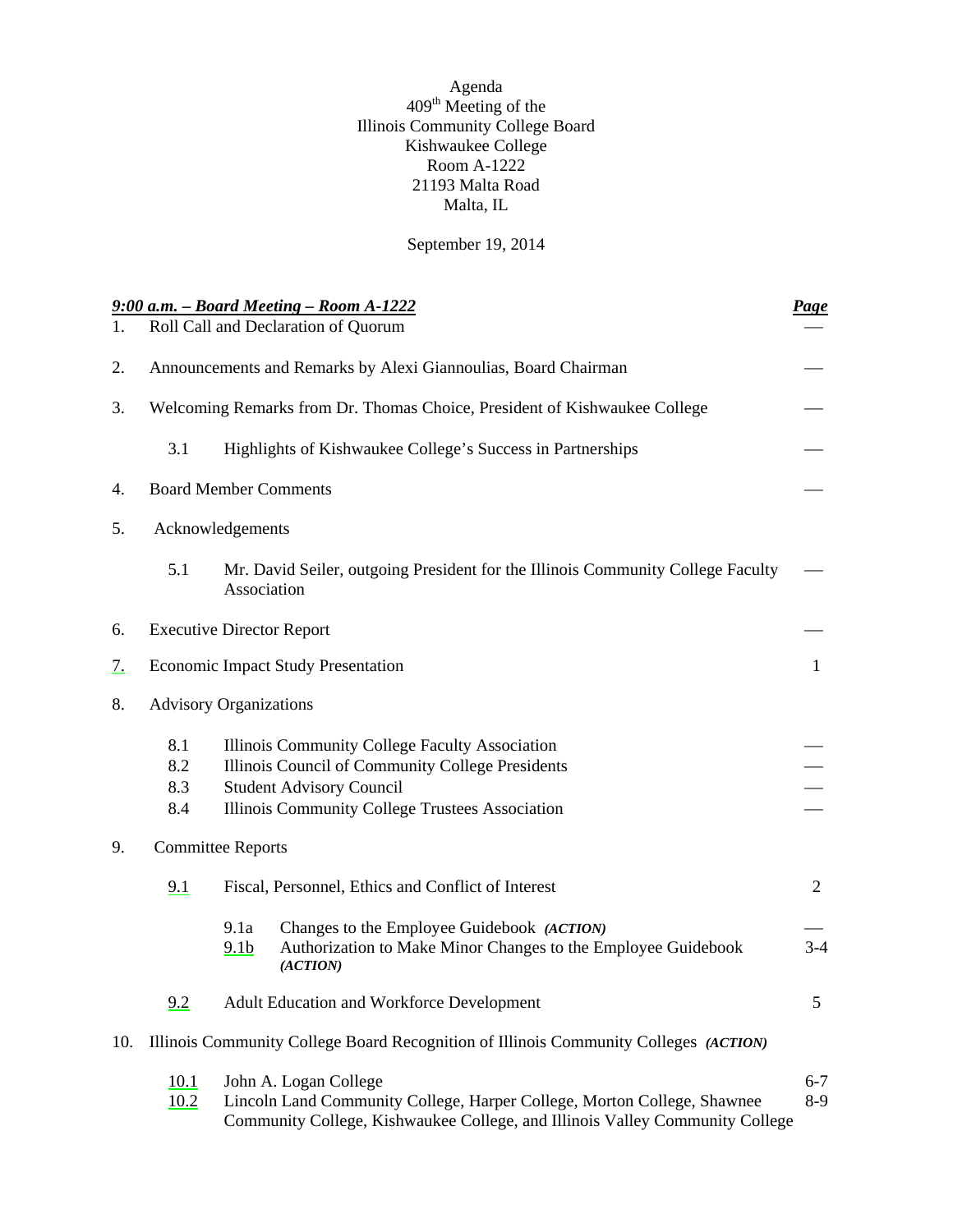| Agenda             |
|--------------------|
| September 19, 2014 |

|     |                                   | $9:00$ a.m. - Board Meeting - Room A-1222                                                                                                                                                                                                                                                                                                                     | <b>Page</b> |  |  |
|-----|-----------------------------------|---------------------------------------------------------------------------------------------------------------------------------------------------------------------------------------------------------------------------------------------------------------------------------------------------------------------------------------------------------------|-------------|--|--|
| 11. | New Units of Instruction (ACTION) |                                                                                                                                                                                                                                                                                                                                                               |             |  |  |
|     | 11.1                              | Richard J. Daley College, College of DuPage, Kankakee Community College<br>Kennedy-King College, Lincoln Land Community College, Malcolm X College,<br>Oakton Community College, Olive-Harvey College, Prairie State College,<br>Rend Lake College, Richland Community College, South Suburban College,<br>Harry S. Truman College, and Wilbur Wright College | $10-22$     |  |  |
|     | 11.2                              | <b>Triton Community College</b>                                                                                                                                                                                                                                                                                                                               | $23 - 24$   |  |  |
| 12. |                                   | Consent Agenda (ACTION)                                                                                                                                                                                                                                                                                                                                       |             |  |  |
|     | 12.1                              | Minutes of the June 6, 2014 Board Meeting                                                                                                                                                                                                                                                                                                                     | $25-41$     |  |  |
|     | 12.2                              | Minutes of the June 6, 2014 Board Executive Session                                                                                                                                                                                                                                                                                                           |             |  |  |
|     | 12.3                              | Approval of Confidentiality of Executive Session Minutes                                                                                                                                                                                                                                                                                                      |             |  |  |
|     | 12.4                              | Approval of the Disposal of the Verbatim Recording of Minutes                                                                                                                                                                                                                                                                                                 |             |  |  |
|     | 12.5                              | Certification on Eligibility for Special Tax Levy                                                                                                                                                                                                                                                                                                             | $42 - 43$   |  |  |
|     | <u>12.6</u>                       | Approval to Enter into Grant Agreements - Legislative Add-ons                                                                                                                                                                                                                                                                                                 | 44          |  |  |
|     | 12.7                              | Administrative Rules Changes - Dual Credit                                                                                                                                                                                                                                                                                                                    | 45-49       |  |  |
| 13. | <b>Information Items</b>          |                                                                                                                                                                                                                                                                                                                                                               |             |  |  |
|     | 13.1                              | Fiscal Year 2014 Financial Statements                                                                                                                                                                                                                                                                                                                         |             |  |  |
|     | 13.2                              | <b>Fiscal Year 2015 Financial Statements</b>                                                                                                                                                                                                                                                                                                                  |             |  |  |
|     | 13.3                              | Intergovernmental Agreements and Memoranda of Understanding                                                                                                                                                                                                                                                                                                   | $50 - 51$   |  |  |
| 14. | <b>Other Business</b>             |                                                                                                                                                                                                                                                                                                                                                               |             |  |  |
| 15. | <b>Public Comment</b>             |                                                                                                                                                                                                                                                                                                                                                               |             |  |  |
| 16. | <b>Executive Session</b>          |                                                                                                                                                                                                                                                                                                                                                               |             |  |  |
|     | 16.1                              | <b>Employment/Appointments Matters</b>                                                                                                                                                                                                                                                                                                                        |             |  |  |
|     | 16.2                              | <b>Review of Minutes of Closed Sessions</b>                                                                                                                                                                                                                                                                                                                   |             |  |  |
|     | 16.3                              | <b>Legal Matters</b>                                                                                                                                                                                                                                                                                                                                          |             |  |  |
|     |                                   | 17. Executive Session Recommendations (ACTION)                                                                                                                                                                                                                                                                                                                |             |  |  |
|     | 17.1                              | <b>Employment/Appointment Matters</b>                                                                                                                                                                                                                                                                                                                         |             |  |  |
|     | 17.2                              | <b>Review of Minutes of Closed Sessions</b>                                                                                                                                                                                                                                                                                                                   |             |  |  |
|     | 17.3                              | <b>Legal Matters</b>                                                                                                                                                                                                                                                                                                                                          |             |  |  |
| 18. | Adjournment                       |                                                                                                                                                                                                                                                                                                                                                               |             |  |  |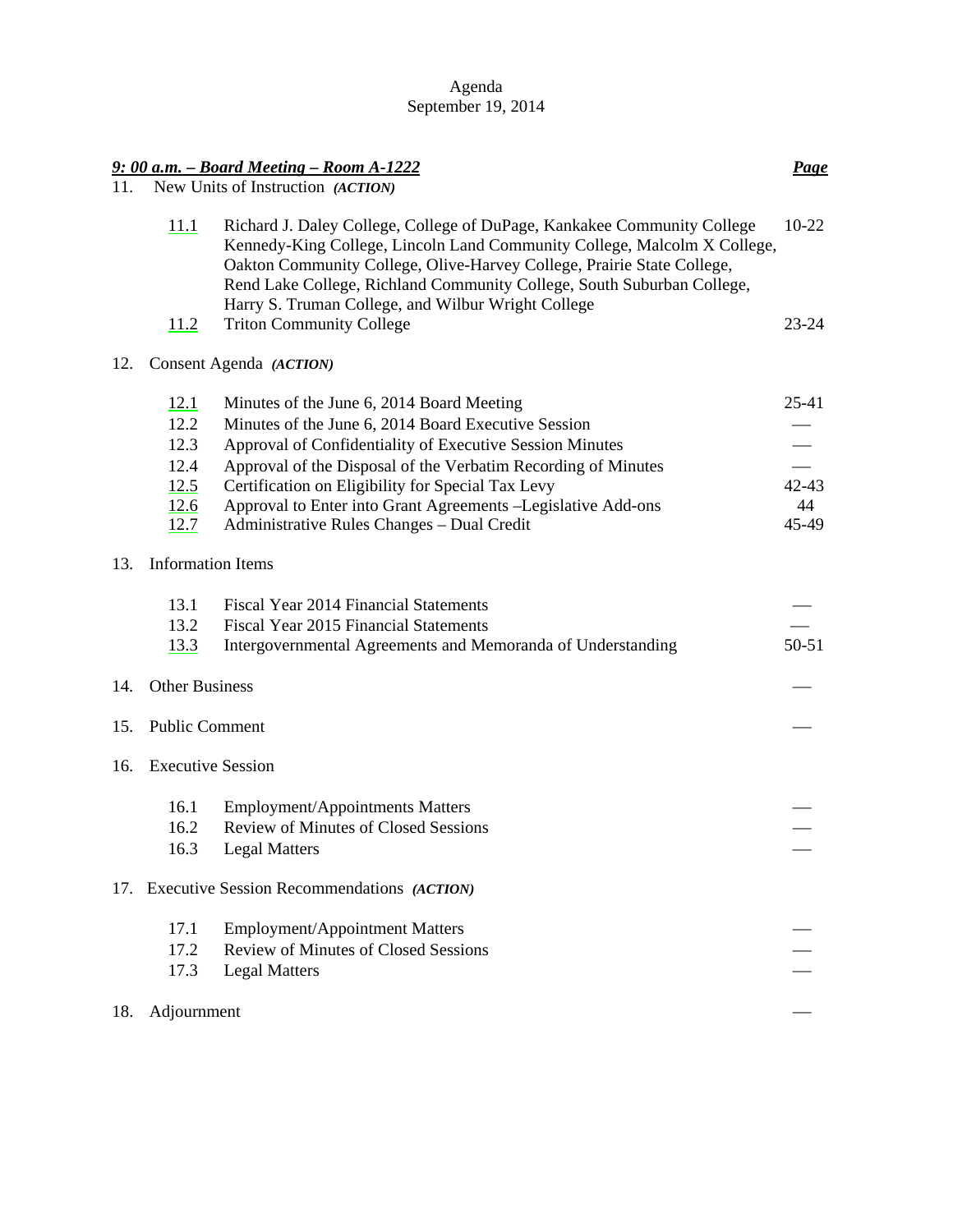# [Illinois Community College Board](#page-1-0)

# **ECONOMIC IMPACT STUDY PRESENTATION**

<span id="page-3-0"></span>As the third largest community college system in the nation, Illinois community colleges serve nearly 1,000,000 Illinois residents each year in credit and non-credit courses and offer education and training in over 240 different occupations. Illinois community colleges contribute to the vitality of their regions and the state in many ways: educationally, culturally, recreationally, civically, and economically. Perhaps the least measured and understood of these are the economic contributions.

To analyze the economic impact of the Illinois Community College System, ICCB contracted with NIU Center for Governmental Studies to generate an Economic Impact Study report at the statewide level and for each individual community college. Funding for the project was provided entirely through the American Recovery and Reinvestment Act (ARRA) Statewide Longitudinal Data Systems (SLDS) Grant.

The analysis has four main components with the first three relying on "matching" ICCB student records and IDES employee wage data. These components include 1) Illinois community college student employment and earning outcomes, 2) Illinois community college student-generated local, state, and federal tax revenues and 3) Illinois community college students meeting workforce demand. A final fourth component analyzed the Illinois Community College System as major employers and business entities with Illinois community colleges generating billions of dollars in local sales and wages and almost 48,000 jobs.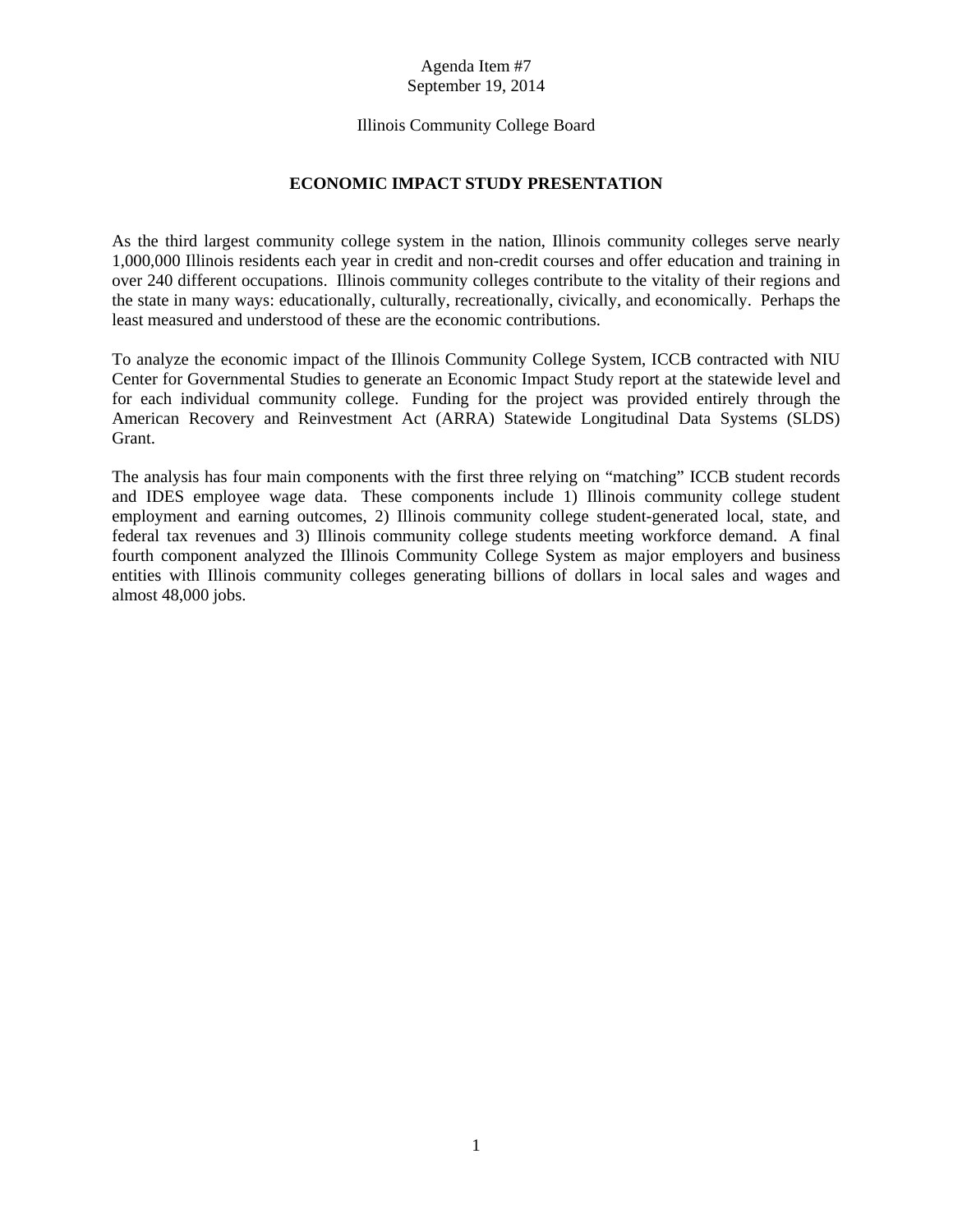# [Illinois Community College Board](#page-1-0)

# **FISCAL, PERSONNEL, ETHICS, CONFLICT OF INTEREST COMMITTEE**

<span id="page-4-0"></span>An oral report will be given during the Board meeting on the discussions that took place at the committee meeting held on Friday, September 19, 2014. The discussion items have been outlined below:

- Financial Statements: Fiscal Year 2014 and Fiscal Year 2015
	- o State General Funds
	- o Special State Funds
	- o Federal Funds
	- o Bond Financed Funds
- $\triangleright$  Timeliness of state payments to the colleges and adult education providers.
- $\triangleright$  Changes to the Employee Guidebook
- Consent Agenda
	- o Certification on Eligibility for Special Tax Levy
	- o Approval to Enter into Grant Agreements-Legislative Add-ons
- $\triangleright$  Other discussion and recommendations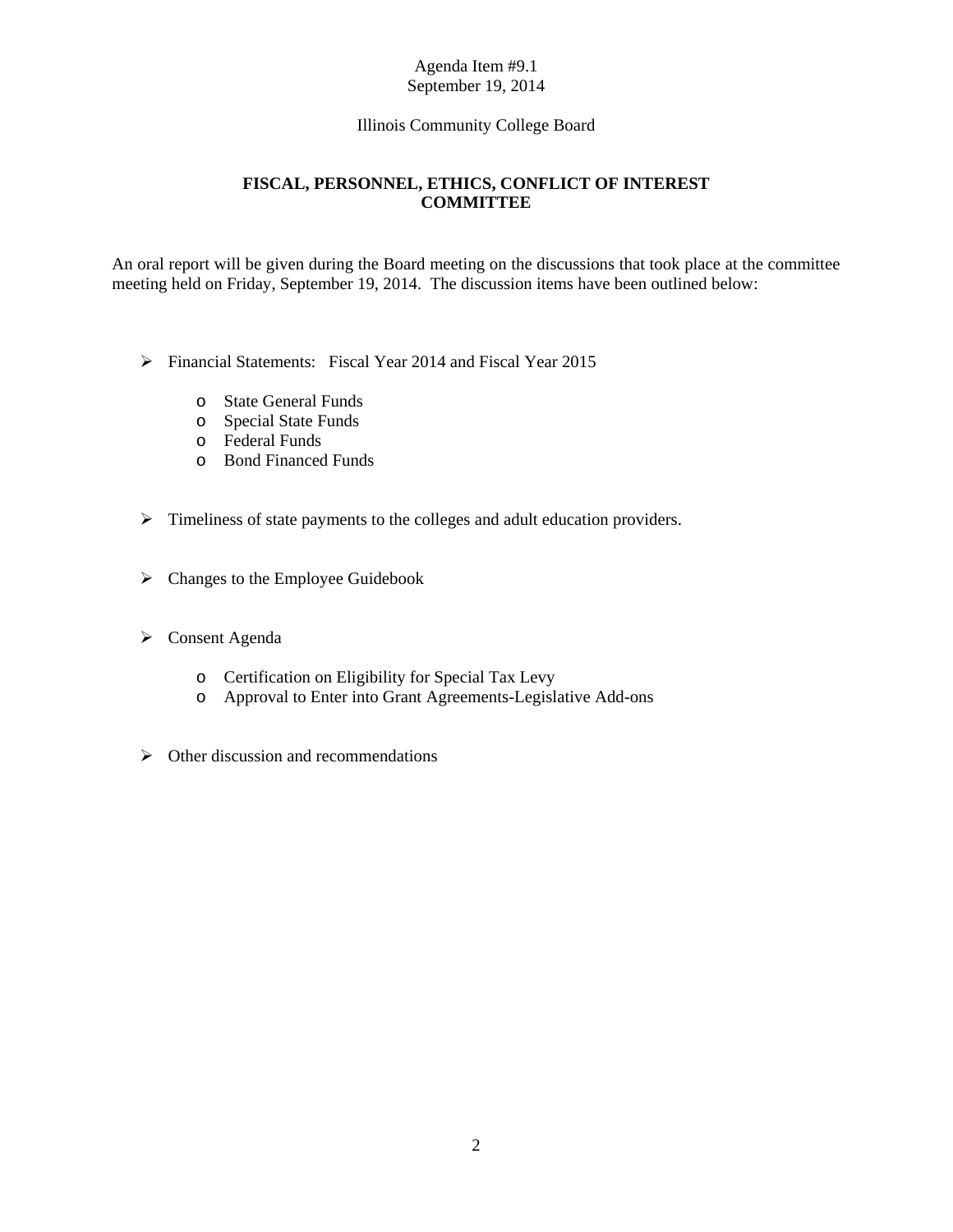[Illinois Community College Board](#page-1-0)

# **AUTHORIZATION TO MAKE MINOR CHANGES TO THE EMPLOYEE GUIDEBOOK**

<span id="page-5-0"></span>The Board is authorizing the Executive Director to make minor changes to existing office policies as needed. New policies and substantive changes to existing policies will require Board approval.

# **RECOMMENDED ACTION**

It is recommended that the following motion be adopted:

The Illinois Community College Board hereby authorizes the Executive Director to make non substantive changes to the ICCB Employee Guidebook, as needed.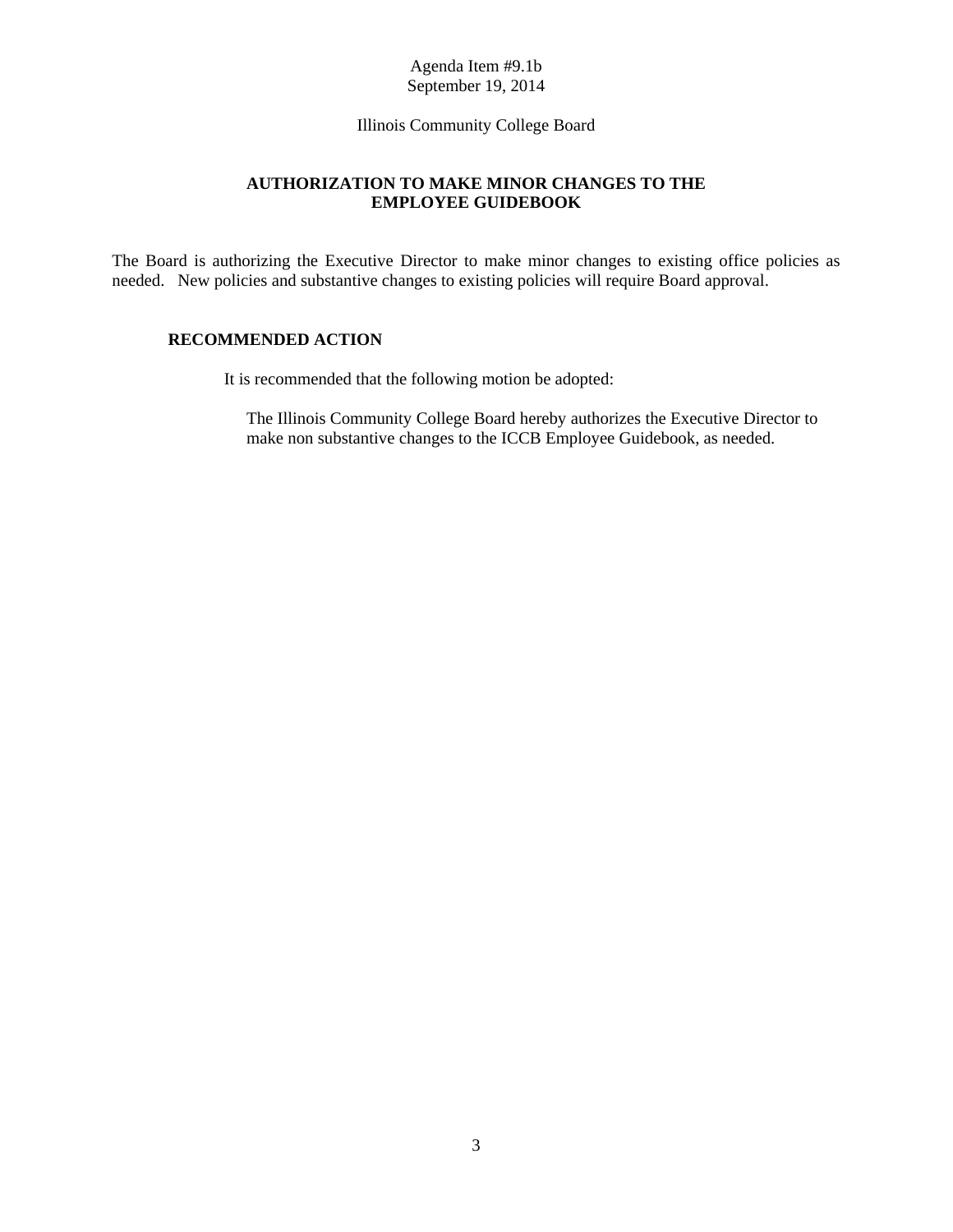# **BACKGROUND**

Changing circumstances often require minor revisions and clarifications on existing policies. Empowering the Executive Director to make minor changes and updates to existing policies as needed would allow for more flexibility in dealing with needs as they arise. New policies, major revisions, and policy shifts would still need board approval.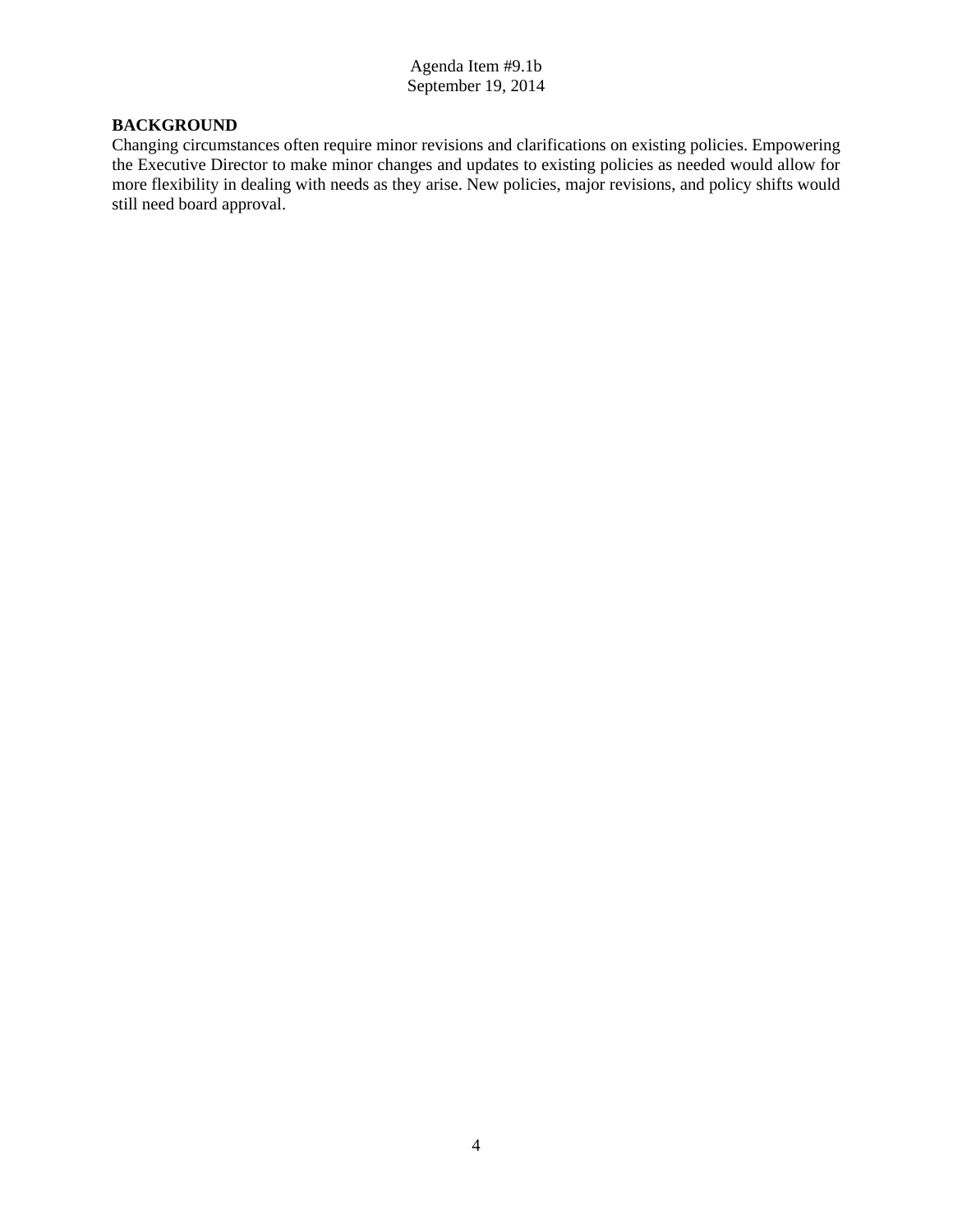[Illinois Community College Board](#page-1-0)

# **ADULT EDUCATION AND WORKFORCE DEVELOPMENT COMMITTEE**

<span id="page-7-0"></span>An oral report will be given during the Board meeting on the discussions that took place at the committee meeting held on Friday, September 19, 2014. The discussion items have been outlined below:

- $\triangleright$  Interagency Agency Agreement with the Illinois Department of Corrections
- $\triangleright$  Adult Education Probation Watch List
- Workforce Strategic Plan Update
- Workforce Innovation Opportunities Act (WIOA) Update
- > IL High School Equivalency Update
- $\triangleright$  Other Discussions and Recommendations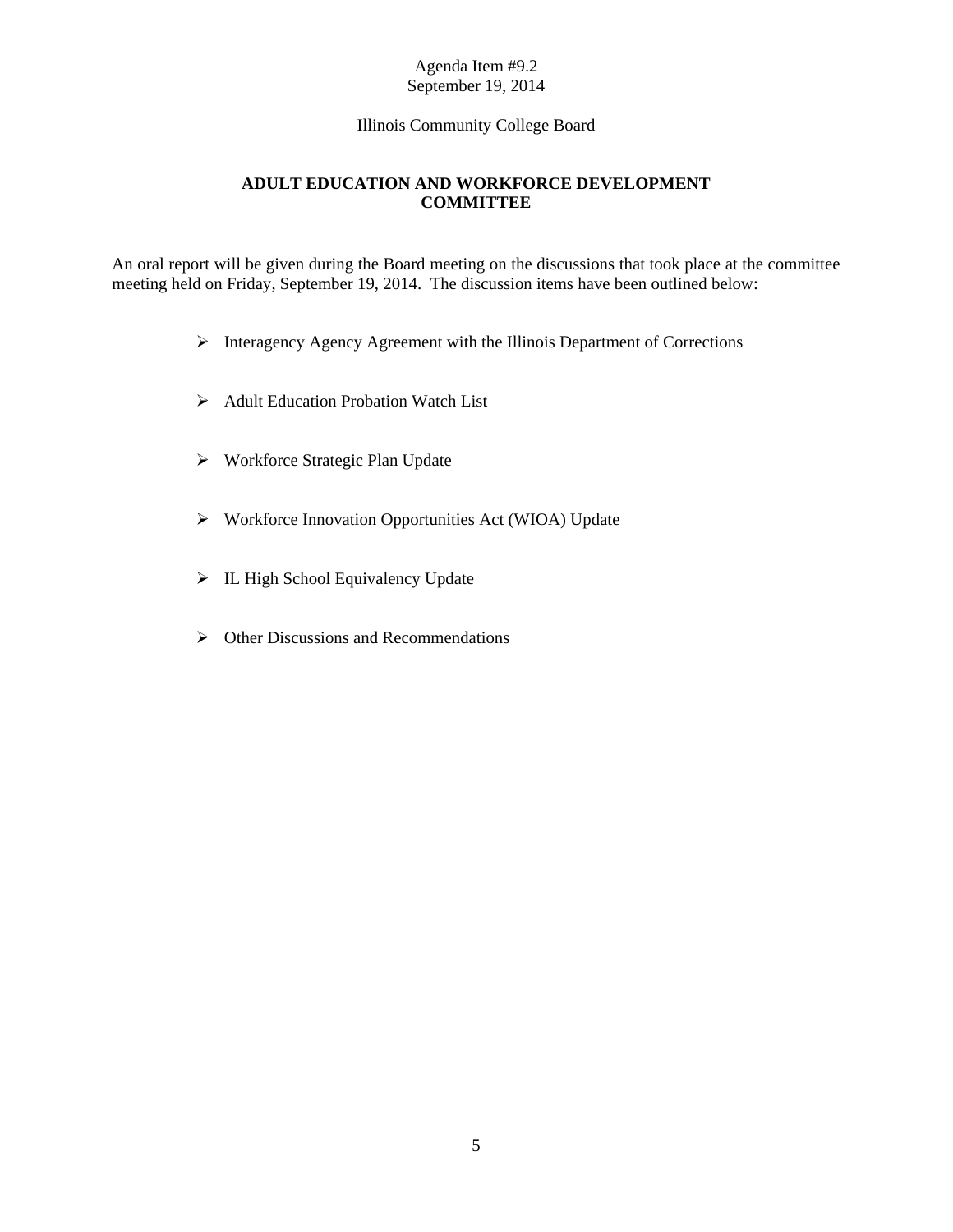[Illinois Community College Board](#page-1-0)

# **ILLINOIS COMMUNITY COLLEGE BOARD RECOGNITION OF COMMUNITY COLLEGES**

<span id="page-8-0"></span>The Illinois Community College Board has statutory authority to "recognize" community colleges for their compliance with state statutes and standards. Based on a five-year cycle, ICCB staff conducts recognition evaluations to assure that colleges are in compliance with the standards. Standards identified for focused review during Fiscal Years 2011 through 2015 include the following categories: Instruction, Student Services, Academic Support, Finance, Facilities, and Accountability. These same standards are used by each district in a self-evaluation that is submitted to ICCB prior to the staff evaluation.

During Fiscal Year 2014, John A. Logan College underwent an in-depth recognition evaluation. The college submitted a self - evaluation, ICCB staff conducted an internal evaluation of all required college documents, and a college finance site visit was conducted in March, 2014. Due to issues found during the scheduled site visit, a focus visit was made in June, 2014 by ICCB staff from the finance and academic divisions. The Recognition Report is a compilation of staff findings, staff recommendations, and the college responses to the findings. Because of the number of compliance findings and the type of findings, staff is recommending that the Board give John A. Logan College the status of Recognition Continued – with Conditions

# **RECOMMENDED ACTION**

It is recommended that the following motion be adopted:

The Illinois Community College Board hereby grants a status of "Recognition Continued – with Conditions" to the following district:

John A. Logan College.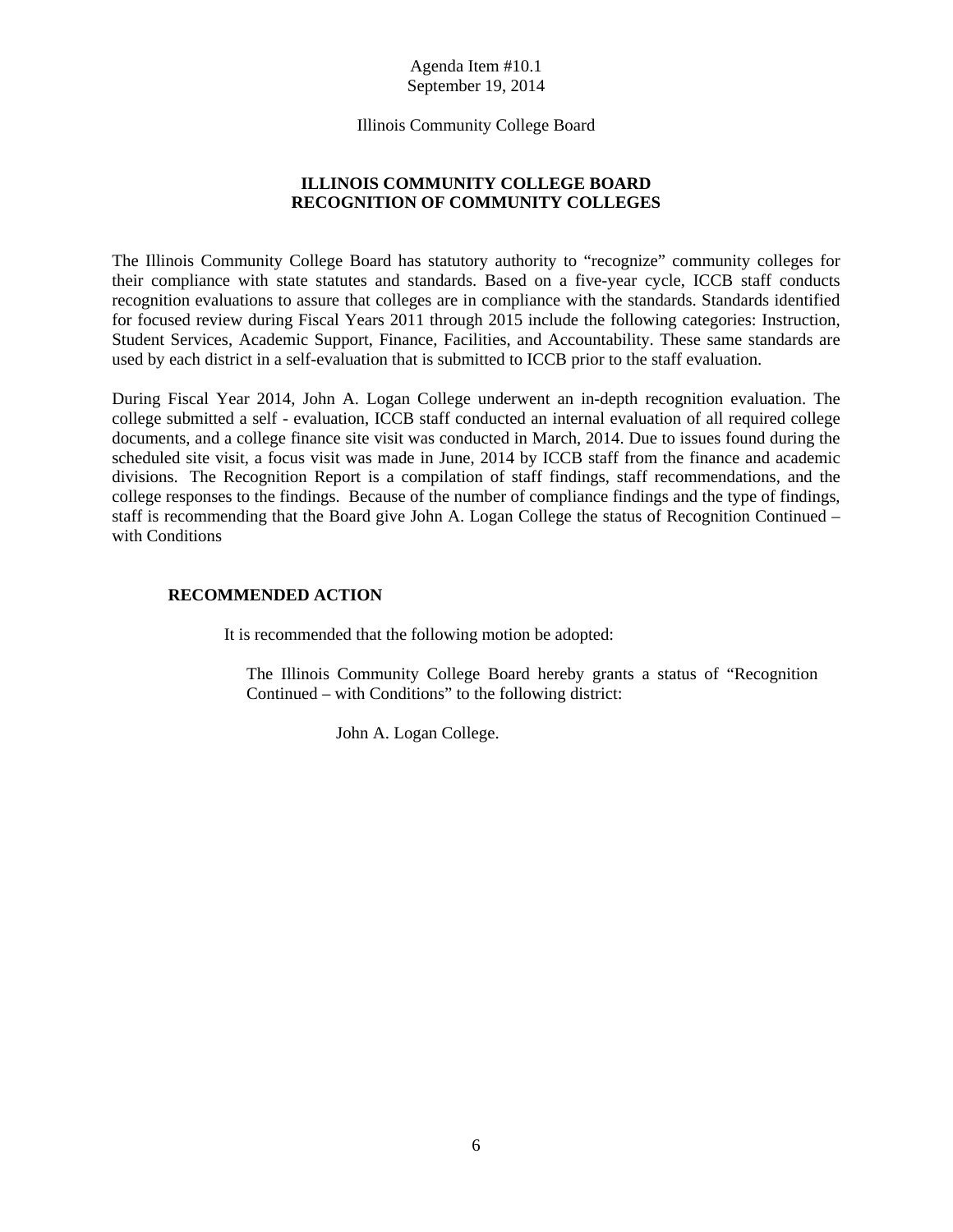# **BACKGROUND**

Recognition is a statutory term describing the status of a district which meets instructional, administrative, financial, facility and equipment standards as established by the Illinois Community College Board (110ILCS Section 805/2-12f and 805/2-15). Community colleges must be recognized to be eligible for state funding. Once a college district has been recognized by the ICCB, that recognition status is continued unless, action is taken by the Board to interrupt it. To determine a district's recognition status, the ICCB conducts periodic evaluations. The objectives of the recognition evaluation include 1) determination of a district's compliance with the *Public Community College Act* and *ICCB Administrative Rules*; 2) the provision of assistance to districts in achieving compliance with the Act and Rules; 3) the identification of issues which may be of concern to the community college system and the gathering of basic data about these issues; and 4) the identification of exemplary district practices/programs that can be shared with other districts. Based on a five-year cycle, ICCB staff conducts recognition evaluations to assure that districts are in compliance with selected standards. All districts are evaluated on a select number of standards during the same five-year cycle. ICCB staff makes an assessment on each individual standard and on a global basis considering all focused and nonfocused standards. On individual standards districts are identified as either in compliance or not in compliance. Compliance recommendations require the college to take immediate action to adhere to a particular law or administrative rule, and advisory recommendations are suggestions by staff to improve upon a current process or practice. Advisory recommendations are not mandatory and do not affect a college's overall recognition status.

At the conclusion of the recognition review, the ICCB staff presents a report to the Board and the college to summarize the evaluation. Based on the report, the Board may take one of three types of action:

*Recognition Continued* – The district generally meets ICCB statutory laws and administrative rules. A district which has been granted a status of "recognition continued" is entitled to receive ICCB grants for which it is otherwise entitled and eligible.

*Recognition Continued-with Conditions* – The district does not meet ICCB standards. A district which has been assigned the status of "recognition continued-with conditions" is entitled to receive ICCB grants for which it is otherwise entitled and eligible, but it is given a specified time to resolve the conditions which led to the assignment of that status. A follow-up evaluation is scheduled no sooner than three nor longer than nine months after ICCB action on the assignment to determine the district's progress in resolving the conditions.

*Recognition Interrupted* – The district fails to take corrective action to resolve the conditions placed upon it under "recognition continued-with conditions" within a prescribed time period. A district which has been assigned a status of "recognition interrupted" may apply for recognition at such time as all requirements set forth by the ICCB have been satisfied. A district will have state funding suspended on a pro rata, per diem basis for the period of time for which such status is in effect.

The final report, including college responses, is externally attached for Board members only.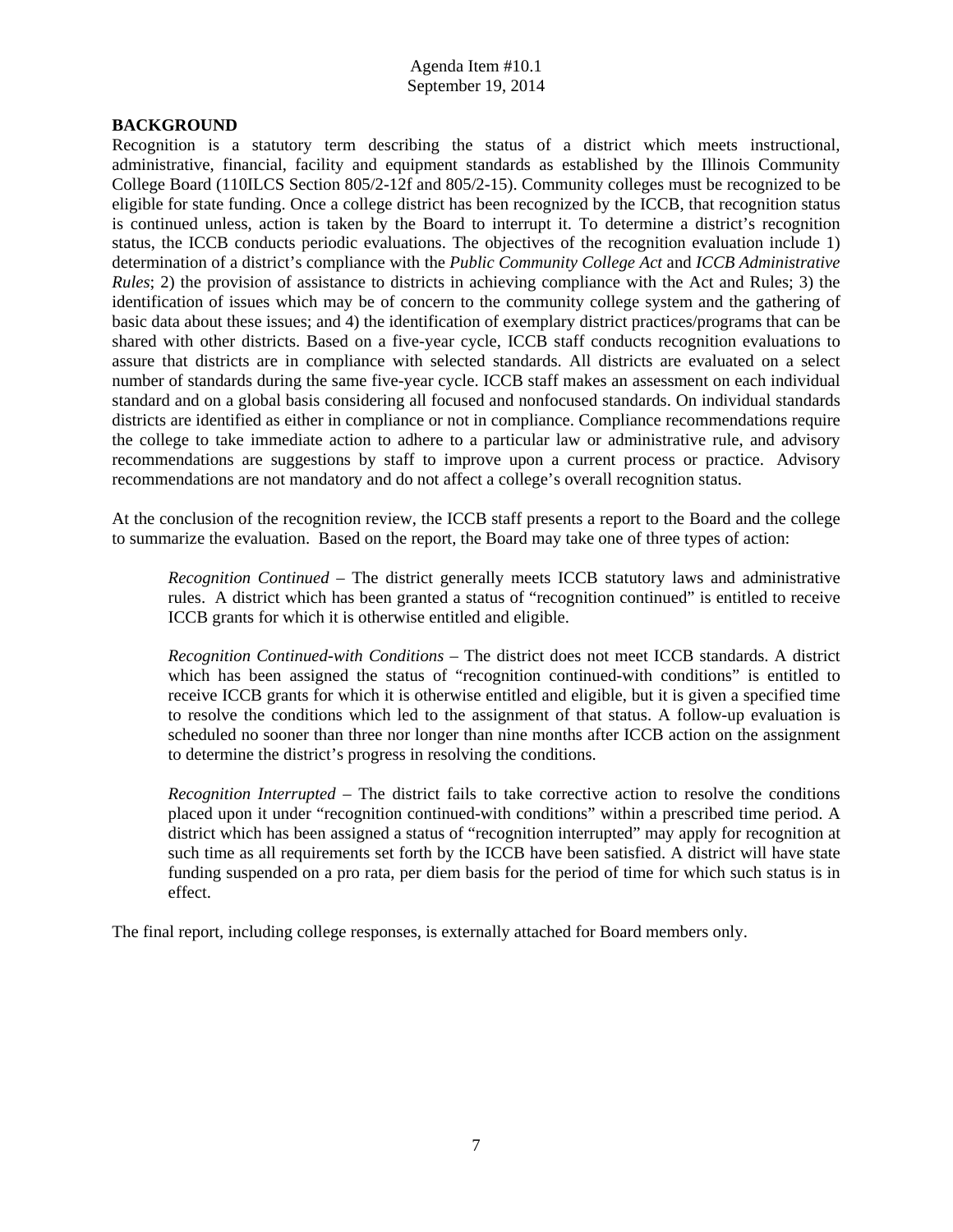[Illinois Community College Board](#page-1-0)

# **ILLINOIS COMMUNITY COLLEGE BOARD RECOGNITION OF COMMUNITY COLLEGES**

<span id="page-10-0"></span>The Illinois Community College Board has statutory authority to "recognize" community colleges for their compliance with state statutes and standards. Based on a five-year cycle, ICCB staff conducts recognition evaluations to assure that colleges are in compliance with the standards. Standards identified for focused review during Fiscal Years 2011 through 2015 include the following categories: Instruction, Student Services, Academic Support, Finance, Facilities, and Accountability. These same standards are used by each district in a self-evaluation that is submitted to ICCB prior to the staff evaluation.

During Fiscal Year 2014 Harper College, Illinois Valley Community College, Kishwaukee College, Lincoln Land Community College, Morton College, and Shawnee Community College underwent indepth recognition evaluations. The colleges submitted thorough self-evaluations; ICCB staff conducted internal evaluations of all required college documents and college finance site visits were conducted. This agenda item not only presents the staff recommendations for the colleges that completed the evaluations, but gives background on the recognition evaluation and approval process for the Board's information.

# **RECOMMENDED ACTION**

It is recommended that the following motion be adopted:

The Illinois Community College Board hereby grants a status of "recognition continued" to the following districts:

Lincoln Land Community College Harper College Morton College Shawnee Community College Kishwaukee College Illinois Valley Community College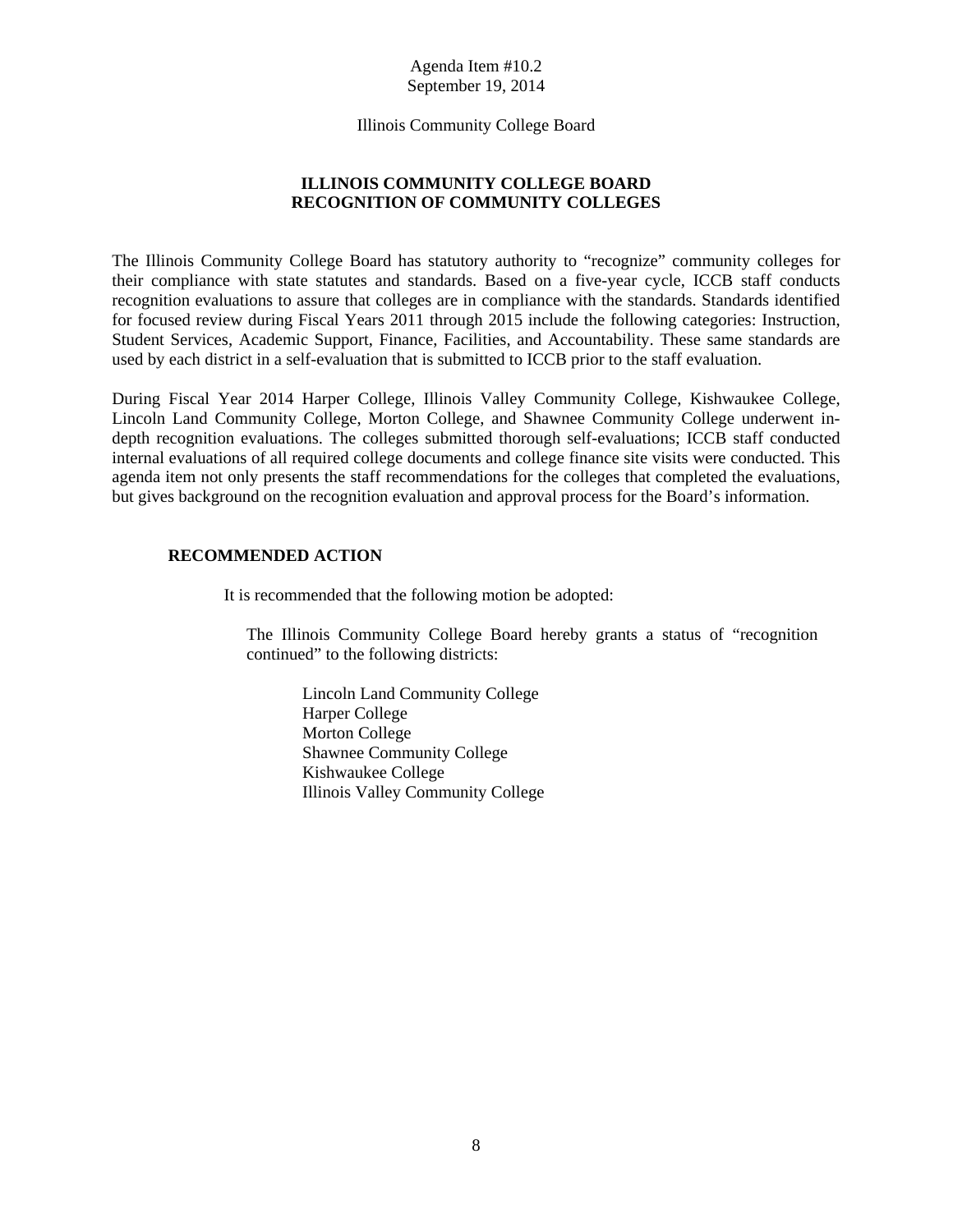### **BACKGROUND**

Recognition is a statutory term describing the status of a district which meets instructional, administrative, financial, facility and equipment standards as established by the Illinois Community College Board (110ILCS Section 805/2-12f and 805/2-15). Community colleges must be recognized to be eligible for state funding. Once a college district has been recognized by the ICCB, that recognition status is continued unless, action is taken by the Board to interrupt it. To determine a district's recognition status, the ICCB conducts periodic evaluations. The objectives of the recognition evaluation include 1) determination of a district's compliance with the *Public Community College Act* and *ICCB Administrative Rules*; 2) the provision of assistance to districts in achieving compliance with the Act and Rules; 3) the identification of issues which may be of concern to the community college system and the gathering of basic data about these issues; and 4) the identification of exemplary district practices/programs that can be shared with other districts. Based on a five-year cycle, ICCB staff conducts recognition evaluations to assure that districts are in compliance with selected standards. All districts are evaluated on a select number of standards during the same five-year cycle. ICCB staff makes an assessment on each individual standard and on a global basis considering all focused and nonfocused standards. On individual standards districts are identified as either in compliance or not in compliance. Recommendations are either mandatory, when a college is "out of compliance", or otherwise advisory. On an overall, global basis, there are three categories of recognition status:

*Recognition Continued* – The district generally meets ICCB standards. A district which has been granted a status of "recognition continued" is entitled to receive ICCB grants for which it is otherwise entitled and eligible.

 *Recognition Continued-with Conditions* – The district generally does not meet ICCB standards. A district which has been assigned the status of "recognition continued-with conditions" is entitled to receive ICCB grants for which it is otherwise entitled and eligible, but it is given a specified time to resolve the conditions which led to the assignment of that status. A follow-up evaluation is scheduled no sooner than three nor longer than nine months after ICCB action on the assignment to determine the district's progress in resolving the conditions.

*Recognition Interrupted* – The district fails to take corrective action to resolve the conditions placed upon it under "recognition continued-with conditions" within a prescribed time period. A district which has been assigned a status of "recognition interrupted" may apply for recognition at such time as all requirements set forth by the ICCB have been satisfied. A district will have state funding suspended on a pro rata, per diem basis for the period of time for which such status is in effect.

Evaluation for the district included in this item has been completed through receipt of responses to the districts' draft report. The responses include the district's planned action for the compliance recommendations as well as reactions to advisory (quality) recommendations when the district chose to provide them. The district was judged by staff to be in general compliance with ICCB recognition standards and, therefore, is recommended for *"Recognition Continued"* status. The final reports, including direct responses, are externally attached for Board members only.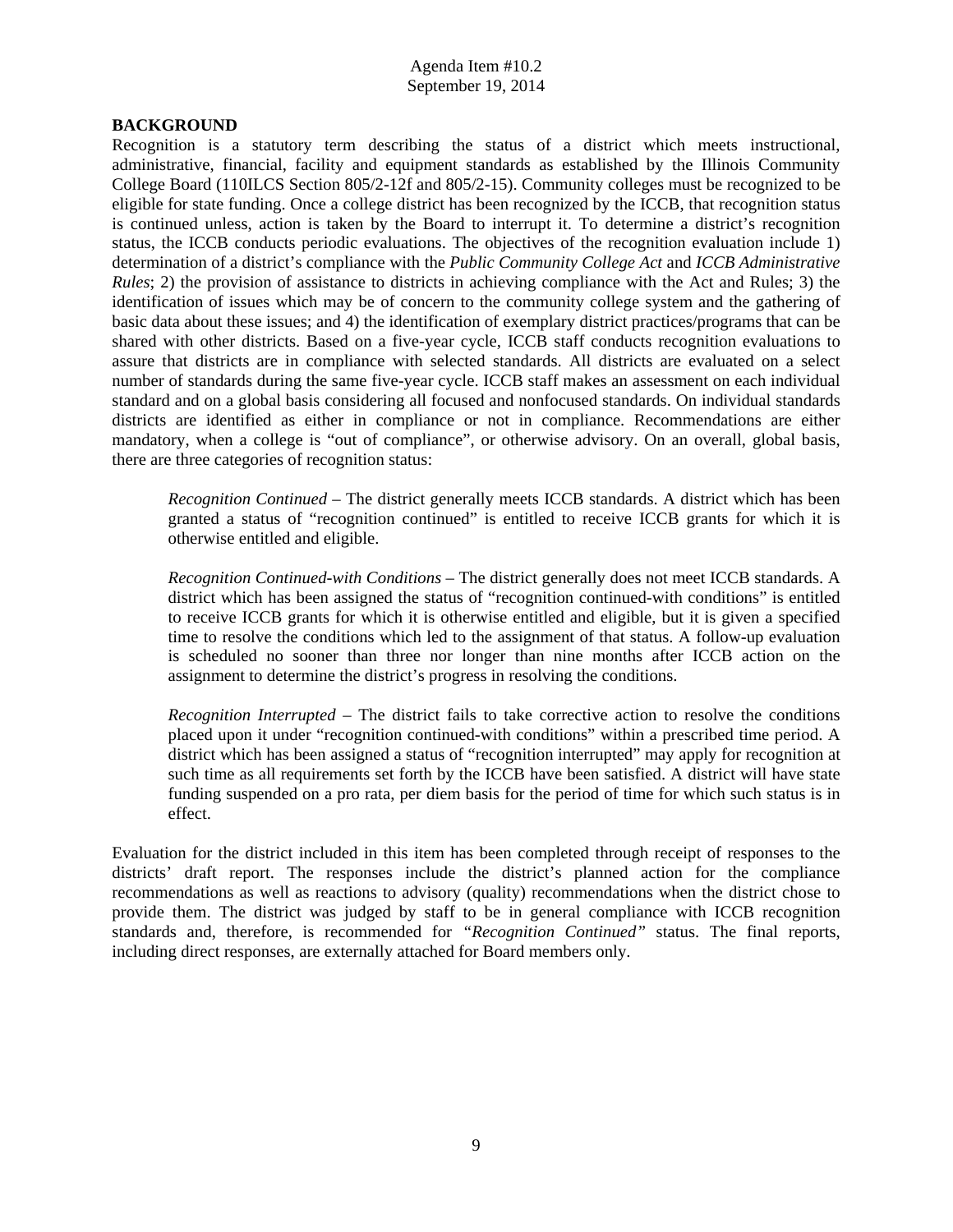[Illinois Community College Board](#page-1-0)

# **NEW UNITS OF INSTRUCTION**

<span id="page-12-0"></span>The Illinois Community College Board is requested to approve new units of instruction for the following community colleges:

### **RECOMMENDED ACTION:**

It is recommended that the following motion be adopted:

The Illinois Community College Board hereby approves the following new units of instruction for the community colleges listed below:

# **PERMANENT PROGRAM APPROVAL**

Richard J. Daley College

- Web Development Associate in Applied Science (A.A.S.) degree (61 credit hours)
- $\triangleright$  Web Development Advanced Certificate (30 credit hours)

#### College of DuPage

 $\triangleright$  Game Animation & Design A.A.S. degree (68 credit hours)

#### Kankakee Community College

- Computer Graphics A.A.S. degree (67 credit hours)
- Computer Graphics Technology Advanced Certificate (48 credit hours)

#### Kennedy-King College

- Advanced Social Services-Addictions Studies A.A.S. degree (70 credit hours)
- Advanced Social Services-Addictions Studies Certificate (49 credit hours)
- $\triangleright$  Gas Utility Worker Certificate (50 credit hours)

#### Lincoln Land Community College

 $\triangleright$  Green Facilities Management Certificate (30 credit hours)

#### Malcolm X College

- $\triangleright$  Physical Therapy Assistant A.A.S. degree (70 credit hours)
- $\triangleright$  Web Development A.A.S. degree (61 credit hours)
- $\triangleright$  Web Development Advanced Certificate (30 credit hours)

#### Oakton Community College

 $\triangleright$  Nanotechnology Certificate (31 credit hours)

# Olive-Harvey College

- $\triangleright$  Web Development A.A.S. degree (61 credit hours)
- $\triangleright$  Web Development Advanced Certificate (30 credit hours)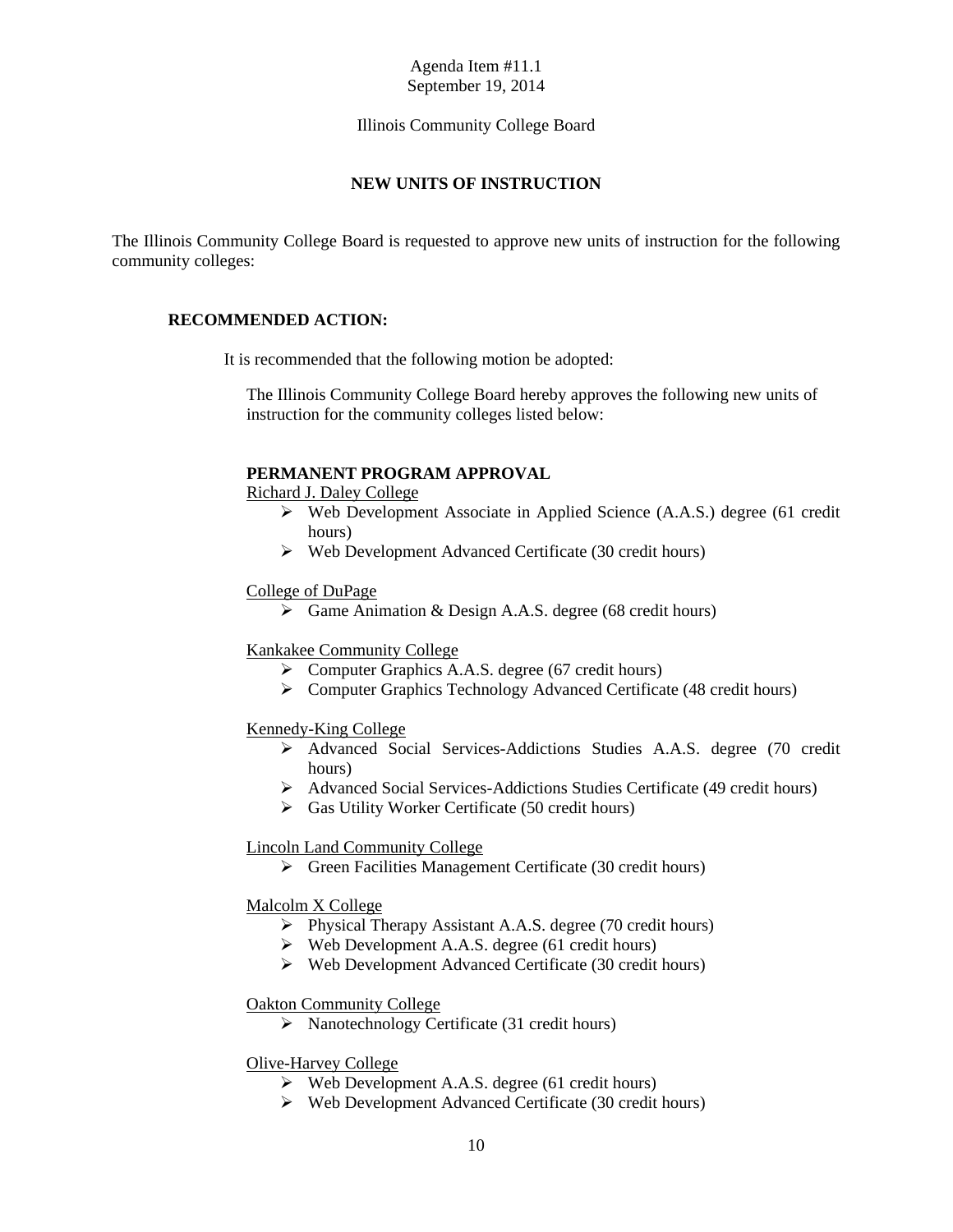# Prairie State College

 $\triangleright$  Industrial Mechanic A.A.S. degree (62 credit hours)

# Rend Lake College

 $\triangleright$  Barber Certificate (50 credit hours)

# Richland Community College

 $\blacktriangleright$  Healthcare Documentation A.A.S. degree (62 credit hours)

### South Suburban College

 $\overline{\phantom{a}}$ 

General Studies A.G.S. degree (60 credit hours)

# Harry S. Truman College

 $\triangleright$  Human Development & Family Studies A.A.S. degree (60 credit hours)

# Wilbur Wright College

- ▶ Networking Systems & Technologies A.A.S. degree (61 credit hours)
- $\triangleright$  Networking Systems & Technologies Certificate (30 credit hours)
- $\triangleright$  Web Development A.A.S. degree (61 credit hours)
- Web Development Advanced Certificate (30 credit hours)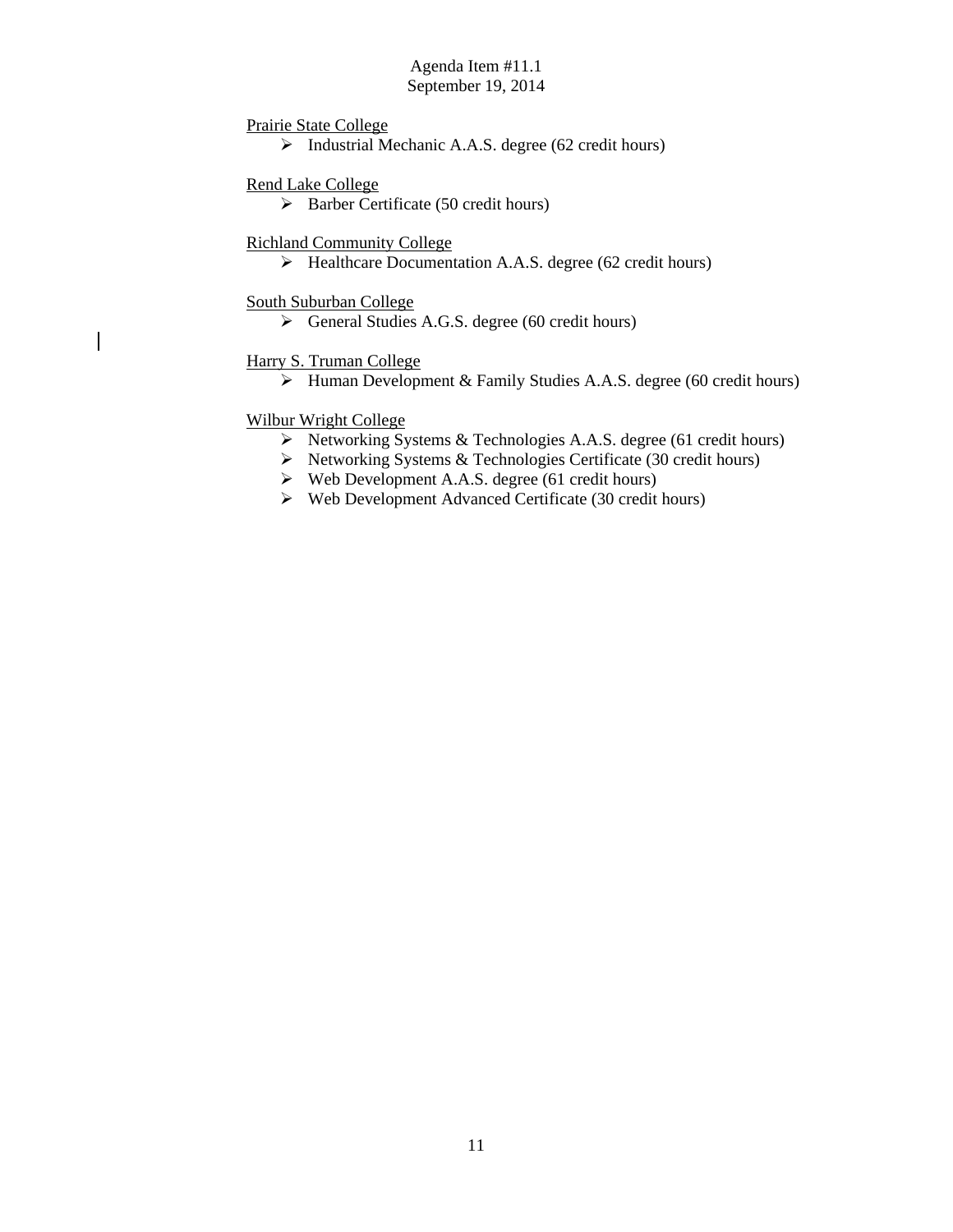#### **BACKGROUND**

Four City Colleges of Chicago, including **Malcolm X, Olive-Harvey, Richard J. Daley, and Wilbur Wright College**, are seeking approval to offer a 61 credit hour Associate in Applied Science (A.A.S.) degree and a related 30 credit hour Certificate in "Web Development". The programs will prepare individuals for entry-level employment, as well as advancement opportunities within the field of web development. The degree curriculum consists of 16 credit hours of required general education coursework and 45 credit hours of career and technical education coursework. The certificate curriculum requires completion of 30 credit hours of coursework from a subset of the career and technical courses in the degree. The career and technical component of both curricula includes instruction in computer science, operating systems, Java-based programming language, introductory through advanced levels of web development, basic web technologies, client side scripting, server side programming, web database integration, and client-server database. The degree program builds on this coursework to also require business essentials, microcomputers, security essentials, special topics in web development, and a required field project course. Assessment of student learning will be achieved through evaluation of a student portfolio, the student's performance on a capstone project or during an optional work-based learning experience.

Labor market information provided by the colleges supports the interest in and the need for programs in this field of study. According to the Illinois Department of Employment Security (IDES), employment of "web developers" is expected to increase by 20.3 percent through 2020 statewide. The colleges were also recently approved to offer a related short-term Basic Web Development Certificate. The proposed programs will provide educational ladder opportunities for students interested in increasing and advancing their knowledge and skill level in the field. The colleges anticipate an enrollment in the degree of 13 fulltime and nine part-time students the first year, increasing to 16 full-time and 12 part-time students by the third year. Enrollment in the certificate is projected at 13 full-time students and 10 part-time students the first year, increasing to 17 full-time and 12 part-time students by the third year. All facilities are currently in place to adequately support the proposed programs; however some equipment purchases will be necessary during the first three years of operation. The programs will require one existing full-time faculty member, four existing part-time faculty, and one new full-time faculty member the first year. Qualified full-time faculty must possess a Master's degree in Computer Science, Information Technology or a closely related field, hold one year of related occupational experience and one year teaching experience. Costs to implement the programs are approximately \$19,500 during the first year, \$171,500 during the second year, and \$900 during the third year. Higher second year costs reflect the addition of a full-time faculty coordinator for the programs. The programs will be supported fiscally through student tuition and fees.

**College of DuPage** is seeking approval to offer a 68 credit hour "Game Animation and Design" Associate in Applied Science (A.A.S.) degree. This program will prepare individuals for entry-level employment in video and computer game animation and design within the entertainment, simulation, educational and training segments of the gaming industry. The proposed curriculum complements existing program offerings at the college in Game Development and Game Programming, as well as offers a different educational path geared towards individuals with an art background. The curriculum includes 19 credit hours of required general education coursework and 49 credit hours of required career and technical education coursework. The career and technical component includes instruction in introduction to the gaming industry, introductory and advanced game design, 2D game development, 2D game scripting, history and introduction to animation, introductory and advanced 3D game development, introductory and advanced 3D animation, introductory and advanced motion graphics and special effects, programming logic and technique, and a required animation portfolio development course. Assessment of student learning will be achieved through evaluation of the student's portfolio, including artifacts of their educational accomplishments and a final project.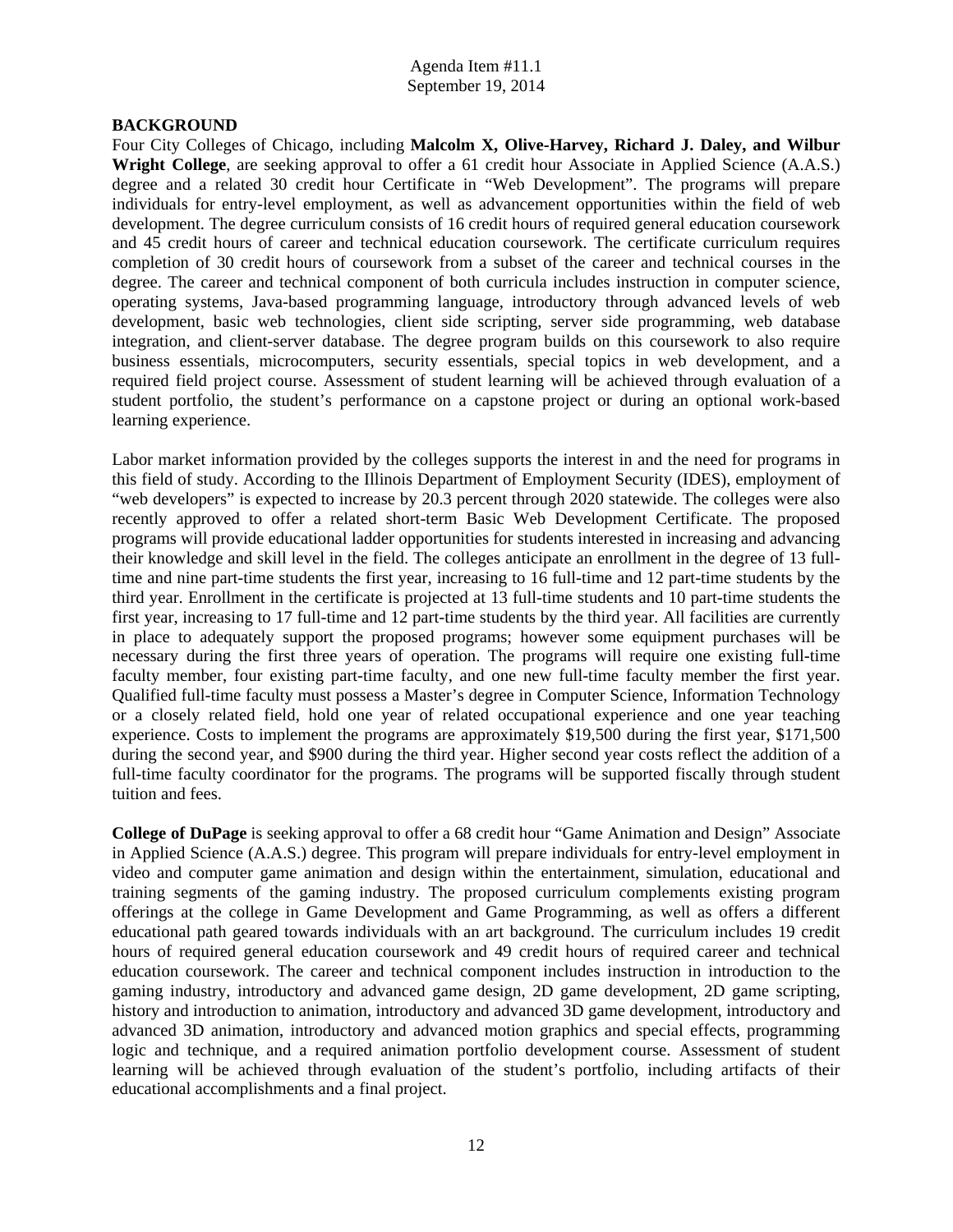The college developed the curriculum based on needs of local employers, as well as based on information from the International Game Developers Association of which COD faculty are members and contributors to the Special Interest Group on Game Programming, Animation, Design and Education.

Labor market information provided by the college supports the interest in and the need for a program geared towards existing art students and individuals with art backgrounds looking for an educational path into the field of gaming. According to *Video Games in the 21st Century: The 2010 Report*, an economic impact study conducted by Economists Incorporated, Illinois ranks sixth nationwide for the number of people employed in gaming-related occupations. Employment of "applications software developers" and "multi-media artists and animators" is expected to increase by an average of 16.3 percent statewide through 2020, based on projections by the Illinois Department of Employment Security. The college anticipates an enrollment of six full-time and eight part-time students the first year, increasing to 12 fulltime and 14 part-time students by the third year. The program will require two existing full-time and four existing part-time faculty for implementation. Qualified faculty will hold a minimum of a Bachelor's degree in computer information systems with an emphasis in game development/design/programming, possess two years occupational experience in the gaming industry, and have two years teaching experience at the college level. All facilities and equipment are currently in place to adequately support the program. The proposed program will share resources with related programs already in operation at the college. No new costs are anticipated for implementation of the program, which will be supported fiscally through student tuition and fees.

**Kankakee Community College** is seeking approval to offer a 67 credit hour "Computer Graphics Technology" Associate in Applied Science (A.A.S.) degree and a related 48 credit hour "Computer Graphics Technology Advanced Certificate". The degree program will prepare students for entry-level employment as computer graphics technicians with specialized skills in multimedia and animation, design technologies (such as computer-aided drafting and design), or graphic design (such as desktop publishing or web page design). The Advanced Certificate program will prepare students for general entry-level employment in computer graphics and design technology. The degree curriculum consists of 16 credit hours of required general education coursework and 51 credit hours of required career and technical education coursework. The career and technical component of the curriculum includes a 31 credit hour core and 20 credit hours of specialized coursework. Core coursework includes introductory information processing applications, digital photography, introductory web design, photoshop digital imaging, AutoCad I and II, 3D modeling with AutoCAD, introductory video game design, digital sculpting with Mudbox, and 3D animation and rendering. Specialized coursework includes content specific to one of the three areas of focus in computer graphics, design or graphics design. Assessment of student learning in both programs will be achieved through evaluation of a student portfolio by program faculty during the student's final semester. In addition, degree students must complete a final presentation for college faculty and student peers. The certificate curriculum includes the required core coursework in addition to instruction in package design, digital motion graphics, computer illustration, mechanical design and architectural design. All coursework required in the certificate articulates towards completion of the degree and each of the specialized options. The degree program has also been accepted for articulation by Governor's State University towards their Interdisciplinary Studies Bachelors of Science degree program. Labor market information provided by the college supports the interest in and the need for a series of programs in this field of study. According to the Illinois Department of Employment Security (IDES), growth in the employment of occupations related to the proposed programs is expected to increase between 6-13 percent statewide through 2020. This includes employment growth for "computer-aided drafters" (six percent), "multimedia artists and animators" (8 percent) and "graphic designers" (13 percent). The college anticipates a combined enrollment of five full-time and five part-time students the first year, increasing to 10 full-time and 10 part-time students by the third year. Two existing full-time and eight existing part-time faculty will be required the first year.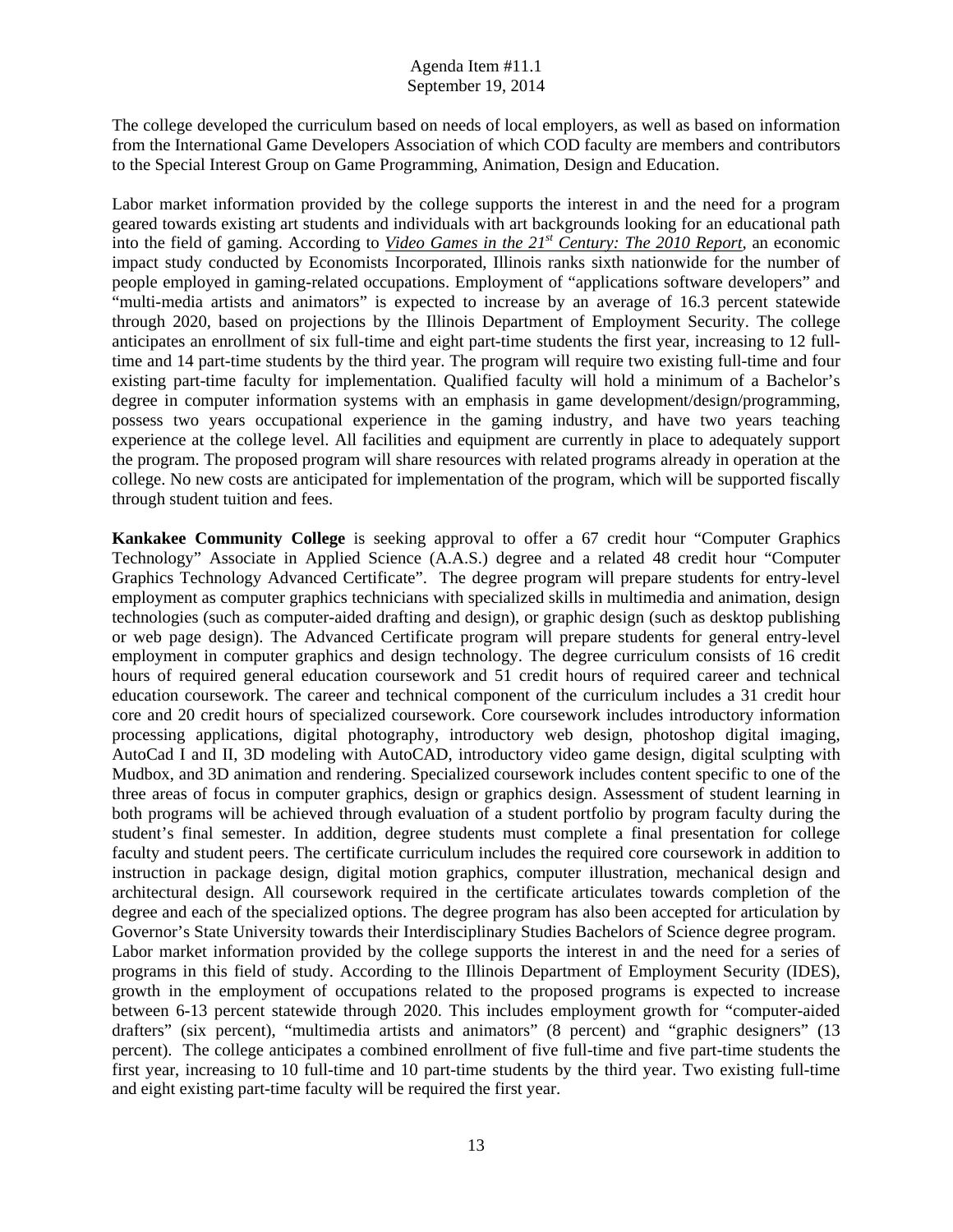Qualified part-time faculty posses a minimum of an Associate's degree in Computer Graphics/Design, while full-time faculty hold a Bachelor's degree in Graphic Design. A minimum of two years related occupational experience and one year of teaching experience is also required. All facilities are currently in place to adequately support the proposed programs, however, costs to provide maintenance on existing equipment and updated software has been budgeted. Costs to implement the proposed programs are approximately \$19,000 year one, \$17,000 year two and \$15,000 year three. The programs will be supported fiscally through student tuition and fees.

**Kennedy-King College**, one of the City Colleges of Chicago, is seeking approval to offer a 70 credit hour Associate in Applied Science (A.A.S.) degree and a related 49 credit hour Certificate in "Advanced Social Services-Addictions Studies". The programs will prepare individuals for entry-level employment, as well as advancement opportunities, within the specialty field of addictions counseling. The programs were developed to allow students to achieve dual competencies in addictions studies and mental health, and meet the criteria for preparing students to sit for Illinois Certification Board exams in Drug and Alcohol counseling (CADC), Domestic Violence counseling (IDV), and Anger Management and Conflict Resolution (AM/CR) counseling through the Illinois Alcohol and Other Drug Abuse Professional Certification Association (IAODAPCA). The degree curriculum consists of 15 credit hours of required general education coursework, and 55 credit hours of career and technical education coursework. The certificate curriculum requires completion of a subset of 49 credit hours of career and technical coursework. Both curricula include instruction in principles of social work practices, report writing for social services, introductory group processes, social problems and social action, methodology for social work, human growth and development, introductory addictions studies, principles and practice of addictions studies, addictions and the family, addictions treatment of special populations, social service practicum, mental health practicum, and domestic violence practicum. The degree curriculum consists of additional coursework in social work, mental health and domestic violence. Assessment of student learning in both curricula will be achieved through evaluation of the student's performance on a mock CADC exam, as well as through observation of their performance during the practical learning experiences by program faculty.

Labor market information provided by the college supports the interest in and the need for programs in this field of study. According to the Illinois Department of Employment Security (IDES), growth in the employment of "social and human service assistants" and "substance abuse and behavioral disorder counselors" is expected to increase by an average of 18 percent statewide and by 17.5 percent in Cook County through 2023. The college anticipates an enrollment of 20 full-time and 20 part-time students in the certificate program, with an additional 10 full-time and 10 part-time students pursuing the degree the first year of implementation. By the third year, the college anticipates an increase to 40 full-time and 40 part-time students in the certificate with an additional five full-time and five part-time students pursuing the degree. The programs will require two existing full-time faculty, five existing part-time faculty, and one new part-time faculty member for implementation. Qualified faculty teaching career and technical coursework must hold a Master's degree in social work, psychology or clinical psychology, hold a current IAODAPCA certification, have five years related occupational experience, and have two years teaching experience. All facilities are currently in place to adequately support the proposed programs; however a few updates to equipment will be necessary during the first three years of operation. Costs to implement the programs are approximately \$8,646 the first year, \$3,000 the second year, and \$52,739 the third year. Higher third year costs reflect the addition of one full-time faculty member. The programs will be supported fiscally through student tuition and fees.

**Kennedy-King College**, one of the City Colleges of Chicago, is also seeking permanent approval to offer a 50 credit hour "Gas Utility Worker" Certificate. This program was granted temporary approval in September 2012 and has been in operation for a period of nearly two years.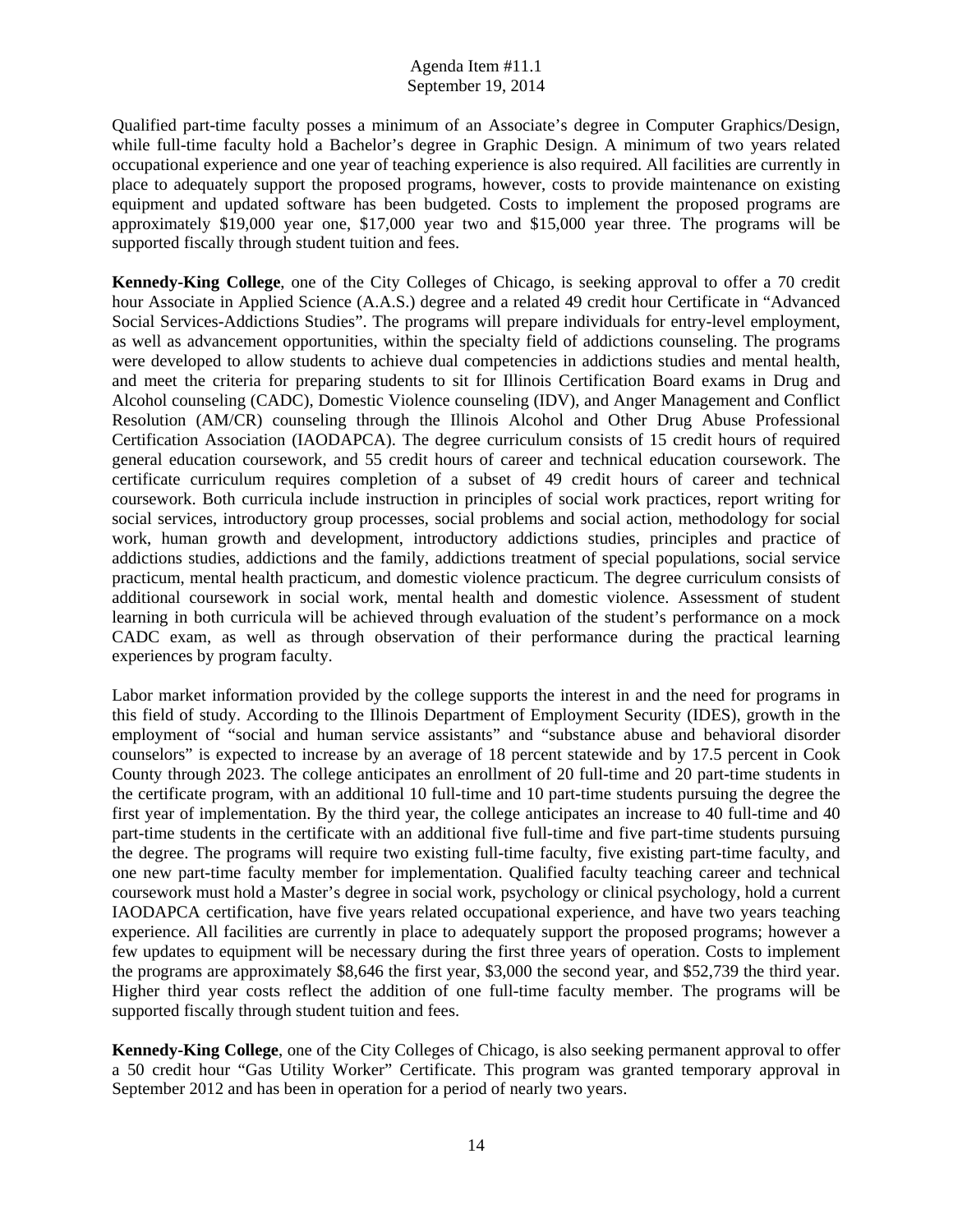The program is the result of a cooperative effort between the college, Peoples Gas Company of Integrys Energy Group, and the Utility Workers Union of America (UWUA). The program prepares individuals for entry-level employment as gas utility workers. The curriculum remains as it was originally and consists of coursework in technical math, technical report writing, microcomputer applications, fundamentals of speech, United States labor history, vocational fitness and physical training, basic electrical theory, introductory plumbing, plumbing tools and equipment, introductory through advanced levels of gas utility training, professional development and construction safety. Assessment of student learning is achieved through an evaluation of the student's performance during the work-based learning experience held over the student's final semester of training.

Labor market information provided by the college continues to support the interest in and the need for a formalized training program in this field of study. The college partnered with a large local employer and an associated trade union to design a program that would fit their needs. The program has enrolled 154 full-time students since implementation with completion rates at just over 80 percent and placement rate of those students at 75 percent. The college continues to work with local unions to place new graduates and/or encourage further pursuit of advanced education. *Therefore, permanent approval of the program is requested.* 

**Lincoln Land Community College** is seeking approval to offer a 30 credit hour "Green Facilities Management" Certificate program. This program will prepare individual for building and grounds maintenance positions utilizing sustainable and energy efficient technologies and practices. The curriculum consists of career and technical coursework in applied mathematics, blueprint reading, fundamentals of green facilities management, technical aspects of energy resources, exterior environmental management, sustainable building and facilities management, energy systems fundamentals, indoor environmental quality, facility lighting/electrical systems, and OSHA-10 hour Construction Industry Safety Training. Assessment of student learning objectives will be achieved through the evaluation of a comprehensive project, requiring students to design a Best Management Practices Plan for commercial building/facilities, by program faculty.

Labor market information provided by the college supports the interest in and the need for a formalized training program in this field of study. The college is a part of the Illinois Green Economy Network (IGEN) initiative, through which the proposed program has been developed to address and support the needs of local employers for sustainable and green-related training of the existing labor force and individuals interested in entering these fields. The college anticipates an enrollment of 15 full-time and 20 part-time students the first year, increasing to 25 full-time and 30 part-time students by the third year. The program will require four (4) new part-time faculty the first year of implementation. All facilities and equipment are currently in place to adequately support the program. Costs to implement the program are estimated at \$19,488 per year for the first three years of operation. Program development was supported through IGEN funding, and the program will otherwise be fiscally supported through student tuition and fees.

**Malcolm X College,** one of the City Colleges of Chicago, is seeking approval to offer a 70 credit hour "Physical Therapy Assistant" Associate in Applied Science (A.A.S.) degree. This program will prepare individuals for entry-level employment as physical therapy assistants. The curriculum was developed according to competency standards of the Commission on Accreditation in Physical Therapy Education and will prepare individuals for the required Physical Therapy Assistant licensing exam offered through the Illinois Department of Financial and Professional Regulation (IDFPR). The curriculum includes 17 credit hours of required general education coursework, 35 credit hours of required career and technical education coursework, and 18 credit hours of required PTA clinical practice. The curriculum will also prepare individuals for optional certification as a Personal Trainer through the National Academy of Sports Medicine.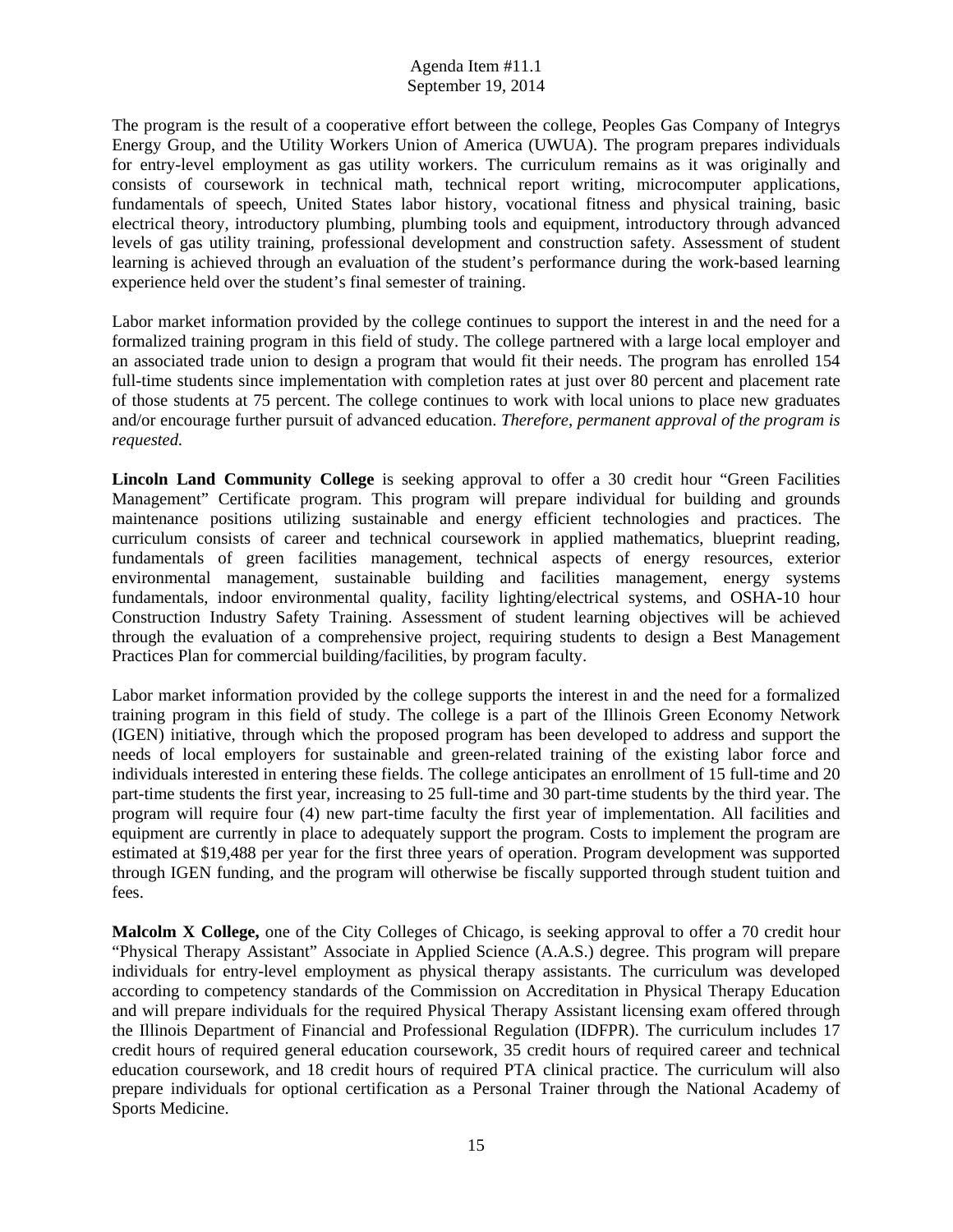Assessment of student learning will be achieved through completion of a skills competency checklist prior to clinical practice, as well as through comprehensive exams during their clinical experience, and a practice pre-certification licensing exam.

Labor market information provided by the college supports the interest in and the need for a two-year degree program in this field of study. According to the Illinois Department of Employment Security (IDES), employment of "physical therapy assistants" is expected to increase by 25 percent statewide through the year 2020. Furthermore, the college has worked with its program advisory committee, including representation from a large Chicago-based physical therapy service provider, to identify a need for this program. The college anticipates an enrollment of 15 full-time students the first year, increasing to 30 full-time students by the third year. The program will require one new full-time and one new part-time faculty the first year for implementation.

Qualified full-time faculty will possess a Doctoral degree in Physical Therapy, hold current licensure as a Physical Therapist, two years of related occupational experience and two years of teaching experience. Qualified part-time faculty must possess at least an Associate's degree in Physical Therapy Assistance, hold current PTA licensure, two years of related occupational experience and two years of teaching experience. All facilities are in place to adequately support the program; however, some equipment will need to be purchased for implementation. Costs to implement the program are estimated at \$166,240 during year one, \$160,000 during year two, and \$45,000 during year three. The program will be support fiscally through student tuition and fees.

**Oakton Community College** is seeking approval to offer a 31 credit hour "Nanotechnology Certificate" program. This program will prepare individuals for entry-level employment as nanoscience technicians trained in using common nanotechnology instrumentation in a variety of applications and settings such as in electronics, materials science, auto and aerospace, medical and pharmaceuticals, environmental, food science, energy capture and storage and research fields. The curriculum was developed with the assistance of local employers looking to train existing workers, as well as hire newly trained workers for future employment expansion. The curriculum includes 16 credit hours of general education in applied physics, biology, chemistry and statistics, and 15 credit hours in career and technical education in fundamentals of nanotechnology, nanotechnology projects and a nanotechnology internship. Assessment of student learning will be achieved through evaluation of the student's performance during the workbased learning experience by program faculty and the worksite supervisor. Labor market information provided by the college supports the interest in and the need for a formalized training program in this field of study. According to the Illinois Department of Employment Security (IDES), employment of "science technicians" is expected to see an average growth of 3.29% statewide through the year 2020. Locally, there are eight employers within the college's district who participate in the program advisory committee and express a need for nanoscience technicians trained at this level. The college anticipates an enrollment of 20 part-time students the first year, increasing to 30 part-time students by the third year. The program will require two existing part-time faculty for implementation. Costs to implement the program are estimated at \$137,531 year one, \$163,818 year two and \$176,805 year three. The budget reflects the addition of a full-time program coordinator, laboratory materials and consumables, equipment purchases and some laboratory facilities upgrades and rental costs. The college has been awarded a three year National Science Foundation (NSF) Advanced Technological Education Project grant (\$820,000) for program development and faculty training for this program. Furthermore, the college received over \$1.2 million in one-year grant awards from local sources for program development and operation, equipment, facilities upgrades and professional development for faculty. The program will otherwise be supported by student tuition and fees.

**Prairie State College** is seeking approval to offer a 62 credit hour "Industrial Mechanic" Associate in Applied Science (A.A.S.) degree program.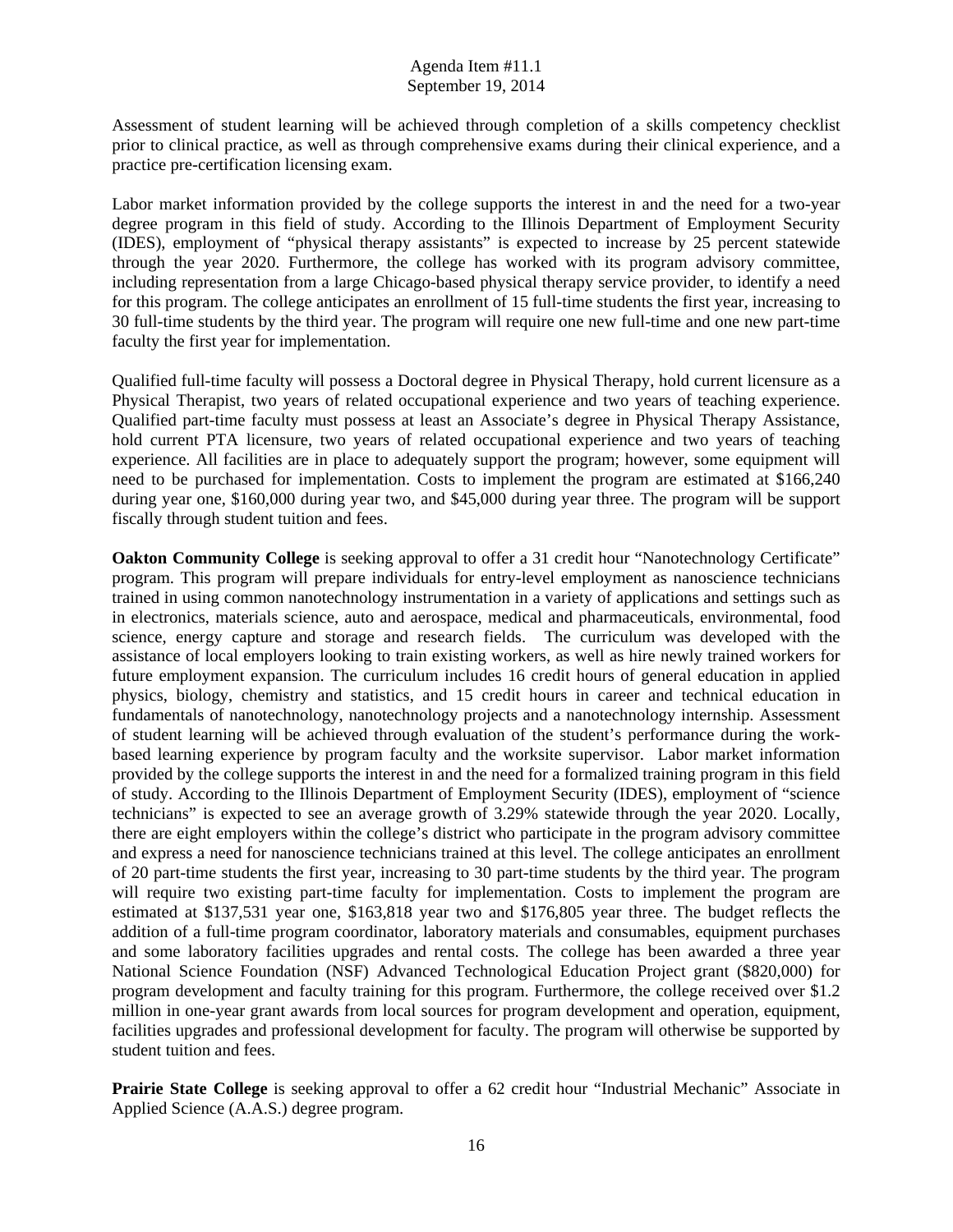This program will prepare individuals for entry-level employment as maintenance and repair mechanics for industrial machinery. The curriculum was designed based on input from the program advisory committee, consisting of local employers looking for industrial maintenance technicians. The curriculum includes 19 credit hours of required general education coursework and 43 credit hours of required career and technical education coursework. The career and technical component includes instruction in drafting essentials, drafting conventions and symbols, blueprint reading for the mechanical trades, hydraulics fundamentals and controls, pneumatics, lubrication, rigging, power train elements, pipefitting, basic arc welding/Oxyfuel welding, intermediate arc welding/Sheet Metal Arc Welding & Gas Metal Arc Welding, machine vibration analysis, metal working processes, machining basics, machine job planning, and introductory and intermediate levels of industrial maintenance techniques. Assessment of student learning will be achieved through evaluation of the student's performance during a capstone performance exam, entailing troubleshooting and repairing equipment/systems based on a test scenario.

Labor market information provided by the college supports the interest in and the need for a two-year degree program in this field of study. According to the Illinois Department of Employment Security (IDES), growth in the employment of "industrial machinery mechanics" is expected to increase by 15.5 percent statewide through the year 2020. Locally, employment growth of this occupation within the college's district and neighboring areas is expected to increase between 11-18 percent through 2020. The program was developed through the INAM consortia of colleges, the Illinois Network for Advanced Manufacturing; a coordinated effort between those colleges awarded a Department of Labor Trade Adjustment Assistance Community College and Career Training (TAACCCT) grant. The INAM consortium recommended the development of this degree program to help address local employer needs in the field and provide educational ladder opportunities for students in related programs at other INAM institutions. The college anticipates an enrollment of two full-time and six part-time students the first year, increasing to six full-time and eight part-time students by the third year. The program will require one new full-time, two new part-time and 10 existing part-time instructors the first year. Qualified fulltime faculty must possess at least a Bachelor's degree in Engineering/Industrial Technology, have three years of related occupational experience and one year teaching experience is preferred. Qualified parttime faculty must possess at least an Associate's degree in Industrial Technology or hold Journey-person status as an industrial machinery mechanic, have five years related occupational experience, and one year teaching experience. All facilities are adequately in place to support the proposed program; however some equipment has been purchased and donated by local employers. Equipment costs have been covered by TAACCCT grant funds. Costs to implement the program are estimated at \$70,000 during year one, and \$5,000 during years two and three. Higher first year costs reflect the hiring of a full-time faculty coordinator and program marketing/recruitment expenses.

**Rend Lake College** is seeking approval to offer a 50 credit hour "Barber Certificate" program. This program will prepare individuals for employment as licensed barbers in retail and independent barbering shops, or for self-employment. The curriculum has been developed according to standards for licensing through the Illinois Department of Financial and Professional Regulation (IDFPR) and includes career and technical coursework in introductory through advanced levels of barbering theory, clinical practice and work-based learning. Assessment of student learning will be achieved through evaluation of the student's portfolio during the final semester of study by program faculty.

Labor market information provided by the college supports the interest in and the need for a barbering program in the district. Currently, the closest program is over 115 miles away. According to the Illinois Department of Employment Security (IDES), employment of "barbers" is expected to increase by 11 percent statewide through 2022. The college anticipates an enrollment of eight (8) full-time students the first year, increasing to 10 full-time students by the third year. The college also offers a licensed Cosmetology Certificate program, which will share existing facilities and some faculty resources with the proposed Barber program.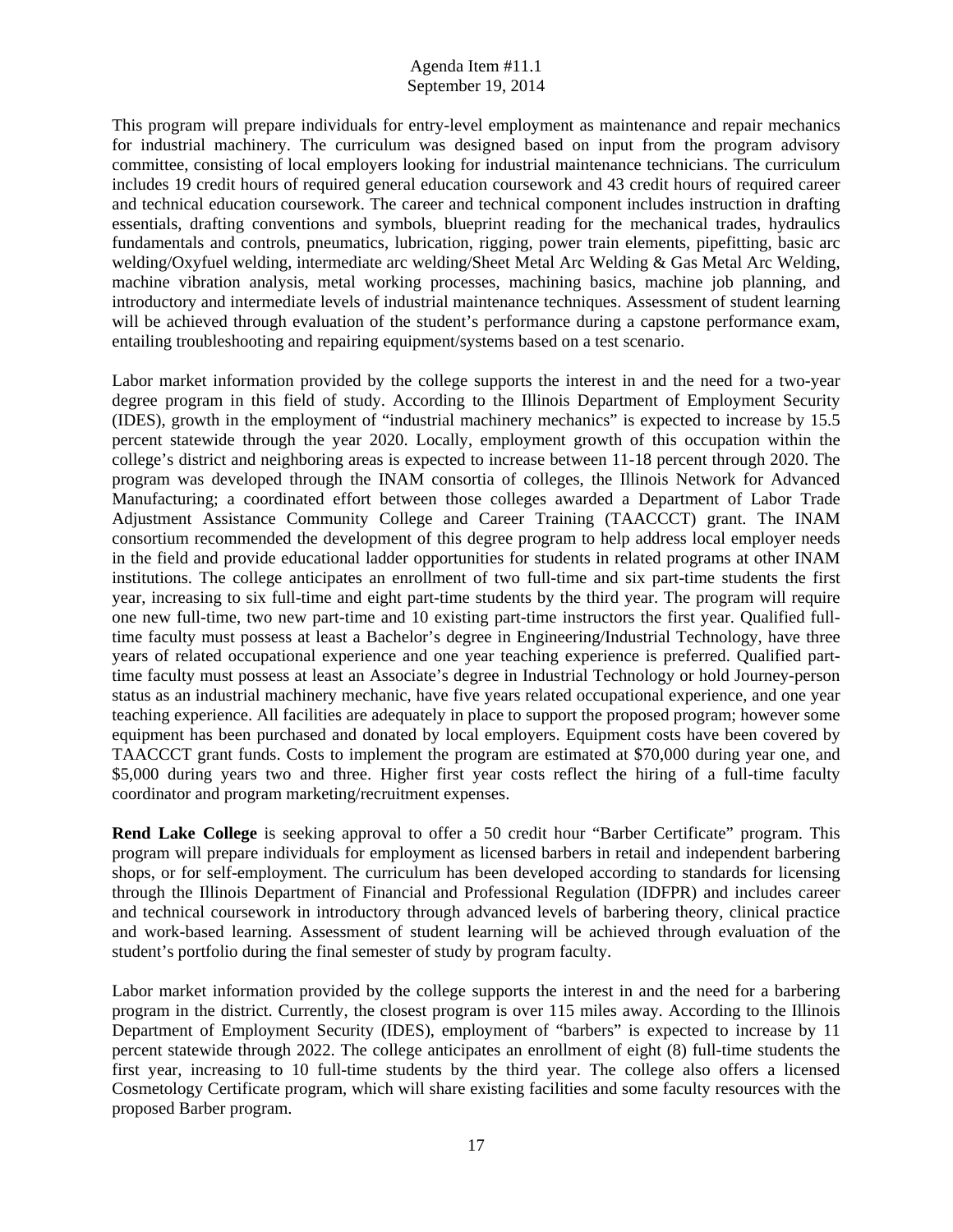One existing full-time and one existing part-time faculty will be necessary for implementation. Costs to implement the program are estimated at \$18,000 year one, and \$12,000 years two and three. Costs reflect some equipment and classroom material purchases. The program will be supported fiscally through student tuition and fees.

**Richland Community College** is seeking approval to offer a 62 credit hour Associate in Applied Science (A.A.S.) degree in "Healthcare Documentation". This program will prepare individuals for entry-level employment as healthcare documentation specialists, also known as medical transcriptionists. The curriculum is based on standards for medical transcription education programs developed by the American Health Information Management Association (AHIMA) and the Association for Healthcare Documentation Integrity (AHDI), and is approved by the Approval Committee for Certificate Programs (ACCP), a joint committee of AHIMA and AHDI. The curriculum consists of 18 credit hours of required general education coursework and 44 credit hours of required career and technical education coursework.

The career and technical component includes instruction in introductory, intermediate and advanced levels of healthcare documentation, medical terminology, anatomy and physiology fundamentals, pathophysiology fundamentals, pharmacology fundamentals, electronic health records, interpreting healthcare records, editing and proofreading, speech recognition technology editing, quality improvements in healthcare, healthcare information law and ethics, and a required professional workbased learning experience in the field. Assessment of student learning will be achieved through evaluation of the student's performance during the work-based learning practicum by program faculty. Graduates of the program will be prepared for the optional but preferred Registered Medical Transcriptionist (RMT) certification and the Registered Healthcare Documentation Specialist (RHDS) medical certification through AHIMA.

Labor market information provided by the college supports the interest in and the need for a program in this field of study. According to the Illinois Department of Employment Security (IDES), employment of "medical transcriptionists, medical records/health information technicians, medical secretaries, and insurance claim & processing technicians" is expected to increase by an average of 5.33 percent statewide through 2020. The college anticipates an enrollment of 10 full-time and 14 part-time students the first year, increasing to 14 full-time and 24 part-time students by the third year. The program will require one existing full-time faculty, three existing part-time faculty and one new part-time faculty the first year. According to ACCP guidelines, qualified faculty must possess a minimum of an Associate's degree in Healthcare Documentation or Health Information Technology, hold a current Certified Medical Transcriptionist (CMT) designation and/or the Registered Healthcare Documentation Specialist (RHDS) medical certification, hold five years related work experience and two years teaching experience. The proposed program will share some facilities and related resources with existing programs in health information technology. Costs to implement the program are estimated at \$104,100 year one, \$107,900 year two and \$110,800 year three. Costs reflect the addition of a full-time faculty coordinator, accreditation review and application expenses, equipment purchases and some upgrades to existing laboratory facilities. The program will be supported fiscally through student tuition and fees.

**South Suburban College** is seeking approval to offer a 60 credit hour Associate in General Studies (A.G.S.) degree. The AGS degree is designed for students who want to complete an individualized associate degree that provides educational options beyond those available in other degree programs. To ensure that certain standards are met, the college will require students to establish a formal degree plan with an academic counselor and participate in the college assessment process for appropriate course placement in English and math. The 60 credits in the degree are comprised of a minimum of 21 credits in general education and 39 credits in electives.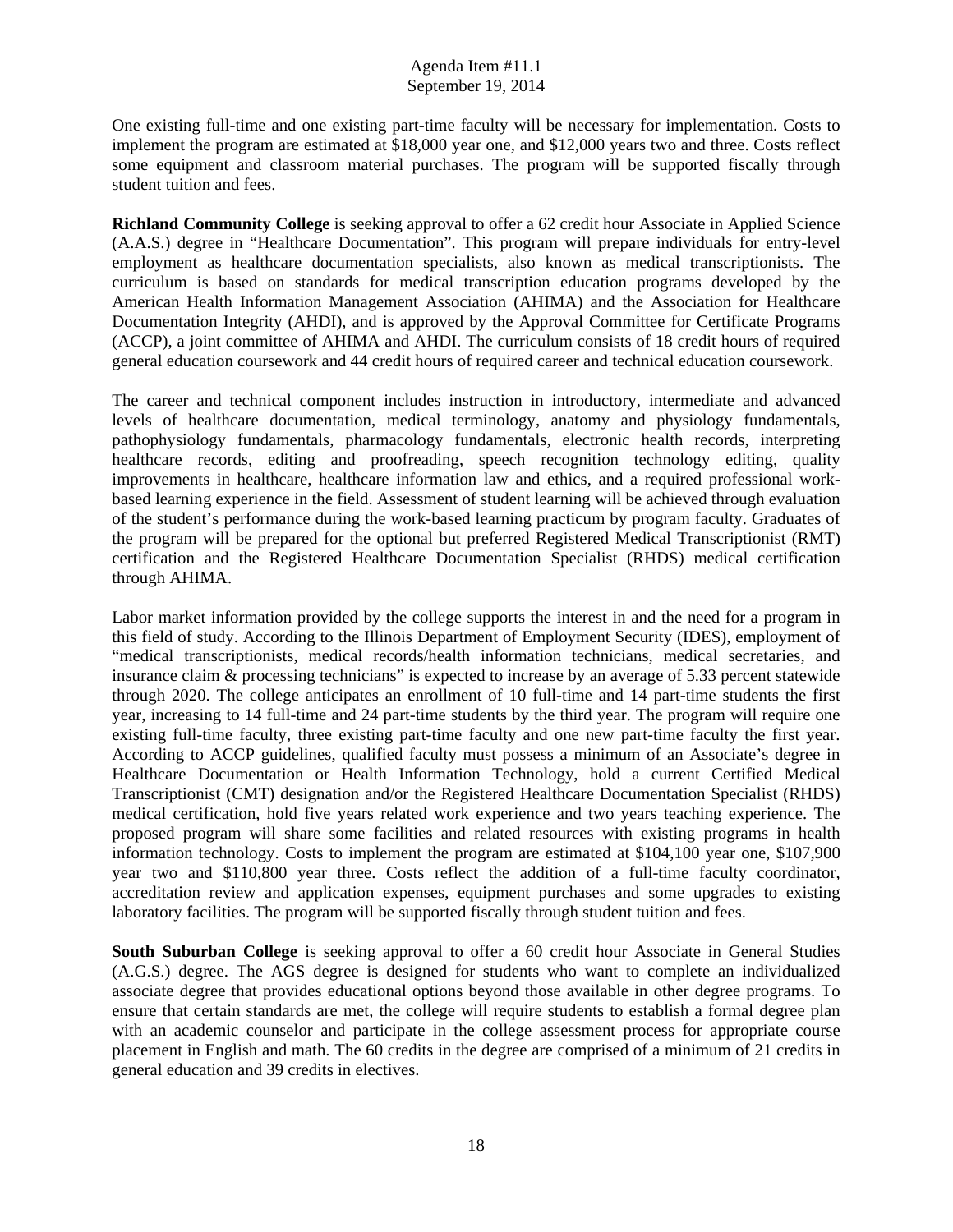ICCB Rules for AGS programs specify that proposals meet three degree intentions. The first is that the proposal must show that it is a liberal studies program. The college responds that the program requires 21 credit hours of coursework in humanities, social sciences, mathematics, sciences, and communication.

The second intent is to meet needs of students that are not met by other programs. Through the AGS degree, South Suburban College will provide a broad array of courses so that students are allowed considerable freedom in designing and pursuing a course of study that meets their individualized learning goals. Students collaborate with an advisor or counselor to develop a master academic plan of study. Changes to this plan must be agreed upon by the student and the advisor/counselor.

The third intent is to provide a capstone program for graduates of occupational certificate programs. The AGS degree serves as a capstone for individuals currently working in settings where a degree is needed for career advancement and where tuition reimbursement is available for a degree but not available for certificate programs. Further, because some certificates do not naturally lead to an associate degree, the college's proposal allows students to utilize the AGS to reach this threshold, meeting a key need with employers that are looking to hire employees with a two-year degree program.

The college anticipates enrollment of students of diverse ages and backgrounds. The AGS is designed for students earning a two-year degree for career advancement and personal growth. The program is designed to serve a multitude of student populations, including but not limited to incumbent workers whose employers are requiring a degree for advancement, displaced workers fulfilling additional educational/career goals while seeking a degree for improved employment opportunities, or veterans seeking to return to the workforce by earning an associate degree that allows awarding of credit for military experience.

**Harry S. Truman College**, one of the City Colleges of Chicago, is seeking approval to offer a 60 credit hour Associate in Applied Science (A.A.S.) degree in "Human Development and Family Studies". This program will prepare individuals for entry-level employment in the human services field, as well as provide for maximum transferability into related baccalaureate degree programs. The program mirrors one currently offered at a neighboring Chicago City College, Olive-Harvey College. The curriculum consists of 20 credit hours of required general education coursework, 34 credit hours of required career and technical education coursework, and 6 credit hours of related technical electives. The career and technical component includes instruction in introductory and advanced human growth and development, human development and sexuality, intimate relationships, family life education, family development with cross-cultural perspectives, ethics, study of society, and a require internship in human development. Assessment of student learning will be achieved through evaluation of the student's performance during the work-based learning experience by program faculty and worksite supervisor.

Labor market information provided by the college supports the interest in and the need for a program in this field of study. According to the Illinois Department of Employment Security (IDES), growth in the employment of "human and social service assistants" is expected to increase by 13.3 percent statewide through 2020. The college anticipates an enrollment of five full-time and 10 part-time students the first year, increasing to 20 full-time and 25 part-time by the third year. The program will also prepare students for transfer into Northern Illinois University's Human Development & Family Studies baccalaureate program. All resources are currently in place to adequately support the proposed program. One existing full-time and one existing part-time faculty will be required during the first year of operation. Qualified faculty must possess a Master's degree in Human Development or a related field of study, have five years related occupational experience and have two years teaching experience. No new costs are anticipated during the first three years to implemented and operate the program. The program will be fiscally supported through student tuition and fees.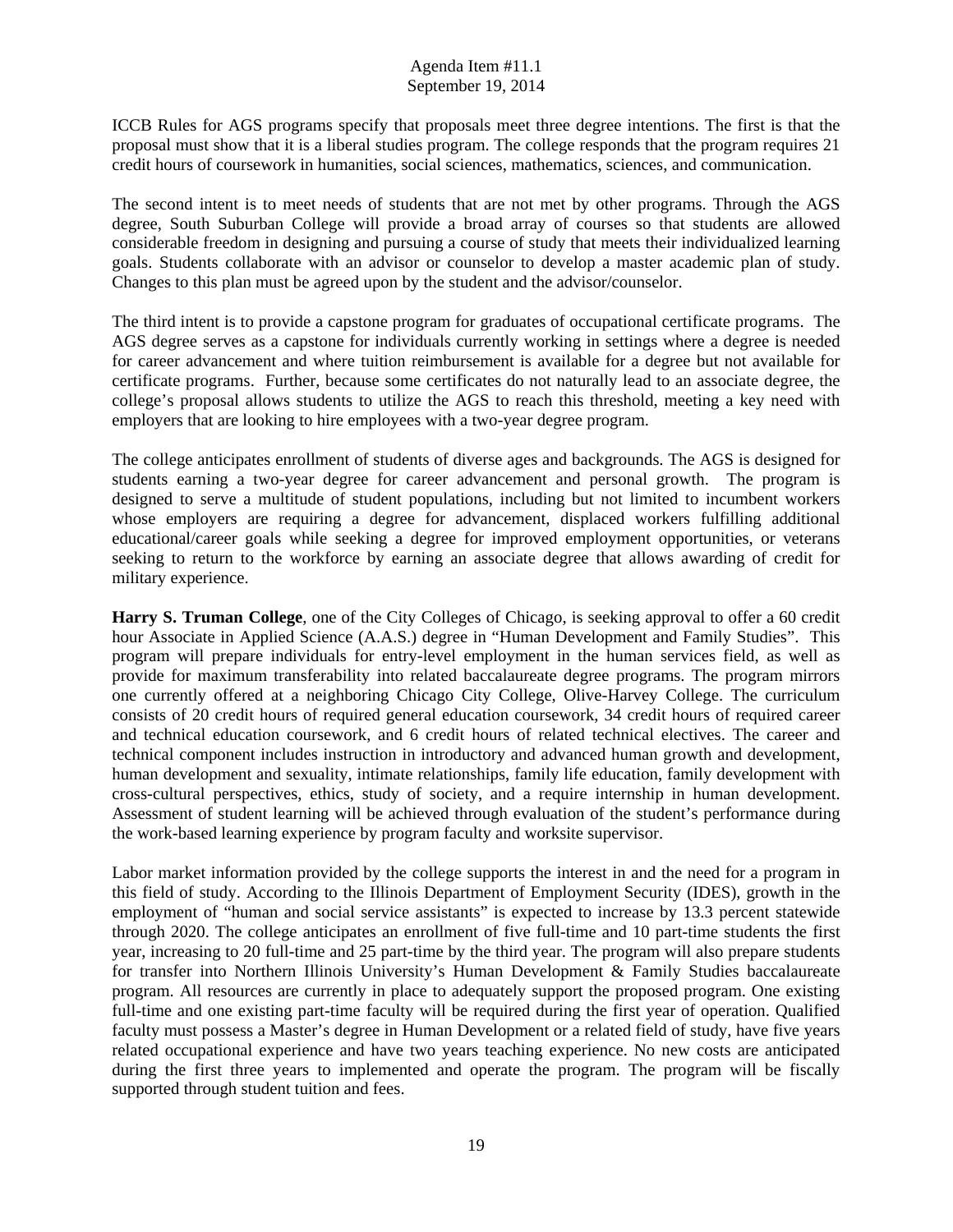**Wilbur Wright College**, one of the City Colleges of Chicago, is seeking approval to offer a 61 credit hour Associate in Applied Science (A.A.S.) degree and a related 30 credit hour Certificate in "Networking Systems & Technologies". The programs will prepare individuals for entry-level employment, as well as advancement opportunities within the networking field. The degree curriculum consists of 16 credit hours of required general education coursework and 45 credit hours of career and technical education coursework. The certificate curriculum requires completion of 30 credit hours of coursework from a subset of the career and technical courses in the degree. The career and technical component of both curricula includes instruction in computer science, computer operations, operating systems, client-based operating systems, introductory through advanced levels of internetworking, server operating systems, information security essentials, and internetworking security. The degree program builds on this coursework to also require business essentials, IT problem solving, special topics in networking systems & technologies, and a required field project course. Assessment of student learning will be achieved through evaluation of a student portfolio, the student's performance on a capstone project or during an optional work-based learning experience.

Labor market information provided by the college supports the interest in and the need for programs in this field of study. According to the Illinois Department of Employment Security (IDES), employment of "information security analyst and computer network support specialists" is expected to increase by an average of 22 percent through 2020 statewide. The college was also recently approved to offer a related short-term Basic Networking Systems & Technologies Certificate.

The proposed programs will provide educational ladder opportunities for students interested in increasing and advancing their knowledge and skill level in the field. The college anticipates an enrollment in the degree of 21 full-time and 15 part-time students the first year, increasing to 27 full-time and 19 part-time students by the third year. Enrollment in the certificate is projected at 23 full-time students and 16 parttime students the first year, increasing to 29 full-time and 20 part-time students by the third year. All facilities are currently in place to adequately support the proposed programs; however some equipment purchases will be necessary during the first two years of operation. The programs will require one existing full-time faculty member, four existing part-time faculty, and one new full-time faculty member the first year. Qualified full-time faculty must possess a Master's degree in Computer Science, Information Technology or a closely related field, hold one year of related occupational experience and one year teaching experience. Costs to implement the programs are approximately \$88,600 during the first year, \$254,000 during the second year, and no new costs during the third year. Higher second year costs reflect the addition of a full-time faculty coordinator for the programs. The programs will be supported fiscally through student tuition and fees.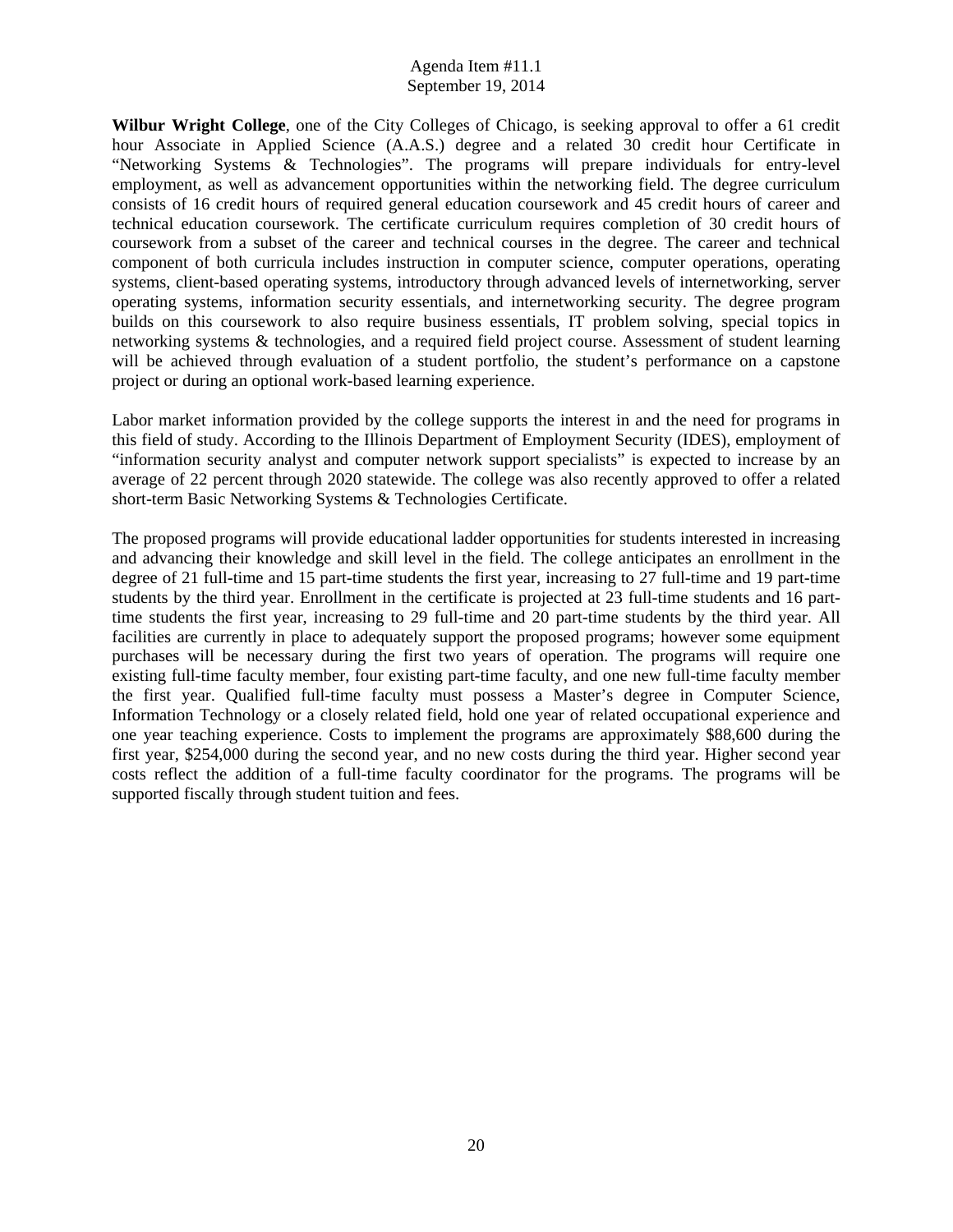# **INFORMATION ITEM – BASIC CERTIFICATE PROGRAM APPROVAL**

Following is a list of Basic Certificates (less than 29 credit hours) that have been approved on behalf of the Illinois Community College Board by the President/CEO since the last Board meeting:

# **PERMANENT PROGRAM APPROVAL**

# Richard J. Daley College

 $\triangleright$  Web Development Basic Certificate (18 credit hours)

# College of DuPage

- Cancer Registry Management Certificate (24 credit hours)
- Practical Nurse Certificate for Military Medical Corpsman (6 credit hours)

# Illinois Central College

Practical Nurse Certificate for Military Medical Corpsman (6 credit hours)

# Joliet Junior College

 $\triangleright$  Practical Nurse Certificate for Military Medical Corpsman (6 credit hours)

# Kankakee Community College

- $\triangleright$  Computer Graphics Technology Certificate I (13 credit hours)
- $\triangleright$  Graphic Design Certificate I (13 credit hours)
- $\triangleright$  Graphic Design Certificate II (25 credit hours)
- $\triangleright$  Design Technology Certificate I (13 credit hours)
- **Design Technology Certificate II (28 credit hours)**

# Kaskaskia College

CCNA (Certified CISCO Network Associate) Certificate (20 credit hours)

# Kennedy-King College

- $\triangleright$  Cake Decorating & Baking Certificate (16 credit hours)
- $\triangleright$  Networking Systems & Technologies Basic Certificate (18 credit hours)
- $\triangleright$  Web Development Basic Certificate (18 credit hours)

# Lake Land College

 $\triangleright$  Basic Nurse Assisting Certificate (17 credit hours)

# Malcolm X College

- $\triangleright$  Networking Systems & Technologies Basic Certificate (18 credit hours)
- $\triangleright$  Web Development Basic Certificate (18 credit hours)

# Morton College

 $\triangleright$  Supply Chain Management Certificate (18 credit hours)

# Oakton Community College

- $\triangleright$  Horticulture Therapy Certificate (12 credit hours)
- $\triangleright$  Industrial Design Engineering Certificate (14 credit hours)
- Oracle Database Administrator Certificate (15 credit hours)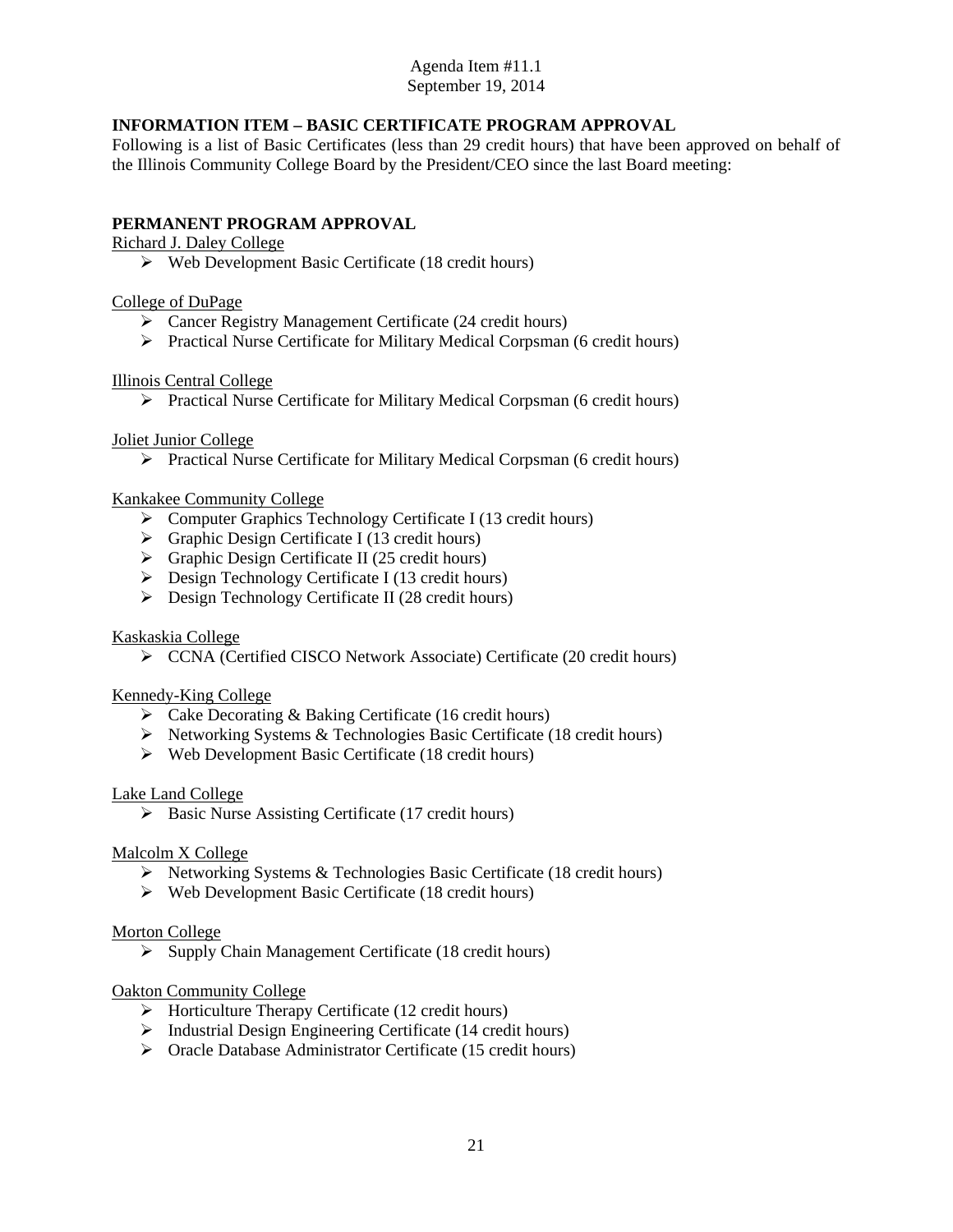# Olive-Harvey College

 $\triangleright$  Web Development Basic Certificate (18 credit hours)

# Rend Lake College

 $\triangleright$  Home Health Aide Certificate (28 credit hours)

Richland Community College

Healthcare Documentation Specialist Certificate (29 credit hours)

South Suburban College

- $\triangleright$  Manufacturing Basics Certificate (16 credit hours)
- > Maintenance Technology I Certificate (17 credit hours)

# Harold Washington College

- $\triangleright$  Networking Systems & Technologies Basic Certificate (18 credit hours)
- $\triangleright$  Web Development Basic Certificate (18 credit hours)

# Wilbur Wright College

- Networking Systems & Technologies Basic Certificate (18 credit hours)
- $\triangleright$  Web Development Basic Certificate (18 credit hours)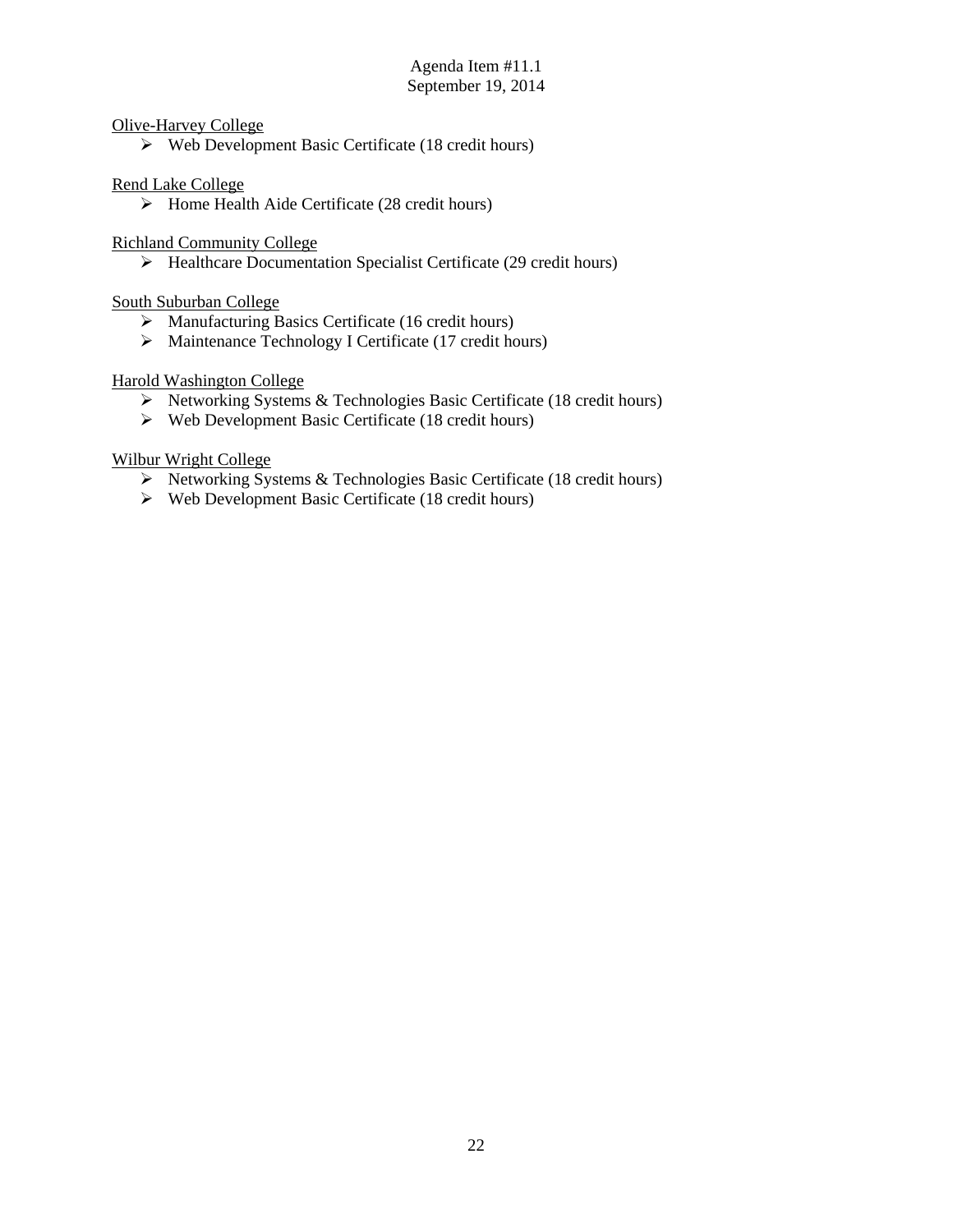[Illinois Community College Board](#page-1-0)

# **NEW UNITS OF INSTRUCTION**

<span id="page-25-0"></span>The Illinois Community College Board is requested to approve new units of instruction for the following community colleges:

# **RECOMMENDED ACTION:**

It is recommended that the following motion be adopted:

The Illinois Community College Board hereby approves the following new units of instruction for the community colleges listed below:

# **PERMANENT PROGRAM APPROVAL**

Triton College

- $\triangleright$  Architectural Studies Certificate (34 credit hours)
- Environmental Science A.A.S. degree (67 credit hours)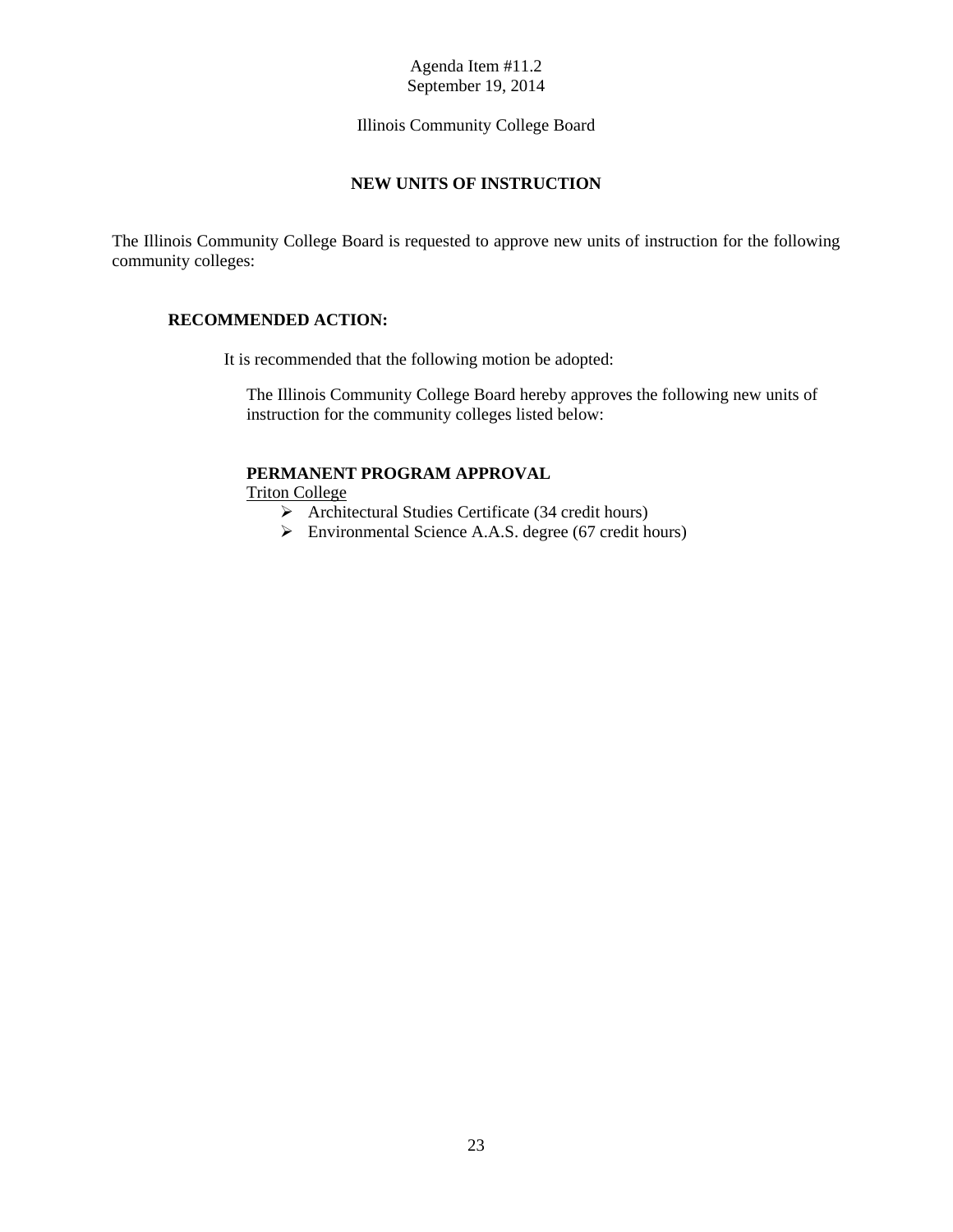# **BACKGROUND**

**Triton College** is seeking approval to offer a 34 credit hour "Architectural Studies" Certificate program. The program will prepare individuals for entry-level employment as drafters, as well as provide them with an opportunity for continuing their education at the Associates degree level and beyond. The curriculum consists of career and technical coursework in introduction to architecture, architectural drafting, wood and masonry construction, introductory and intermediate architectural design, architectural drawings and models, introductory and intermediate computer graphics for architects, Revit, and introduction to the history of architecture. Assessment of student learning objectives will be achieved through evaluation of a student portfolio conducted during the final semester of study by program faculty.

Labor market information provided by the college supports the interest in developing an entry-level training program that prepares students for employment while continuing their education towards the Associates and Baccalaureate levels. The program was designed to maximize articulation upon completion of the certificate or upon completion of the two-year Associate's degree. The courses included within this program articulate towards completion of a Bachelor's degree in Architecture at the University of Illinois-Urbana/Champaign, and Southern Illinois University at Carbondale. According to the U.S. Department of Labor, employment of "architectural drafters" is expected to increase nationwide by one percent through the year 2022. The college anticipates an enrollment of 12 full-time and 24 part-time students the first year, increasing to 18 full-time and 26 part-time students by the third year. The program will require one existing full-time and eight existing part-time faculty to implement. No new costs are anticipated to implement this program as all faculty, facilities and equipment resources are currently in place. The program will be fiscally supported through student tuition and fees.

**Triton College** is also seeking approval to offer a 67 credit hour Associate in Applied Science (A.A.S.) degree in "Environmental Science". This program will prepare individuals for entry-level employment as science/field technicians specializing in the areas of environmental technology, geography/geology, or sustainable agriculture. The curriculum was also designed to provide for maximum transferability into related baccalaureate degree programs. The program requires 18 credit hours of general education coursework, 32 credit hours of required career and technical core coursework, 10 credit hours in specialty coursework, and seven (7) credit hours of related technical electives. The career and technical component includes core instruction in natural resource management, environmental biology, field methods and sampling, maps and landforms, weather and climate, environmental geology, global hazards and change, field ecology, agroecology, urban agricultural issues, entomology: insects, people and pests, sustainable landscape practices, and innovations in sustainability. Assessment of student learning will be achieved through evaluation of the student's performance on a comprehensive final exam and field evaluation.

Labor market information provided by the college supports the interest in and the need for a two year degree program that prepares students for working in this field, but also, provides the opportunity for continuing along their educational ladder towards a baccalaureate degree. The college has developed articulation agreements for the proposed program with Dominican University and Roosevelt University's Bachelor's degree in Environmental Science. According to the Illinois Department of Employment Security (IDES), employment of "environmental science technicians" is expected to increase by eight percent statewide through 2020. The college anticipates an enrollment of two full-time and five part-time students the first year, increasing to five full-time and 10 part-time students by the third year. Facilities are currently in place to adequately support the program; however some equipment will need to be purchased prior to implementation. The program will require one new full-time faculty, one existing fulltime faculty and five existing part-time faculty the first year. Qualified faculty will hold a Master's degree in Environmental Science or a closely related field; hold one year related occupational experience, and one year teaching experience. Costs to implement the program are approximately \$68,034 year one, \$45,923 year two and \$47,759 year three. The program will be fiscally supported through student tuition and fees.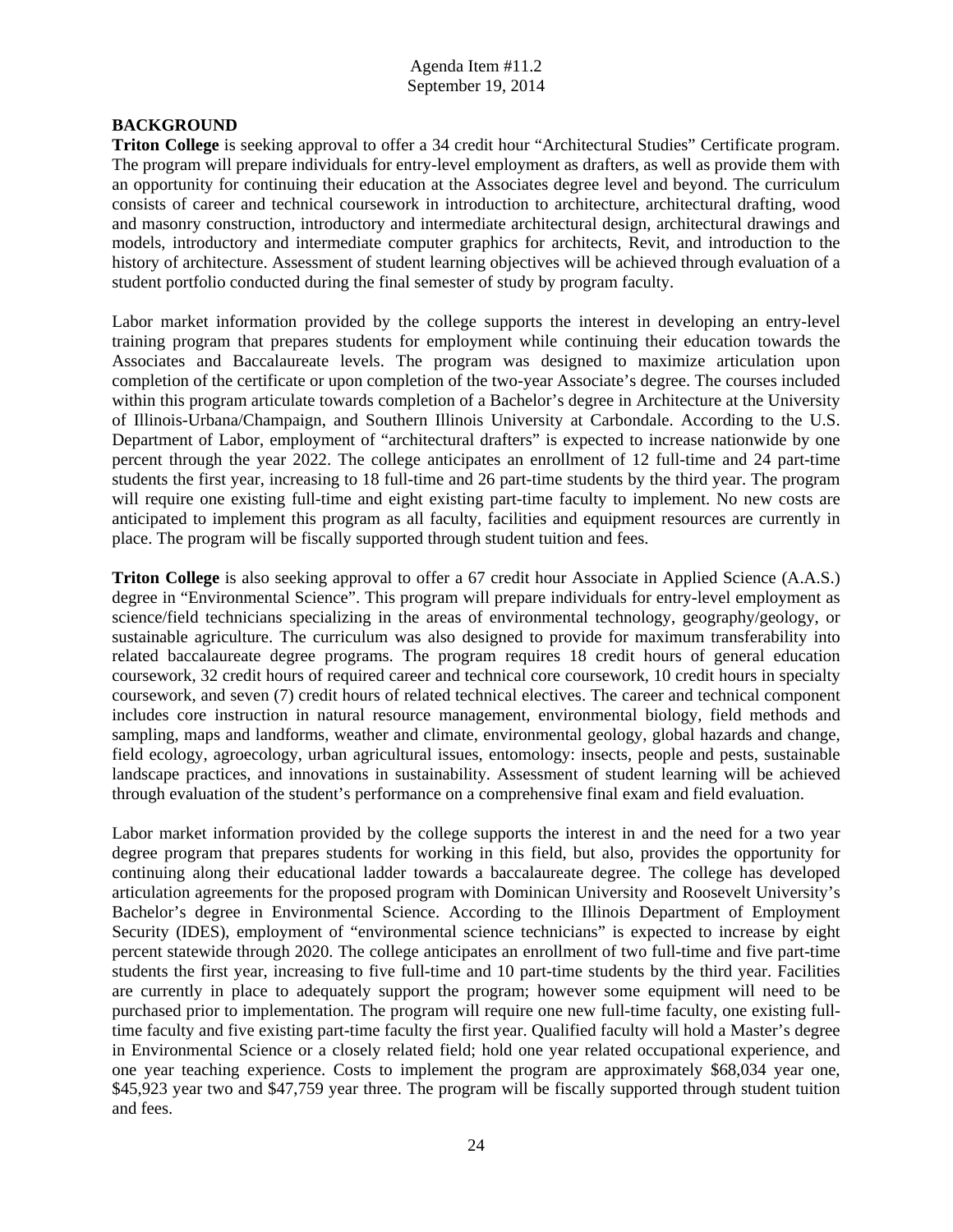#### UNAPPROVED

<span id="page-27-0"></span>Minutes of the  $408<sup>th</sup>$ Meeting of the [Illinois Community College Board](#page-1-0) Hilton Hotel Downtown Rendezvous Room 700 Street Danville, IL

June 6, 2014

#### **RECOMMENDED ACTION**

It is recommended that the following motion be adopted:

The Illinois Community College Board hereby approves the Board minutes of the June 6, 2014 meeting as recorded.

#### **Item #1 – Roll Call and Declaration of Quorum**

Chairman Alexi Giannoulias called the Board meeting to order at 9:00 a.m. and asked Ann Knoedler to call roll. The following Board members were present: Thomas Pulver, Guy Alongi, Jake Rendleman, Suzanne Morris, Randy Barnette, Terry Bruce, Teresa Garate, and Martin Nall, Student Board member. Board members Michael Dorf and Jonathan Jackson were absent. A quorum was declared.

#### **Item #2 – Announcements and Remarks by Chairman Alexi Giannoulias**

Chairman Giannoulias asked for comments from the Board members.

#### **Item #3 – Board Member Comments**

Thomas Pulver announced that June  $6<sup>th</sup>$ , 2014 is the  $60<sup>th</sup>$  anniversary of D-Day. Mr. Pulver thanked the remaining veterans for their service.

Suzanne Morris stated she attended the Illinois Board of Higher Education (IBHE) retreat on March  $4<sup>th</sup>$  and  $5<sup>th</sup>$ . IBHE has a new Executive Director, Jim Applegate, and a few new Board members who all seem very interested in strengthening their relationship with the ICCB. In addition, they formed four action teams that will also help strengthen the relationship.

Ms. Morris went on to report that the Midwestern Higher Education Compact (MHEC) could possibly attain a Lumina Grant that will take articulation on a regional basis and use an IT software program to identify credit transfers.

Jake Rendleman thanked all the ICCB staff and Board members who picked up the slack during the legislative session.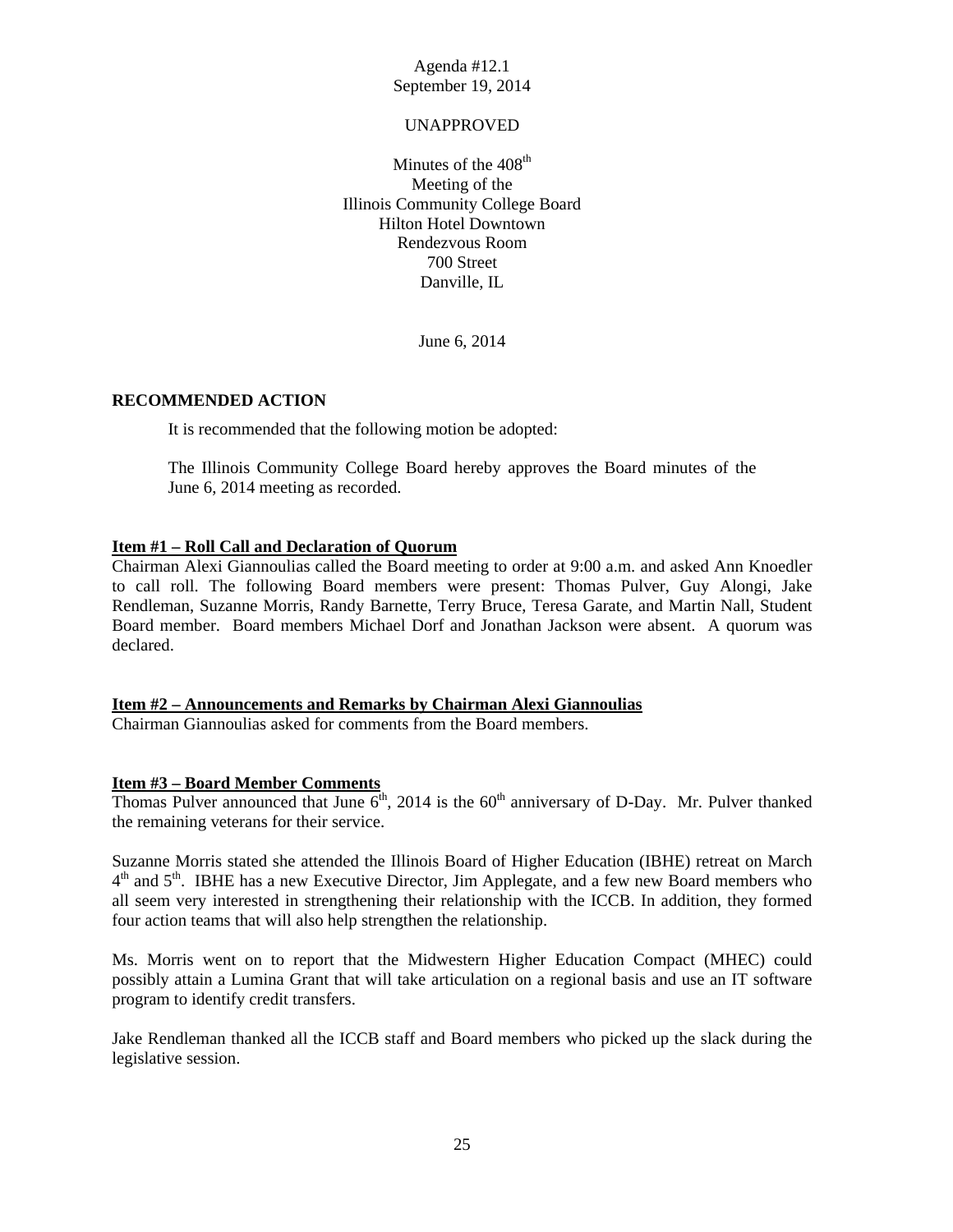### **Item #4 – Nomination of Vice-Chair**

Chair Giannoulias opened the floor for nominations for the position of Vice Chair of the Illinois Community College Board.

Thomas Pulver nominated Suzanne Morris for the position of Vice Chair of the Illinois Community College Board, which was seconded by Teresa Garate.

There was no discussion.

The motion to nominate Suzanne Morris as Vice Chair was approved via unanimous voice vote. Student advisory vote: Yes.

# **Item #5 – Acknowledgments**

Chairman Giannoulias presented Mr. Robert Johnson, outgoing President, Illinois Community College Trustees Association; Dr. Christine Sobek, outgoing President, Illinois Council of Community College Presidents; Ms. Tawanna Nickens, outgoing Chair, Adult Education and Family Literacy Advisory Council; and Dr. Ray Hancock, retiring President, Illinois Community College System Foundation, with certificates of recognition for their service to the Board.

### **Item #6 – Executive Director Report**

Dr. Karen Hunter Anderson began by pointing out the joint statement between the ICCB, Illinois Board of Higher Education (IBHE) and Illinois Student Assistance Commission (ISAC) in support of the Common Core and the Partnership for Assessment of Readiness for College and Careers (PARCC). This shows unified support through the education agencies.

Dr. Anderson spoke briefly on the issue of Gainful Employment. American Association of Community Colleges (AACC) has come out with a statement, which ICCB has signed in agreement, that they are not in favor of the current status of Gainful Employment regulations and would like the target population and also the low cost of community colleges to be considered when implementing this law. Currently, the way the regulations are written, it could cost the state and community colleges about \$5 million dollars. ICCB has been working closely with Senator Kirk's office on the issue.

Dr. Anderson distributed to the Board a one page proposal that ICCB is working on for the Workforce Innovation and Opportunity Act of 2014.

Dr. Anderson will be travelling to Washington, D.C. this month to meet with legislative staff on Education and Workforce Development issues.

Dr. Anderson concluded her report by stating that the ICCB was recently contacted by Project Search, which helps students with disabilities find training for work, out of Cincinnati. They requested to review the ICCB's funding model that was developed through the Accelerating Opportunity Project. Teresa Garate mentioned that along with Dr. Anderson, they have been working on the Employment Task Force that was formed due to the Governor's Employment First Executive Order.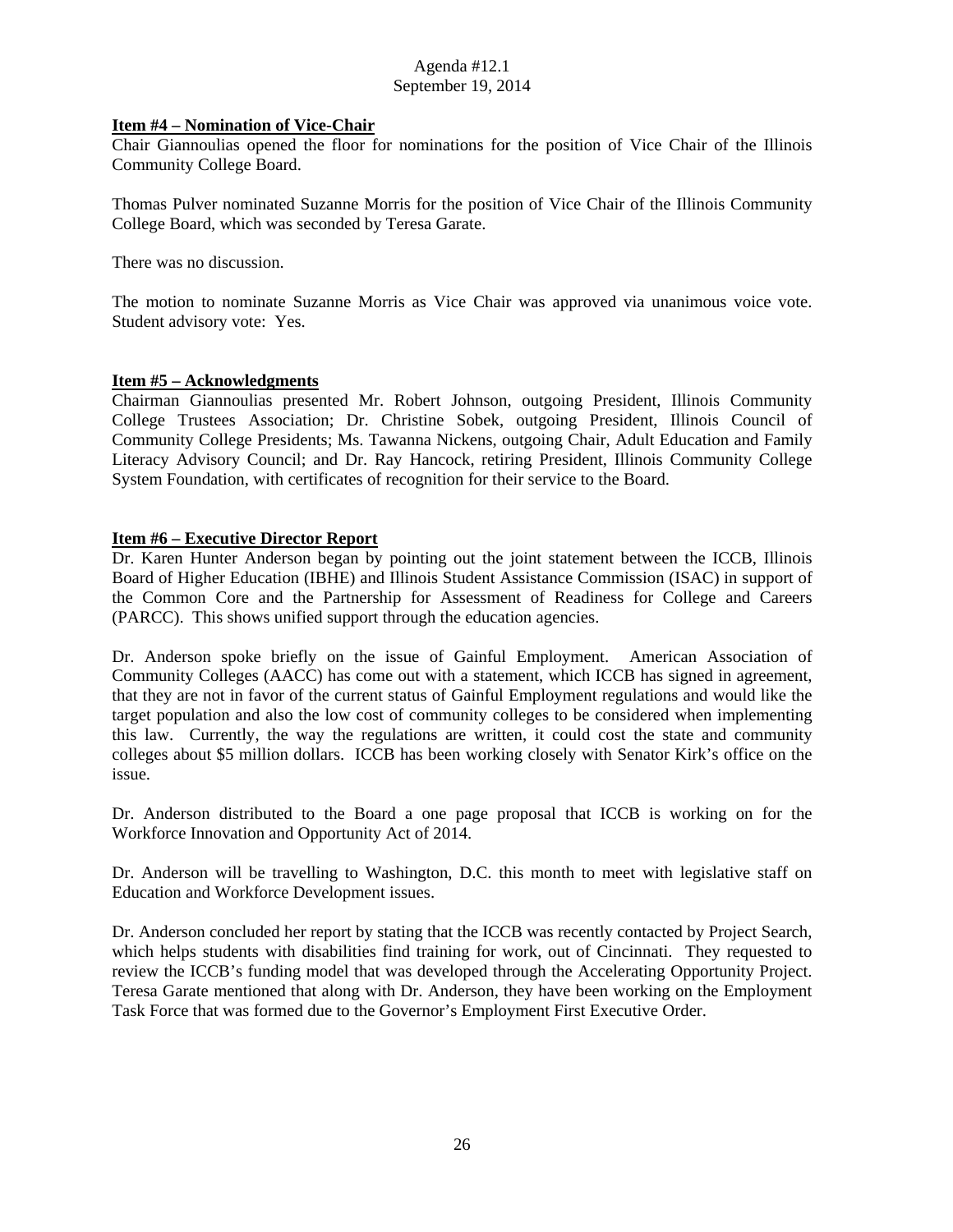# **Item #7 – Committee Reports**

# **Item #7.1 – External Affairs**

Jake Rendleman stated the committee met 5:00 p.m. on Thursday, June  $5<sup>th</sup>$  at the ICCB office.

Discussions took place on:

- $\blacktriangleright$  Legislation:
	- SB2202: all campuses are smoke free, passed
	- SB2846: private colleges will be able to give religious degrees, held
	- SB3306: MAP Grants- Amends the Higher Education Student Assistance Act. With respect to the Monetary Award Program, provides that the Illinois Student Assistance Commission shall, twice a year (instead of each year), receive and consider applications for grant assistance. Provides that the first application period for grants for the next academic year shall be open to all eligible students and the second application period shall occur immediately before commencement of the academic year and shall be open only to non-traditional students and traditional students who missed the first application deadline due to unforeseen circumstances, as defined by the Commission. Requires the Commission to apportion grant funds between persons who applied during the first application period and person who applied during the second application period, in such manner as the Commission shall determine.

MAP Grants continue to be a priority for the ICCB.

- SB3441: Creates the Higher Education Distance Learning Act, passed
- HB4336: GED title change to High School Equivalency Test, passed
- HB4340: Changed title name of the head of the ICCB from President/CEO to Executive Director, passed
- HB5701: Creates the Best Candidate for the Job Act
- HB6094: ICCB Fiscal Year 2015 Budget, there was a 1.9 million dollar legislative add-on to fund Veterans Grants for 19 colleges.
- $\triangleright$  Public Relations:
	- April 29, 2014 Press Conference: Benchmarks for the 60 by 25 Initiative
	- *Education is Key* Oral History Project: Produced by the Abraham Lincoln Presidential Library and Museum: http://www2.illinois.gov/alplm/library/collections/oralhistory/EducationisKey/co mmunitycolleges/Pages/default.aspx
	- Community College Impact Study
	- Illinois Community College System  $50<sup>th</sup>$  Anniversary there will be a committee established.

Chairman Giannoulias took this opportunity to introduce and welcome the new student Board member, Martin Nall.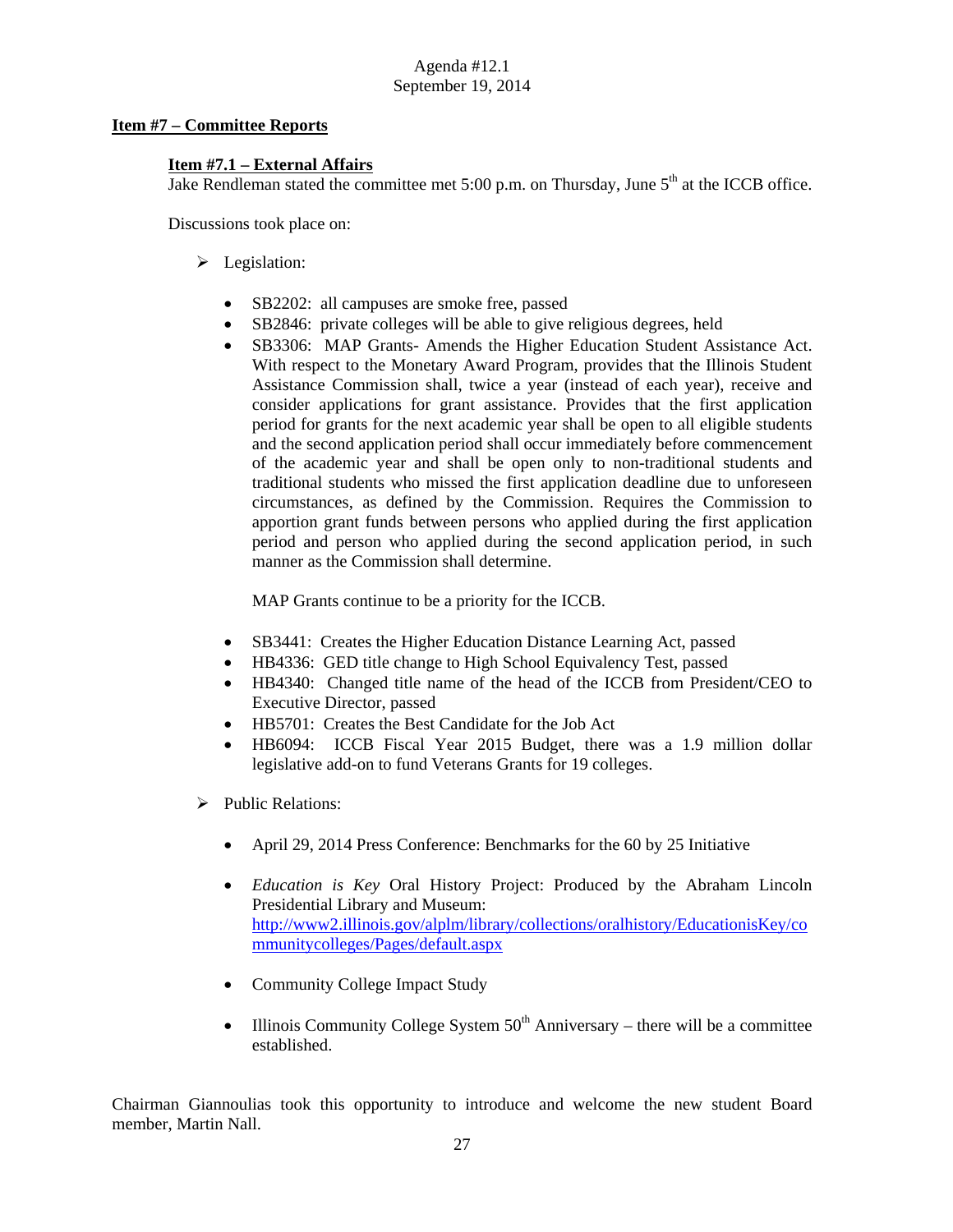### **Item #7.2 – Fiscal, Personnel, Ethics and Conflict of Interest**

Terry Bruce stated the committee met on the morning of June  $6<sup>th</sup>$  at the Hilton Hotel in Springfield.

# **Item #7.2a – Proposed Amendment to the Illinois Community College Board Employment Policy**

Currently, there is not an ICCB policy in place that deals State University Retirement System (SURS) return to work restrictions. It is the recommendation of the committee that ICCB adopts an employment policy regarding the hiring of SURS annuitants.

The minute ICCB employs an annuitant; it has to be reported to SURS.

Terry Bruce made a motion, which was seconded by Thomas Pulver, to approve the following:

The Illinois Community College Board hereby adopts the following Return to Work Employment Policy:

The Illinois Community College Board may employ an annuitant of the State Universities Retirement System

- 1. only for a position that is funded entirely by federal, foundation, or grants of State funds; or
- 2. if for a position funded by GRF, only until the individual reaches 30 percent of the highest annual rate of earnings earned prior to retirement, at which point the employment must be terminated unless the individual re-enters active service and no longer receives annuity payments from SURS.

The motion was approved via unanimous voice vote. Student advisory vote: Yes.

#### **Item #7.2b – Proposed Position Classification Policy**

Terry Bruce explained that the General Assembly passed legislation that states agencies can no longer on their employment applications request that the applicant disclose his/her criminal past.

Terry Bruce made a motion, which was seconded by Teresa Garate, to approve the following:

The Illinois Community College Board hereby adopts the following Position Classification Policy:

The Illinois Community College Board classifies the following positions as restricted by class:

Class 1 Restricted Positions Executive Director Vice President or equivalent Associate Vice President or equivalent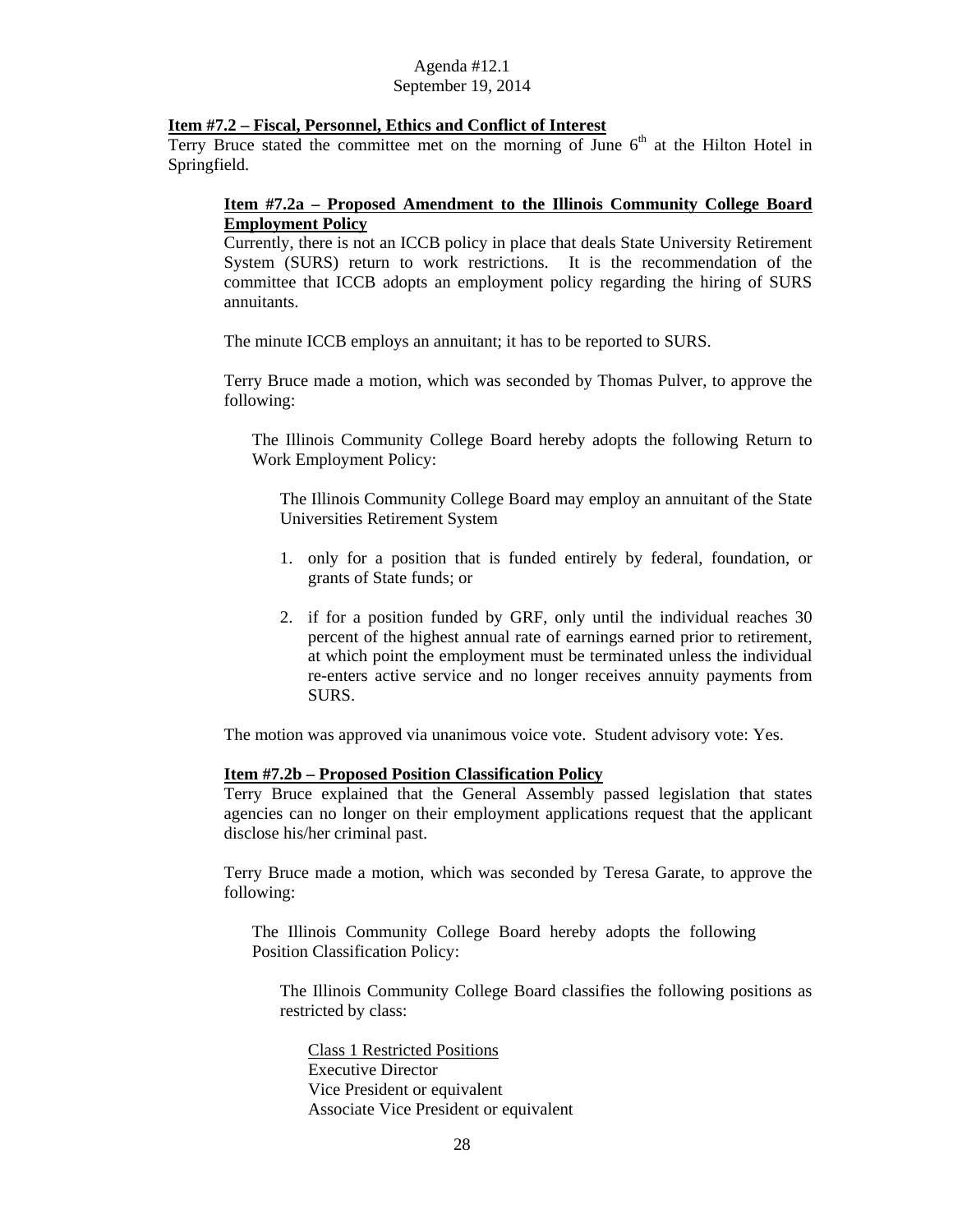Chief Financial Officer Senior Director, Finance & Operations Senior Director, Academic Affairs and Career & Technical Education Senior Director, Education Technology Senior Director, Special Projects Senior Director, Student Development Senior Director, Research & Policy Studies Senior Director, Workforce Development Senior Director, Adult Education & Family Literacy Senior Director, External Affairs Director, Human Resources Director, External Affairs Director, Student Development Director, GED Testing Administration

Class 2 Restricted Positions

Senior Director, Financial Compliance & Program Accountability Director, Financial Compliance & Program Accountability Director, Academic Affairs and Career & Technical Education Director, Education Technology Director, Workforce Development Director, Special Projects Director, Adult Education & Family Literacy Associate Director, Financial Compliance & Program Accountability Associate Director, Academic Affairs and Career & Tech Education Associate Director, Education Technology Associate Director, Student Development Associate Director, Workforce Development Associate Director, Adult Education & Family Literacy Associate Director, Special Projects Associate Director, External Affairs Assistant Director, External Affairs Assistant Director, Financial Compliance & Program Accountability Assistant Director, Academic Affairs Career & Technical Education Assistant Director, Education Technology Assistant Director, Student Development Assistant Director, Workforce Development Assistant Director, Adult Education & Family Literacy Assistant Director, Special Projects

Class 3 Restricted Positions Senior Director, Information Technology Director, Finance & Operations Associate Director, Finance & Operations Associate Director, Research & Policy Studies Associate Director, Human Resources Assistant Director, Finance & Operations Assistant Director, Research & Policy Studies Assistant Director, Human Resources Account Technician III, Finance & Operations Account Technician II, Finance & Operations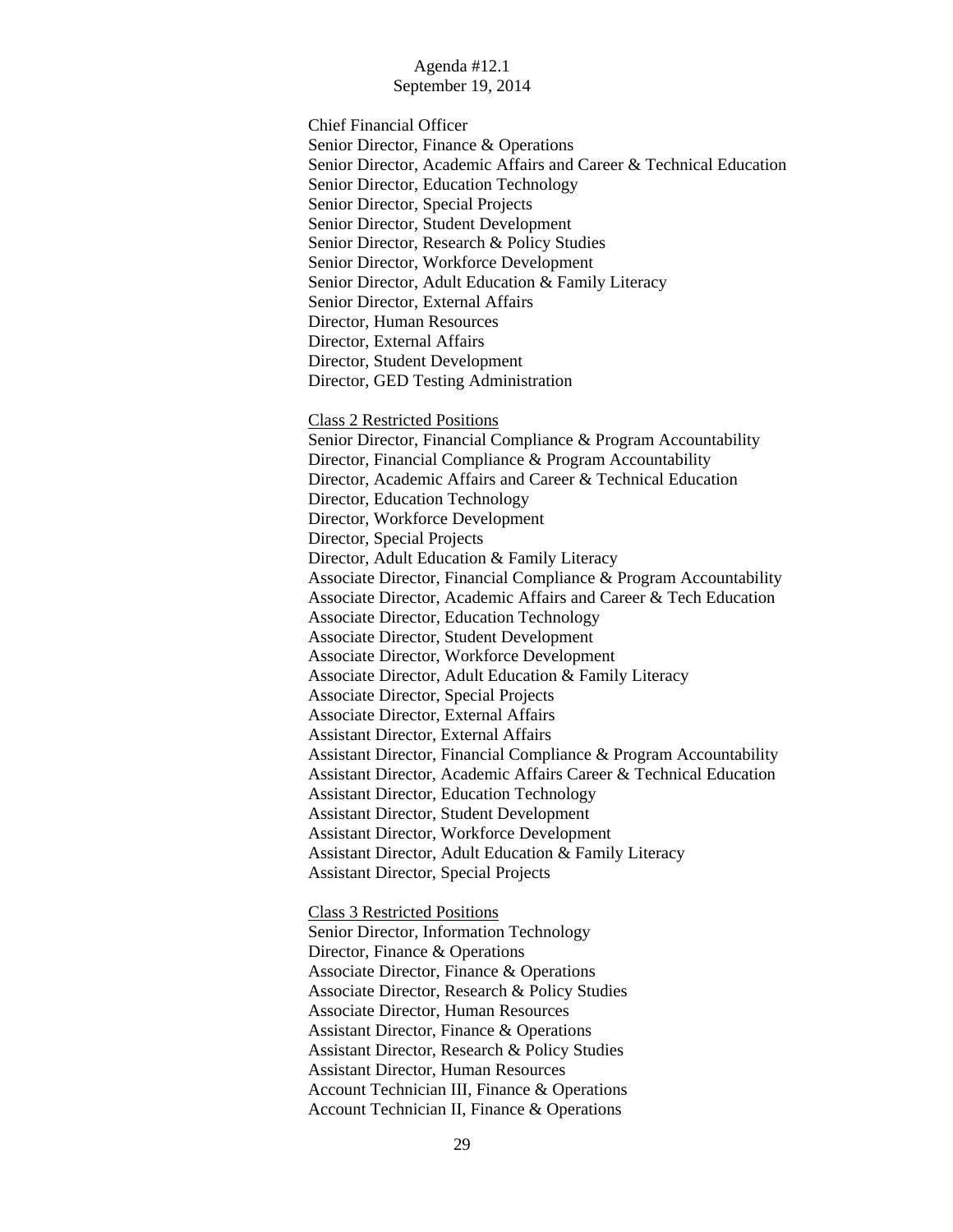Account Technician I, Finance & Operations Clerk, GED Testing Administration IT Technical Associate, Information Technology Applications Programmer III, Information Technology Applications Programmer II, Information Technology Applications Programmer I, Information Technology

The positions in these classes may not be filled by individuals with criminal convictions in the following categories:

Class 1 Restrictions Check forgery Criminal sexual abuse Deceptive practices Embezzlement Forgery Identity theft Indecent solicitation of a child Social Security fraud Tampering with public records

Class 2 Restrictions Criminal sexual abuse Deceptive practices Indecent solicitation of a child

Class 3 Restrictions Check forgery Deceptive practices Check forgery Forgery Identity theft Social Security fraud Tampering with public records

The motion was approved via unanimous voice vote. Student advisory vote: Yes.

#### **Item #7.3 – Academic Affairs and Institutional Support**

Thomas Pulver stated the Academic Affairs and Institutional Support committee met on Wednesday, May  $21<sup>st</sup>$  at 3:30 pm.

Michael Dorf and Dr. Karen Anderson attended the committee meeting at the JRTC building. Jake Rendleman attended at John A. Logan College and I attended at the Harry L. Crisp II Community College Center in Springfield. ICCB staff members, Brian Durham, Nathan Wilson, and Ann Knoedler were also in attendance. Guy Alongi was unable to attend.

Nathan Wilson, Senior Director for Research & Policy Studies, began by updating the committee on the Economic Impact Study: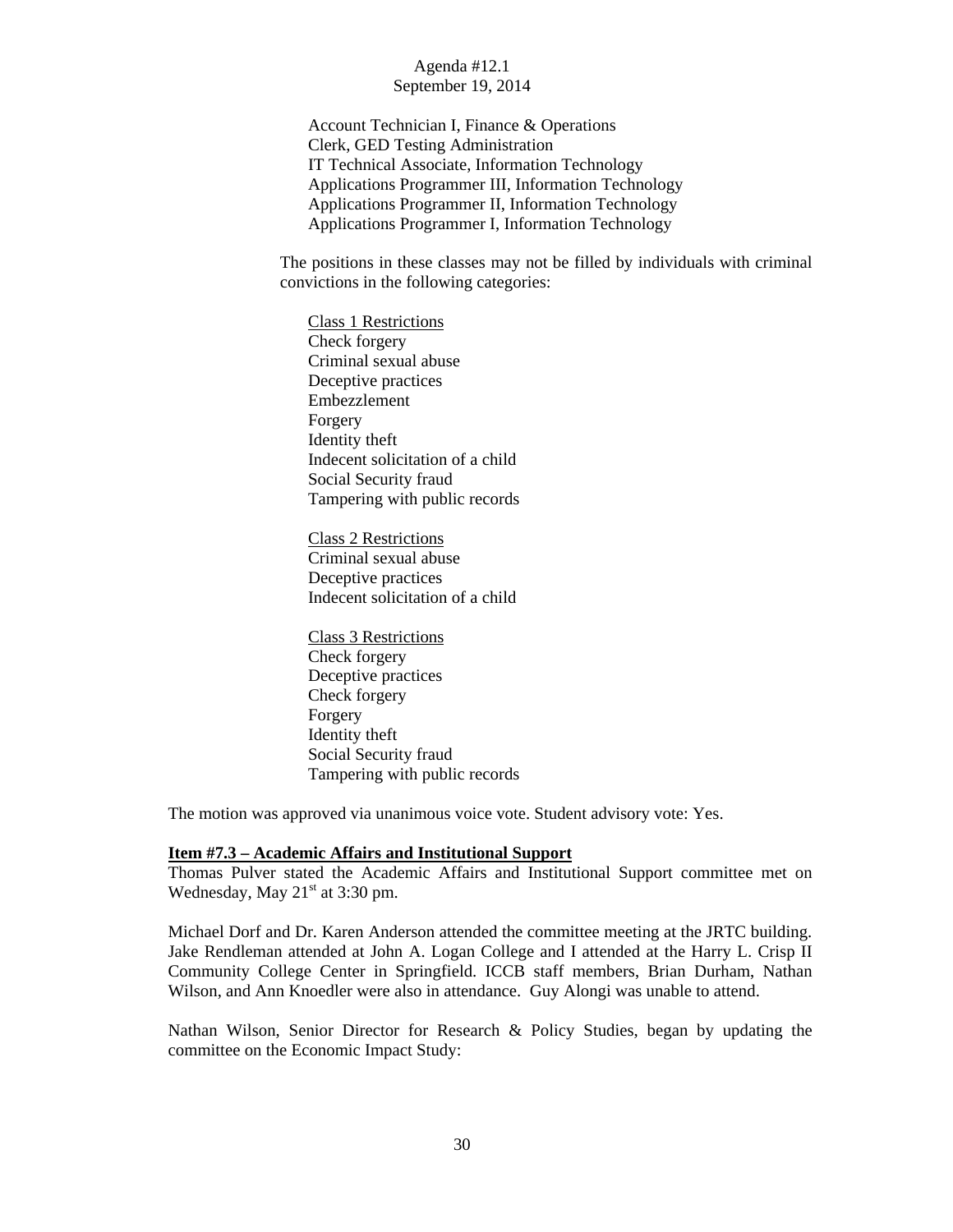- $\triangleright$  A first draft of the study is complete. An Economic Impact Advisory Committee consisting of community college Presidents, Institutional Researchers, Public Relations staff, and Financial staff continue to give guidance on the project and are reviewing the report. The committee most recently met on May 21, 2014 to offer input on the draft report.
- ICCB's Centralized Data System and Illinois Department of Employment Security (IDES) Wage data are being utilized for most components of the report which means less reporting burden for the community colleges.
- $\triangleright$  The analysis has four main components with the first three first three relying on matching ICCB student records with IDES Wage data. These components include:
	- 1. Illinois community college student-generated tax revenues;
	- 2. Illinois community college student economic outcomes (pre- and post- earnings); and
	- 3. Illinois community college student meeting workforce supply.
	- 4. A fourth component analyzes the community economic impact rather than the student. Specifically, community college employment, employee wages, and operations and capital expenditures from ICCB's centralized data system and financial submissions are utilized to produce estimates on the community colleges economic impact locally.
- $\triangleright$  The final report for the state and each community college is scheduled to be released in early summer.
- $\triangleright$  There will be two workshops available to the Illinois Community College System prior to the release of the final report to ensure the report components are understood.
- $\triangleright$  A final update will be given to the Board at the September Board meeting.

Mr. Pulver stated that on April  $21 - 23$ , a team of State leaders attended the Countdown to 2015: Developmental Strategies to Advance Readiness in the Common Core Era, hosted in Charlotte, North Carolina by the Lumina Foundation and involving eleven states. Team Members included: Karen Anderson, Brian Durham, ISBE leadership, IBHE leadership, a community college President, a Dean of Developmental Education, and I.

- $\triangleright$  The Convening focused on six areas:
	- 1. College Readiness Definition
	- 2. Local and state Assessments
	- 3. Transition Strategies
	- 4. Placement Policies across campuses
	- 5. New Approaches to Developmental Education and Gateway Courses
	- 6. Program Maps and Meta-Majors
- $\triangleright$  Illinois identified some DRAFT Priorities of their own:
	- 1. Implementation of Guided / Structured Pathways with an Exploratory Pathway Option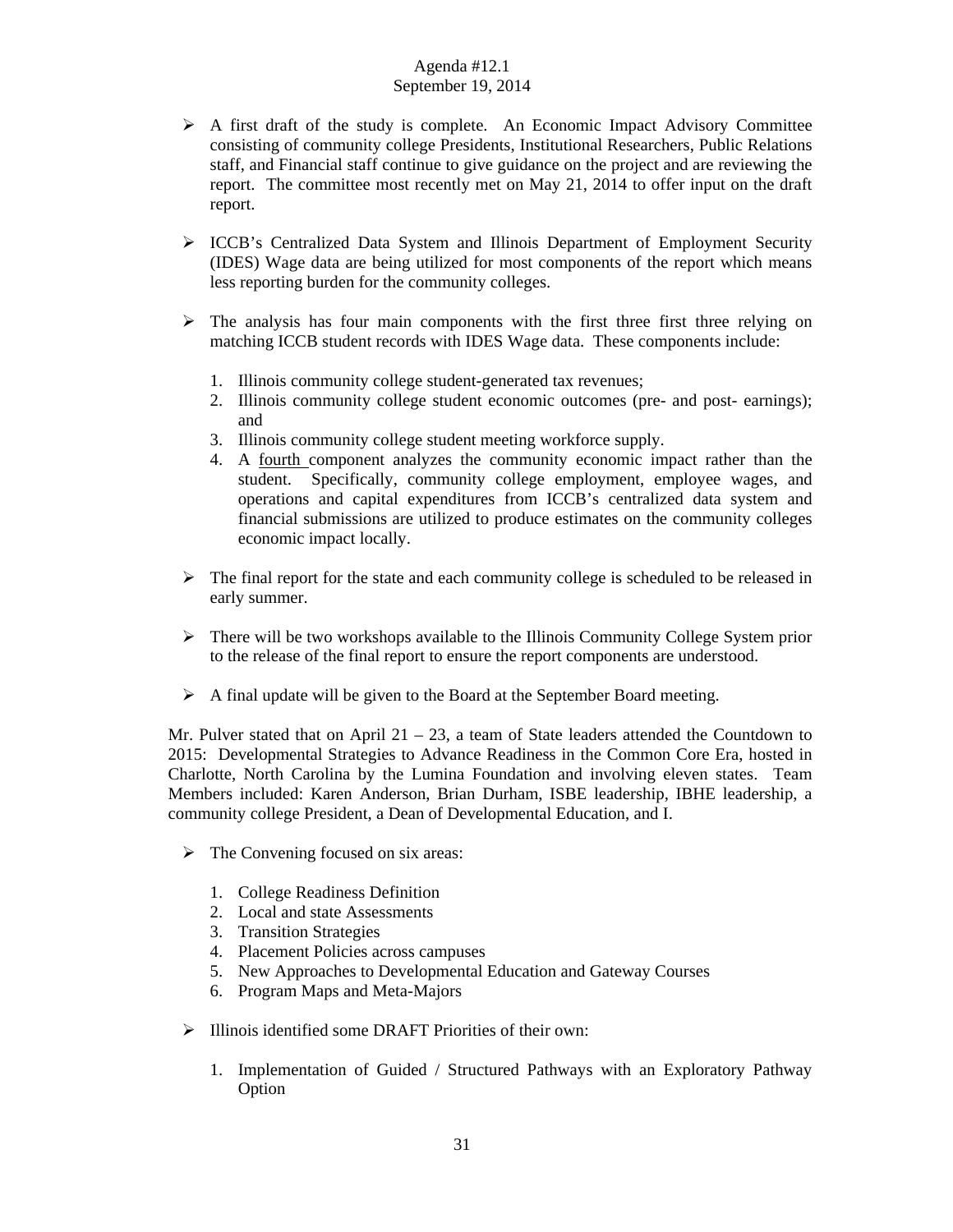- 2. Development of a Co-Requisite Model that fits within the Guided / Structured Pathways System
- 3. Driving remediation and interventions to the high school senior year to make the Senior Year Meaningful
- $\triangleright$  They then identified tasks to meet these priorities:
	- 1. Revisit the definition of college readiness to finalize one that meets the needs of all educational sectors.
	- 2. Development of a co-requisite model that is driven down to the  $12<sup>th</sup>$  grade level.
	- 3. Implementation of P-20 Guided Pathways to Success Approach
		- a. These Pathway Priorities are:
			- i. Liberal Arts
			- ii. Manufacturing
			- iii. Information Technology
	- 4. Postsecondary Implications for Integrated Math (Common Core Strategy)
	- 5. PARCC Assessment Buy In from Postsecondary
	- 6. Replication of the ECC Alliance for College Readiness Strategy of Engagement
	- 7. Statewide Engagement on the Strategy (Partners)

Brian Durham updated the committee on informational item #13.3 – Administrative Rules Changes for Dual Credit:

- $\triangleright$  The Dual Credit rules changes were pulled out of the ICCB March Board meeting agenda due to an overabundance of discussions from the field
- $\triangleright$  Much of the discussions were centered around wording changes and clarifying students and instructors qualifications
- $\triangleright$  The next step will be including the item in the consent agenda of the September board meeting agenda.

In conclusion, Dr. Anderson then updated the committee on the community college Baccalaureate movement. The IL Council of Community College Presidents has assembled a task force to discuss further the pros and cons of community colleges offering baccalaureate degrees. The ICCB staff will be involved with the presidents in this process. The issue will be discussed further at the next Board meeting in September.

#### **Item #8 – Advisory Organizations**

# **Item #8.1 – Illinois Community College Trustees Association (ICCTA)**

Jake Rendleman gave the report for Mike Monaghan.

Mr. Rendleman stated the ICCTA executive committee and retreat will be on August  $8-9<sup>th</sup>$  in Schaumburg.

The next ICCTA regularly scheduled meeting will be held in September in Bloomington.

The Association of Community College Trustees (ACCT) will hold its Annual Fall Conference in October 22-25 in Chicago.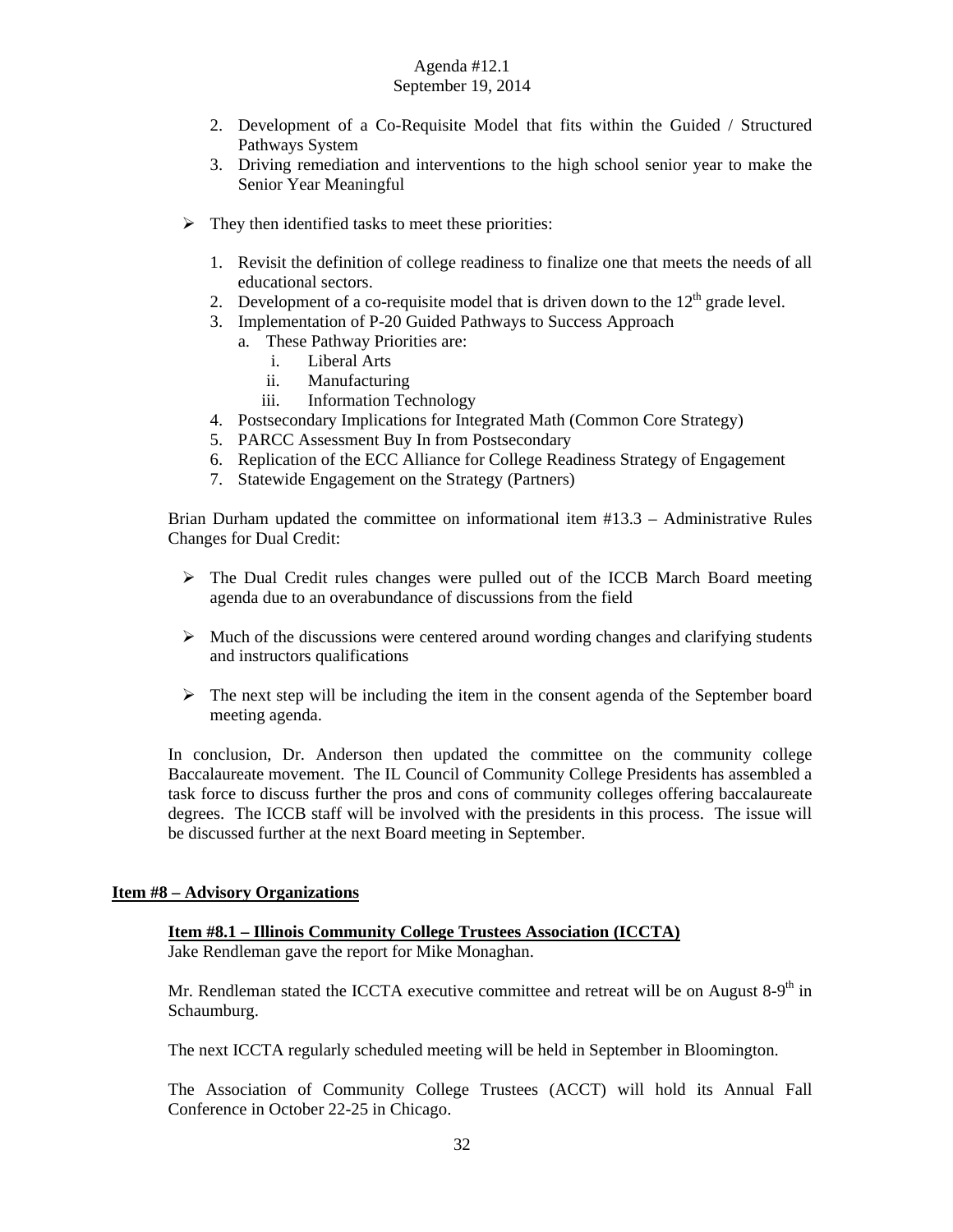# **Item #8.2 – Illinois Community College Faculty Association (ICCFA)**

David Seiler introduced the new elected president of the ICCFA, Krista Winters from Spoon River. Ms. Winters will begin her term in October 2014.

The ICCFA will hold a meeting to discuss their retreat and planning for their Annual Fall Conference which will take place on October 23-24 at the Crowne Plaza in Springfield.

Mr. Seiler extended the help of the ICCFA on the  $50<sup>th</sup>$  Anniversary planning and events.

#### **Item #8.3 – Illinois Community College System Foundation (ICCSF)**

This will be Ray Hancock's last report to the Board since his retirement in May.

Mr. Hancock reported the accomplishments of the Foundation over his term as president:

- 1. The Foundation has added on 20,000 square feet to the building that has accommodated the entire ICCB staff and has now all been successfully rented;
- 2. scholarship funds have increased approximately \$700,000;
- 3. the total assets have increased over \$3.1 million dollars;
- 4. net assets have increased over \$1 million dollars; and
- 5. the Illinois Community College System Procurement Consortium (ICCSPC) has been created and is offering 48 community colleges nationally bid, competitive prices on most needed and desirable items.

Mr. Hancock went on to introduce the new President, Mr. Greg Legan, who took over on May 21, 2014.

#### **Item #8.4 – Illinois Council of Community College Presidents (ICCCP)**

Dr. Christine Sobek stated there is continued partnership and collaboration with the University's Chancellors and Presidents.

There was a joint press conference held with the ICCTA, ICCB, and ICCCP for the Lobby Day.

Dr. Sobek stated the Deputy Assistant Secretary for Community Colleges in the Office of Career, Technical, and Adult Education for the U.S. Department of Education, Mark Matsui, attended the President's Council meeting by web-conference. Discussions took place on the billions of federal grant dollars available that the Illinois Community College System may be eligible for.

The ICCCP recognized two retiring presidents, Dr. Jack Becherer, Rock Valley College, and Dr. John Letts, John Wood Community College. In 2015, there will be an additional four retiring community presidents, Dr. Patricia Granados, Triton College, Dr. Peg Lee, Oakton Community College, Dr. George Mihel, Sauk Valley Community College, and Dr. Joe Kanosky, Highland Community College.

Dr. Tom Choice, Kishwaukee College, will be the new President of the ICCCP.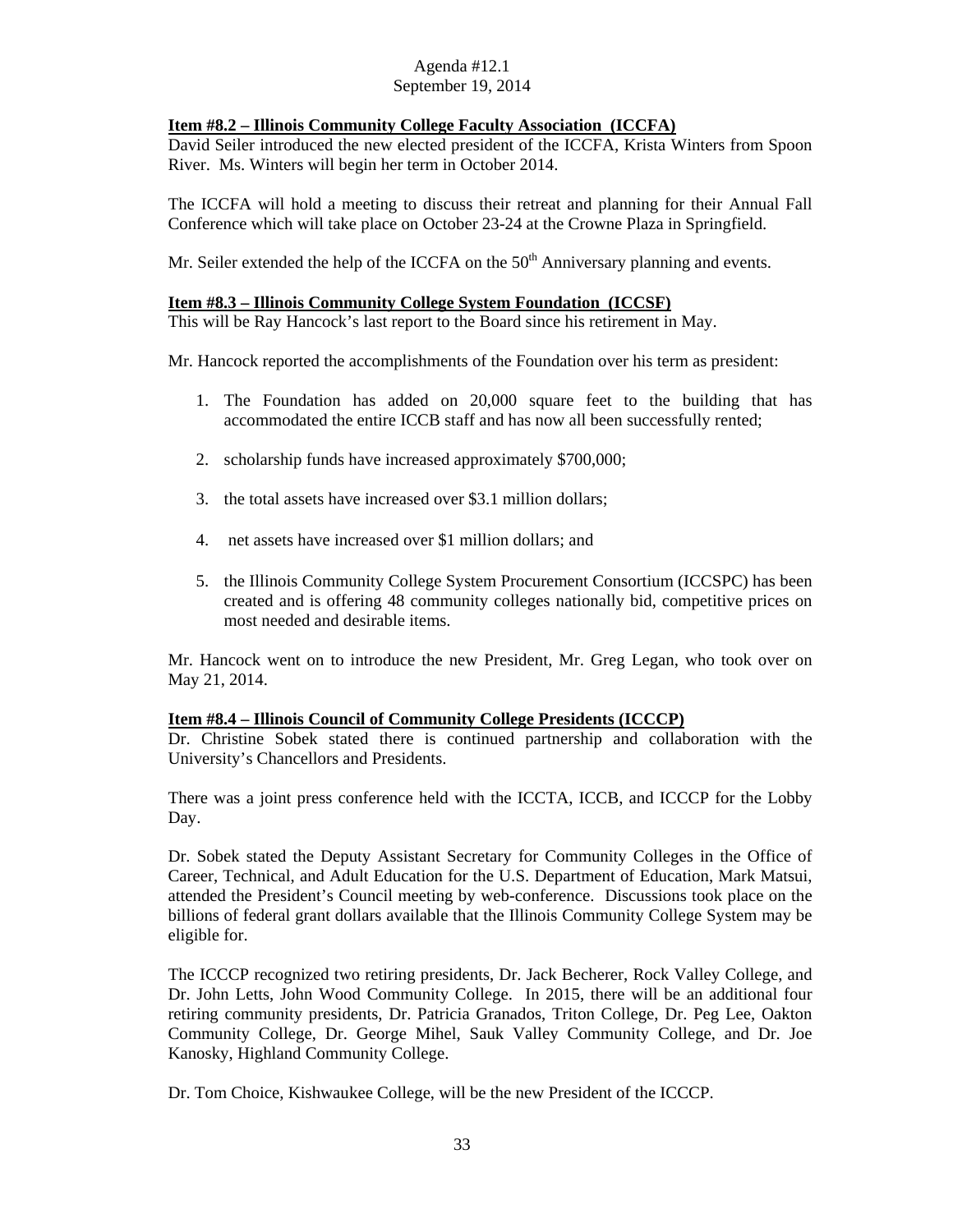Board member Suzanne Morris and Dr. Sobek will be reporting to the Presidents of the City Colleges of Chicago in September. The ICCCP will continue to meet with the University's Chancellors and Presidents to continue discussions on articulation. Conversations will continue to take place on the Baccalaureate Degrees.

### **Item #8.5 – Adult Education and Family Literacy Council**

Tawanna Nickens stated the Council conducted their final meeting for Fiscal Year 2014 within the past week. Final recommendations centralized around being more professional, detailing the minimum qualifications in the hiring process, and ensuring that new and continuing administrators have ongoing professional development.

# **Item #8.6 – Student Advisory Council (SAC)**

Martin Nall began by telling the Board a little about himself.

Mr. Nall then stated the Council is conducting their regularly scheduled meeting this week, June  $5-7<sup>th</sup>$ . There are 60 students in attendance, which is a record.

#### \* \* \* \* \* \*

#### BREAK

#### The Board took a break at 10:30 a.m. and reconvened at 10:41 a.m. \* \* \* \* \* \*

#### **Item #9 – Fiscal Year 2015 Budget Update**

Ellen Andres, Chief Financial Officer, gave a power point presentation to the Board on the Fiscal Year 2015 State of Illinois Budget Summary.

#### **Item #10 – Illinois Community College Board Recognition of Illinois Community Colleges**

Thomas Pulver made a motion, which was seconded by Suzanne Morris, to approve the following items:

The Illinois Community College Board hereby grants a status of "recognition continued" to the following districts:

Illinois Central College

The motion was approved via unanimous voice vote. Student advisory vote: Yes. There was no discussion.

#### **Item #11 – New Units of Instruction**

**Item #11.1 – Kaskaskia College, Kennedy-King College, College of Lake County, Lewis and Clark Community College, Lincoln Land Community College, McHenry County College, Olive-Harvey College, Rend Lake College, Southeastern Illinois College, and Triton College** 

Jake Rendleman made a motion, which was seconded by Guy Alongi, to approve the following items: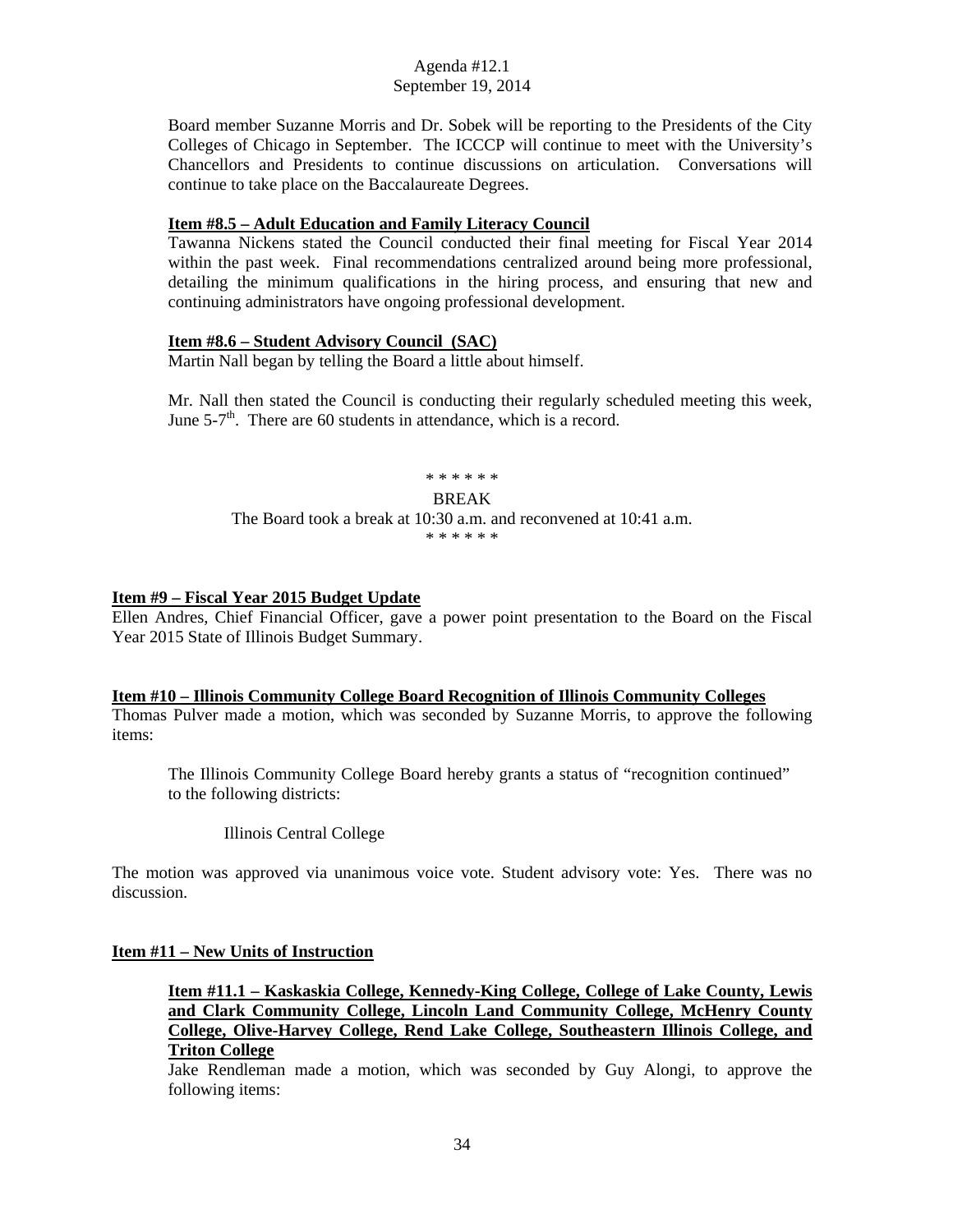The Illinois Community College Board hereby approves the following new units of instruction for the community colleges listed below:

# **PERMANENT PROGRAM APPROVAL**

Kaskaskia College

Heating, Vent & Air Conditioning A.A.S. degree (65 credit hours)

# Kennedy-King College

- $\triangleright$  Hospitality Management A.A.S. degree (67 credit hours)
- $\triangleright$  Hospitality Management Certificate (41 credit hours)

# College of Lake County

Optics and Photonics Technology A.A.S. degree (67 credit hours)

# Lewis & Clark Community College

- Health Information and Medical Coding A.A.S. degree (70 credit hours)
- $\triangleright$  Medical Coding Certificate (44 credit hours)

# Lincoln Land Community College

- $\triangleright$  Digital Application Design & Development Certificate (30 credit hours)
- Value-Added Local Food Certificate (33 credit hours)

# McHenry County College

- $\triangleright$  Management A.A.S. degree (67 credit hours)
- Health Information Technology A.A.S. degree (62 credit hours)
- Paralegal Studies A.A.S. degree (60 credit hours)

# Olive-Harvey College

- Diesel Technology A.A.S. degree (70 credit hours)
- Advanced Diesel Technology Certificate (50 credit hours)

Rend Lake College

Oil & Natural Gas Technician A.A.S. degree (65 credit hours)

# Southeastern Illinois College

> Information Technology-Health A.A.S. degree (62 credit hours)

# Triton College

Engineering Technology/Mechatronics A.A.S. degree (66 credit hours)

The motion was approved via unanimous voice vote. Randy Barnette abstained. Student advisory vote: Yes. There was no discussion.

# **Item #11.2 – Illinois Eastern Community Colleges: Frontier Community College, Lincoln Trail College, Olney Central College, and Wabash Valley College**

Jake Rendleman made a motion, which was seconded by Randy Barnette, to approve the following items: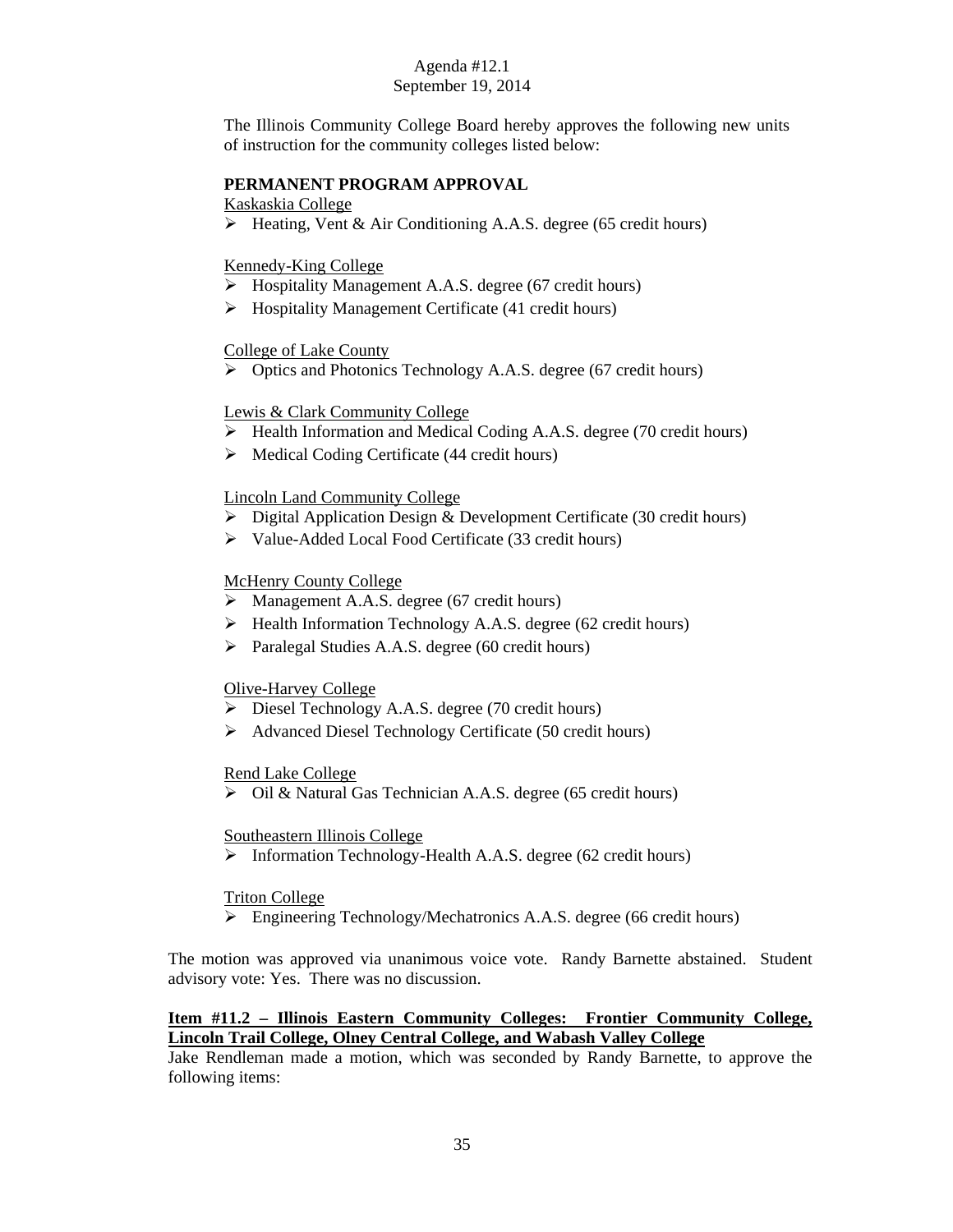The Illinois Community College Board hereby approves the following new units of instruction for the community colleges listed below:

# **PERMANENT PROGRAM APPROVAL**

Illinois Eastern Community Colleges: Frontier Community College, Lincoln Trail College, Olney Central College, and Wabash Valley College

 Sport Management Associate in Applied Science Degree (A.A.S.) (64 credit hours)

The motion was approved via unanimous voice vote. Terry Bruce abstained. Student advisory vote: Yes. There was no discussion.

# **Item #11.3 – Waubonsee Community College**

Jake Rendleman made a motion, which was seconded by Guy Alongi, to approve the following items:

The Illinois Community College Board hereby approves the following new units of instruction for the community colleges listed below:

# **PERMANENT PROGRAM APPROVAL**

Waubonsee Community College

- $\triangleright$  Advanced Manufacturing Technology (60 credit hours)
- $\triangleright$  CNC Programmer Certificate (30 credit hours)
- $\triangleright$  Automation Technology A.A.S. degree (60 credit hours)
- $\triangleright$  Automation Technology Certificate (30 credit hours)

The motion was approved via unanimous voice vote. Thomas Pulver abstained. Student advisory vote: Yes. There was no discussion.

# **Item #12 – Consent Agenda**

Jake Rendleman made a motion, which was seconded by Thomas Pulver, to approve the following items:

# **Item #12.1 – Minutes of the March 21, 2014 Board Meeting**

The Illinois Community College Board hereby approves the Board minutes of the March 21, 2014 meeting as recorded.

# **Item #12.2 – Minutes of the March 21, 2014 Executive Session**

The Illinois Community College Board hereby approves the Executive Session minutes of the March 21, 2014 meeting as recorded.

# **Item #12.3 – Calendar Year 2015 Board Meeting Dates and Locations**

The Illinois Community College Board hereby approves the Calendar Year 2015 Board Meeting Dates and Locations listed below:

# **Calendar Year 2015 Board Meeting Dates and Locations**

**January 23** 

9:00 a.m. – Harry L. Crisp II Community College Center, Springfield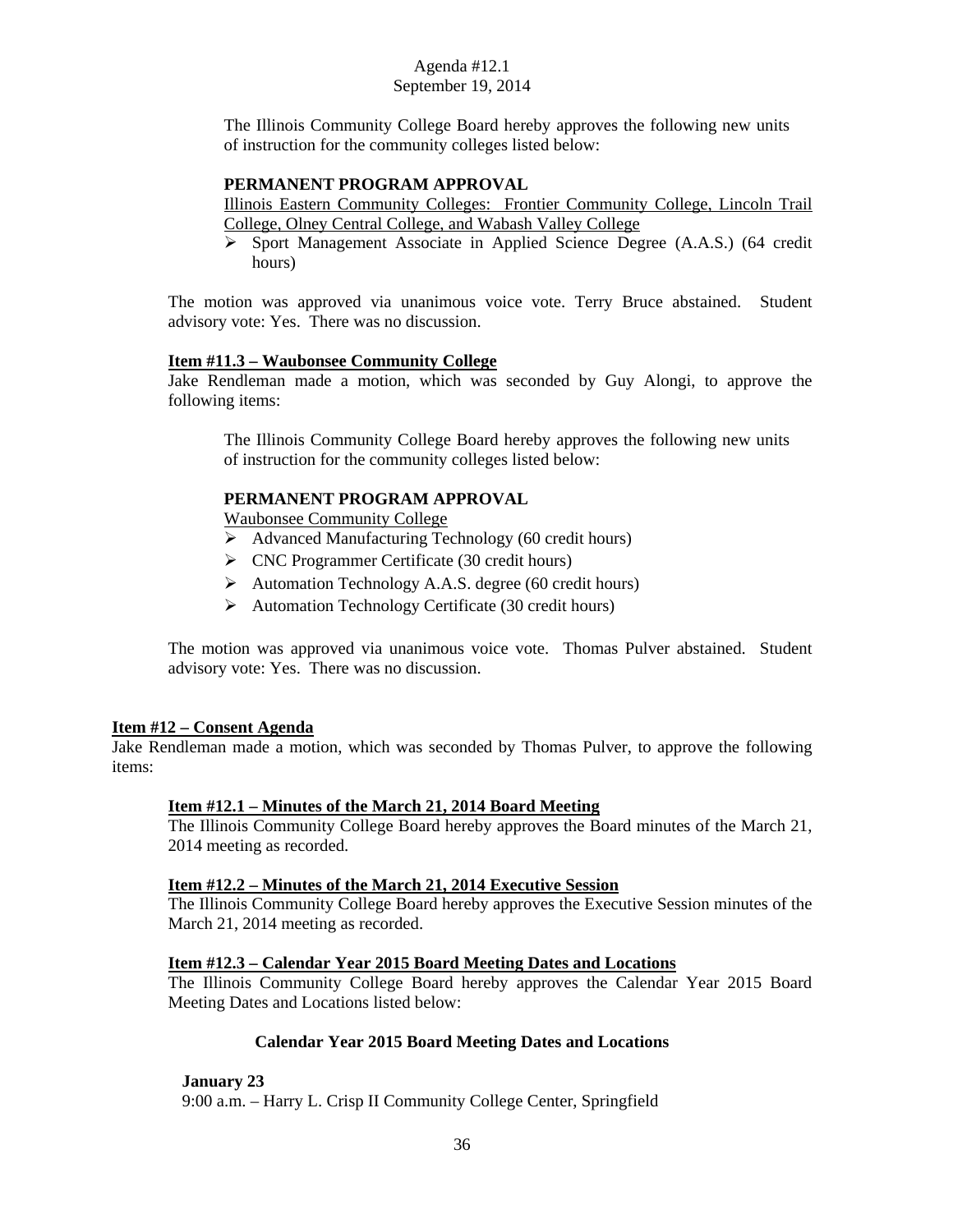**March 20**  9:00 a.m. – Harper College, Palatine

**June**\* 9:00 a.m. – Exact Location TBA

**July**  Subject to Call

**September 18**  9:00 a.m. – Joliet Junior College, Joliet

**November 20**  9:00 a.m. – Harry L. Crisp II Community College Center, Springfield

# **December**

Subject to Call

\*June Board meeting is held in conjunction with the ICCTA and Presidents' Council meetings.

# **Item #12.4 - Authorizations to Enter into Interagency Contracts and/or Agreements**

The Illinois Community College Board hereby authorizes its Executive Director, in concurrence with the ICCB Chair, to enter into interagency contracts/agreements, as needed for fiscal year 2015.

# **Item #12.5 - Authorization to Transfer Funds Among Line Items**

The Illinois Community College Board hereby authorizes its Executive Director to transfer funds among fiscal year 2015 appropriated operating line items, as needed.

#### **Item #12.6 - Authorizations to Enter into Contracts**

The Illinois Community College Board approves the following Fiscal Year 2015 contractual agreements:

| Funding<br>Source | Contractor                                         | Estimated<br>Amount* | <b>Contract Period</b> | Description                                          |
|-------------------|----------------------------------------------------|----------------------|------------------------|------------------------------------------------------|
| All funds         | IL Community College                               |                      |                        |                                                      |
| /allocated        | <b>System Foundation</b>                           | \$515,651            | $7/1/14 - 6/30/15$     | Rental of Office Space                               |
| <b>GRF</b>        | Southwestern Illinois<br>College                   | \$485,000            | $7/1/14 - 6/30/15$     | East St. Louis Community<br>College Center           |
|                   | Southern IL Collegiate                             |                      |                        | East St. Louis Community                             |
| <b>GRF</b>        | Common Market (SICCM)                              | \$961,400            | $7/1/14 - 6/30/15$     | <b>College Center</b>                                |
| <b>GRF</b>        | Sorling, Northrup, Hanna,<br>Cullen & Cochran Ltd. | \$190/hr             | $7/1/2014 - 6/30/15$   | Legal                                                |
| GRF               | Alternative Schools<br><b>Network</b>              | \$2,930,000          | 7/1/2014 - 6/30/15     | Sole source provider:<br>Re-Enrollment Appropriation |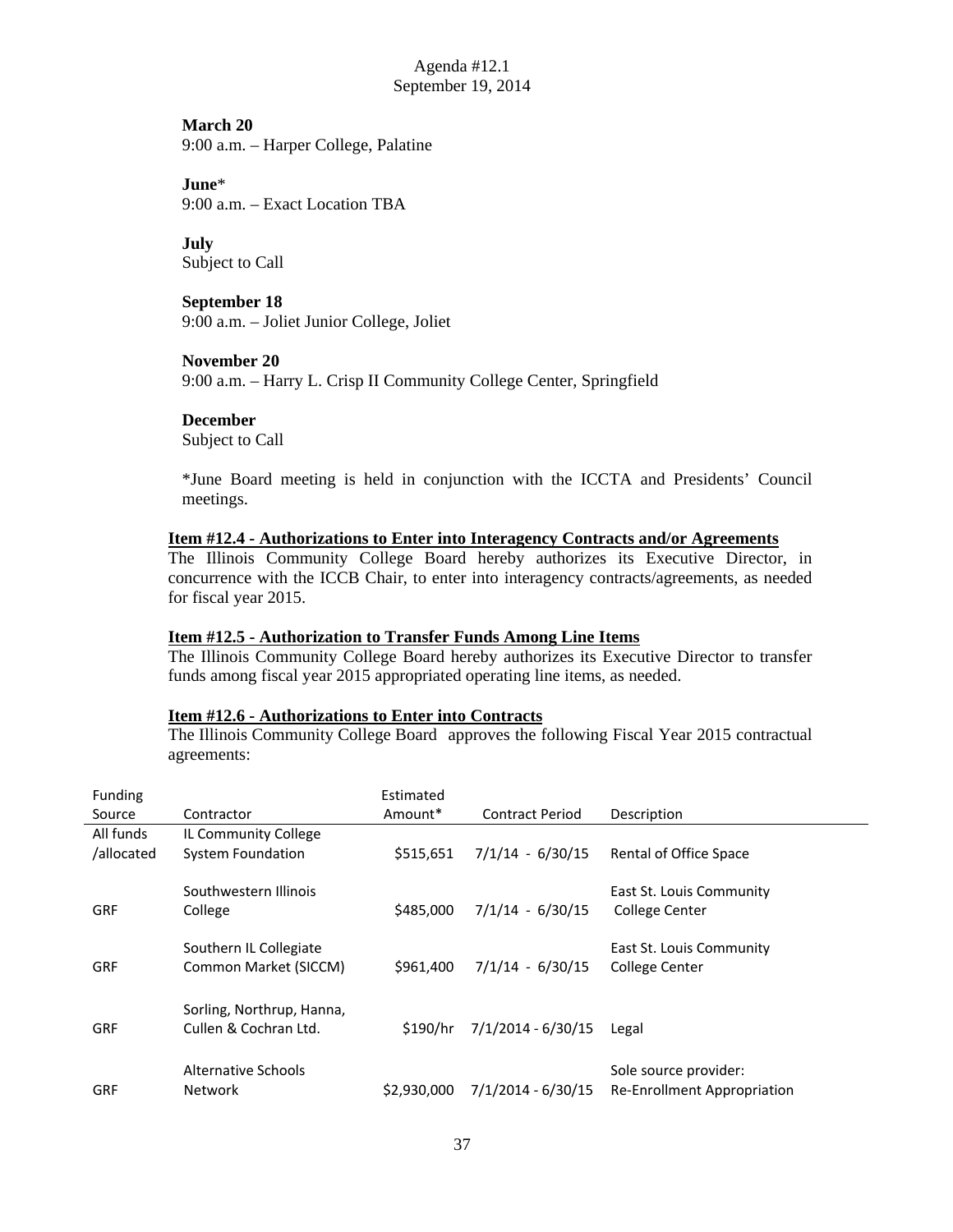| GRF                               | South Suburban College                                              | \$250,000           | 7/1/2014 - 6/30/15     | Legislative add-on for adult education<br>bridge program                                                                   |
|-----------------------------------|---------------------------------------------------------------------|---------------------|------------------------|----------------------------------------------------------------------------------------------------------------------------|
| GED/GRF                           | American Council on<br>Education                                    | \$255,000           | $7/1/14 - 6/30/15$     | Sole Source Provider:<br>GED® testing in Illinois - includes fees<br>and materials                                         |
| GED/GRF                           | Turn-Key Solutions<br>International, Inc.                           | \$120,00            | $7/1/14 - 6/30/15$     | Sole Source Provider:<br>GED® scoring and data submission to<br>feds                                                       |
| CTE/GRF                           | Capital Area Career Center                                          | \$347,000           | 7/1/14-6/30/15         | Specific Legislation to contractor:<br><b>CTE Nursing Program</b>                                                          |
| CTE/GRF                           | Career Center of Southern<br>Illinois                               | \$153,000           | 7/1/14-6/30/15         | Specific Legislation to contractor:<br><b>CTE Nursing Program</b>                                                          |
| <b>CTE</b>                        | <b>ISU-IL Center for</b><br><b>Specialized Support</b>              | \$525,000           | $7/1/14 - 6/30/15$     | Program monitoring and staff<br>development                                                                                |
| Funding<br>Source                 | Contractor                                                          | Estimated<br>Amount | <b>Contract Period</b> | Description                                                                                                                |
| <b>CTE</b>                        | U of I                                                              | \$400,000           | $7/1/14 - 6/30/15$     | Administration of Carl Perkins federal<br>grant program.                                                                   |
| GED/GRF                           | Sangamon Co Regional<br>Office of Education                         | \$745,500           | $7/1/14 - 6/30/15$     | Administration for Cook Co GED®                                                                                            |
| Multiple:<br>federal and<br>state | <b>WIU-Center for Application</b><br>of Information<br>Technologies | \$675,000           | $7/1/14 - 6/30/15$     | Career & Academic Readiness System<br>Hosting of Adult Education data system<br>and I-Pathways and curriculum<br>expansion |
| Adult Ed                          | WIU-Central Illinois Adult<br><b>Education Service Center</b>       | \$390,000           | $7/1/14 - 6/30/15$     | Staff Development, as required by<br>federal grant                                                                         |
| Adult Ed                          | WIU-Curriculum Publishers<br>Clearinghouse                          | \$100,00            | $7/1/14 - 6/30/15$     | Adult Education instructional materials                                                                                    |
| Adult Ed                          | <b>Adult Learning Resource</b><br>Center                            | \$689,600           | $7/1/14 - 6/30/15$     | Staff Development, as required by<br>federal grant                                                                         |
| Adult<br>Ed/Gates                 | SIU-E Southern IL<br>Professional Development<br>Center             | \$739,600           | $7/1/14 - 6/30/15$     | Accelerating Opportunity and Adult<br>Education-professional development                                                   |
| Gates                             | Kathy Pampe                                                         | \$50.00/hr          | $7/1/14 - 12/31/14$    | Project Manager for Accelerating<br>Opportunity -low bid contractor                                                        |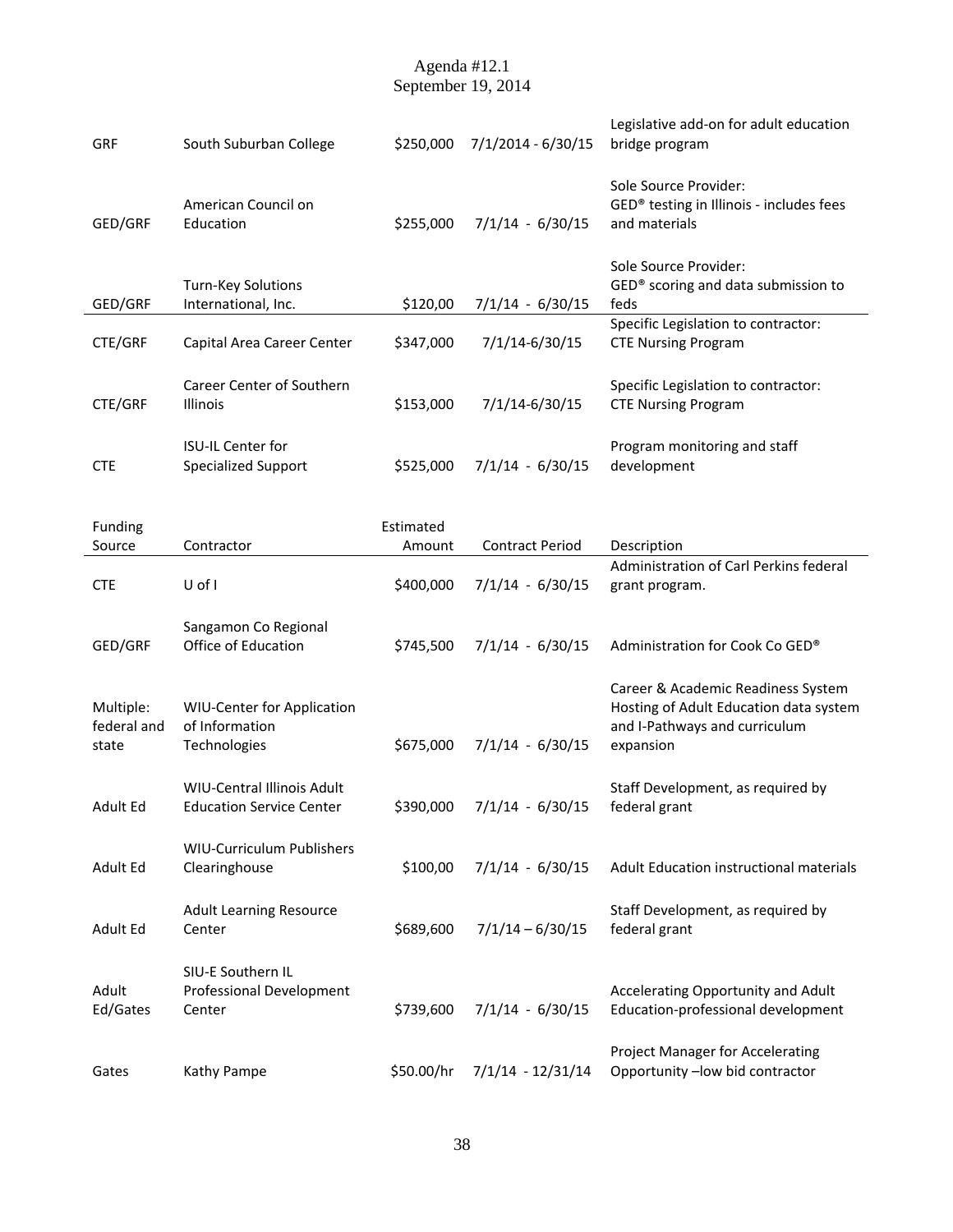Amounts are estimated based on the Fiscal Year 2014 appropriation or obligations. Amounts may vary from the estimate. Any contract that exceeds 5 percent of the estimate will be brought back to the Board for approval.

The motion was approved via unanimous voice vote. Student advisory vote: Yes. There was no discussion.

### **Item #13 – Information Items**

**Item #13.1 – Fiscal Year 2015 Financial Statements**  There was no discussion.

**Item #13.2 – Administrative Rules Changes – Dual Credit**  There was no discussion.

**Item #13.3 – Fiscal Year 2014 Spring Enrollment Report**  There was no discussion.

#### **Item #13.4 – Fiscal Year 2013 Illinois Community College System Employment Plans**

 **13.4a African American Employment Plan Survey Results**  There was no discussion.

**13.4b Hispanic/Latino Employment Plan Survey Results**  There was no discussion.

 **13.4c Asian American Employment Plan Survey Results**  There was no discussion.

# **Item #14 – Other Business**

There was no other business at this time.

#### **Item #15 – Public Comment**

There was no public comment at this time.

#### **Item #16 – Executive Session**

#### **Item #16.1 – Employment/Appointment Matters**

Suzanne Morris made a motion, which was seconded by Guy Alongi, to approve the following motion:

I move to enter Executive Session for the purpose of **Employment/Appointment Matters** which qualify as acceptable exceptions under Section 2(c) of the Open Meetings Act to hold a closed session.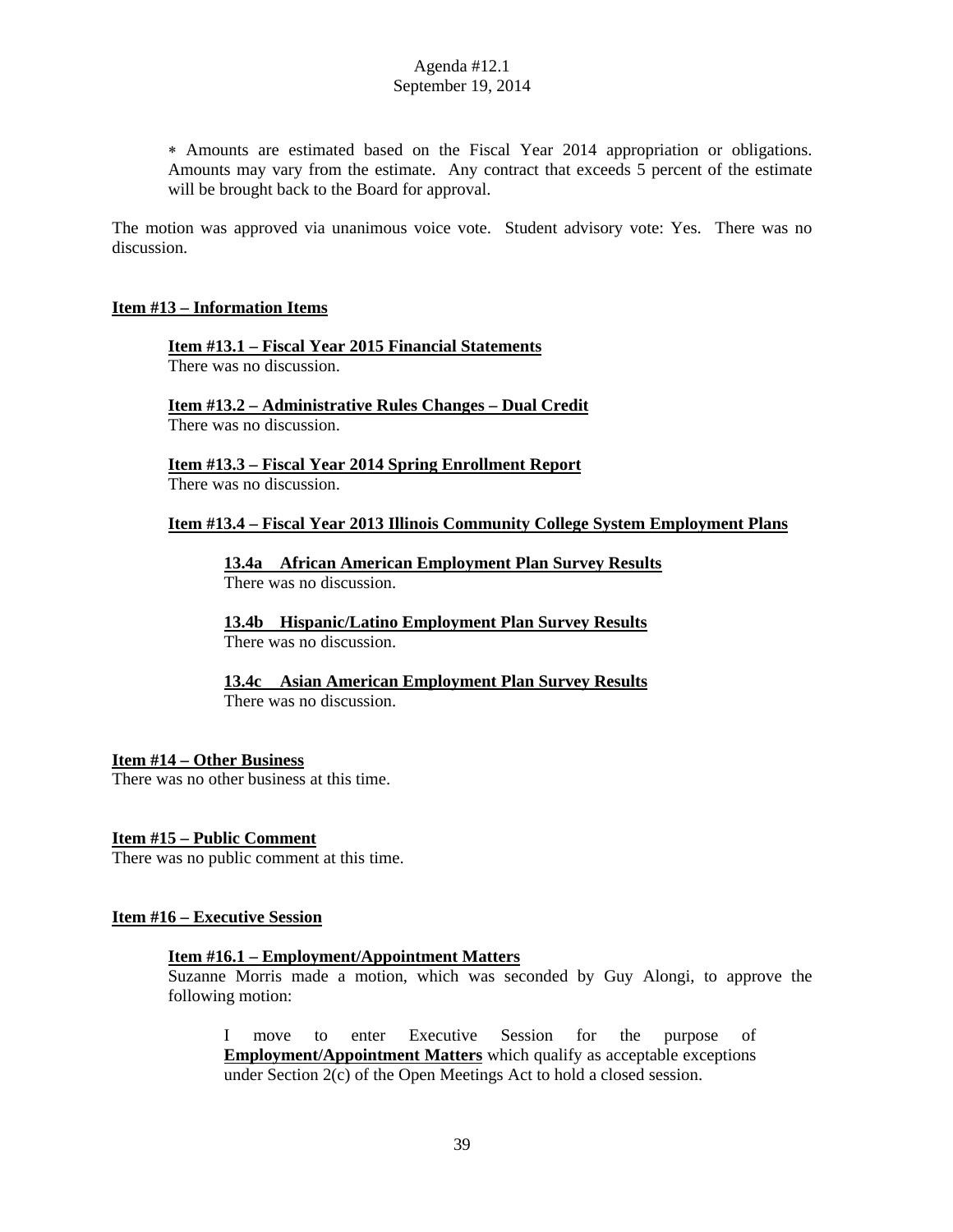A roll call vote was taken with the following results:

| Guy Alongi            | Yea | <b>Thomas Pulver</b> | Yea |
|-----------------------|-----|----------------------|-----|
| <b>Randy Barnette</b> | Yea | Jake Rendleman       | Yea |
| <b>Terry Bruce</b>    | Yea | Martin Nall          | Yea |
| Teresa Garate         | Yea | Alexi Giannoulias    | Yea |
| Suzanne Morris        | Yea |                      |     |

The motion was approved. Student advisory vote: Yes. The Board entered Executive Session at 11:15 a.m.

\* \* \* \* \* \* \* \* \*

Terry Bruce made a motion, which was seconded by Teresa Garate, to reconvene Public Session at 11:37 a.m.

A roll call vote was taken with the following results:

| Guy Alongi            | Yea | <b>Thomas Pulver</b> | Yea |
|-----------------------|-----|----------------------|-----|
| <b>Randy Barnette</b> | Yea | Jake Rendleman       | Yea |
| Terry Bruce           | Yea | Martin Nall          | Yea |
| Teresa Garate         | Yea | Alexi Giannoulias    | Yea |
| Suzanne Morris        | Yea |                      |     |

The motion was approved. Student advisory vote: Yes.

#### **Item #17 - Executive Session**

# **Item #17.1 - Employment/Appointment Matters**

Terry Bruce made a motion, which was seconded by Suzanne Morris, to approve the following motion:

A \$1,000 dollar bonus will be awarded to all current ICCB employees hired before January 1, 2014; further, those ICCB employees hired prior to July 1, 2013 shall be awarded a four percent salary increase on July 1, 2014. Employees hired between July 1, 2013 and June 30, 2014 will receive a 4% increase on their anniversary date.

A roll call vote was taken with the following results:

| Yea | <b>Thomas Pulver</b> | Yea |
|-----|----------------------|-----|
| Yea | Jake Rendleman       | Yea |
| Yea | Martin Nall          | Yea |
| Yea | Alexi Giannoulias    | Yea |
| Yea |                      |     |
|     |                      |     |

The motion was approved. Student advisory vote: Yes.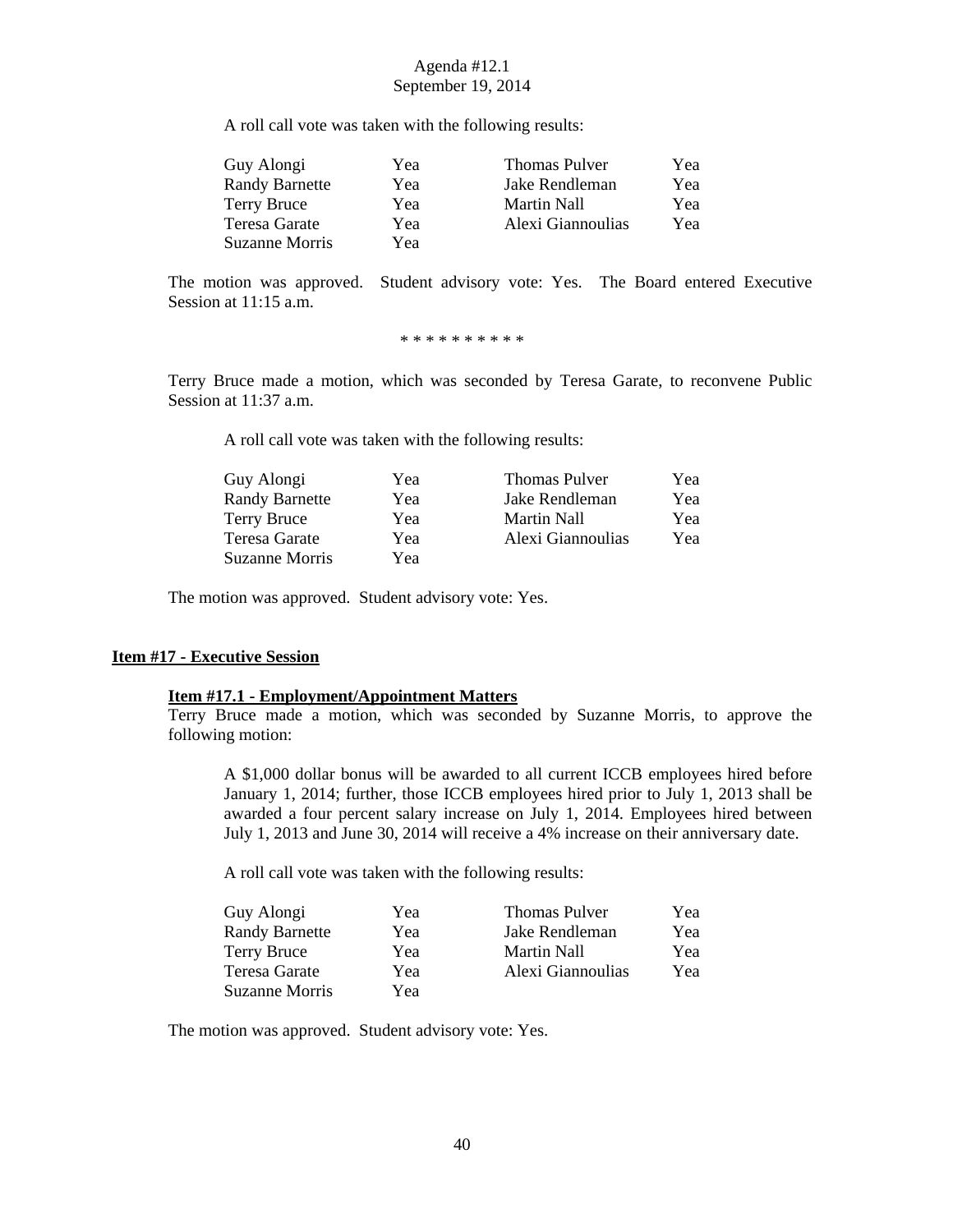# **Item #18 – Adjournment**

Jake Rendleman made a motion, which was seconded by Guy Alongi, to adjourn the Board meeting at 11:40 a.m.

\_\_\_\_\_\_\_\_\_\_\_\_\_\_\_\_\_\_\_\_\_\_\_\_\_\_\_\_\_\_ \_\_\_\_\_\_\_\_\_\_\_\_\_\_\_\_\_\_\_\_\_\_\_\_\_\_\_\_\_\_\_

The motion was approved via unanimous voice vote. Student advisory vote: Yes.

Alexi Giannoulias Karen Hunter Anderson, Ph.D. Board Chairman Executive Director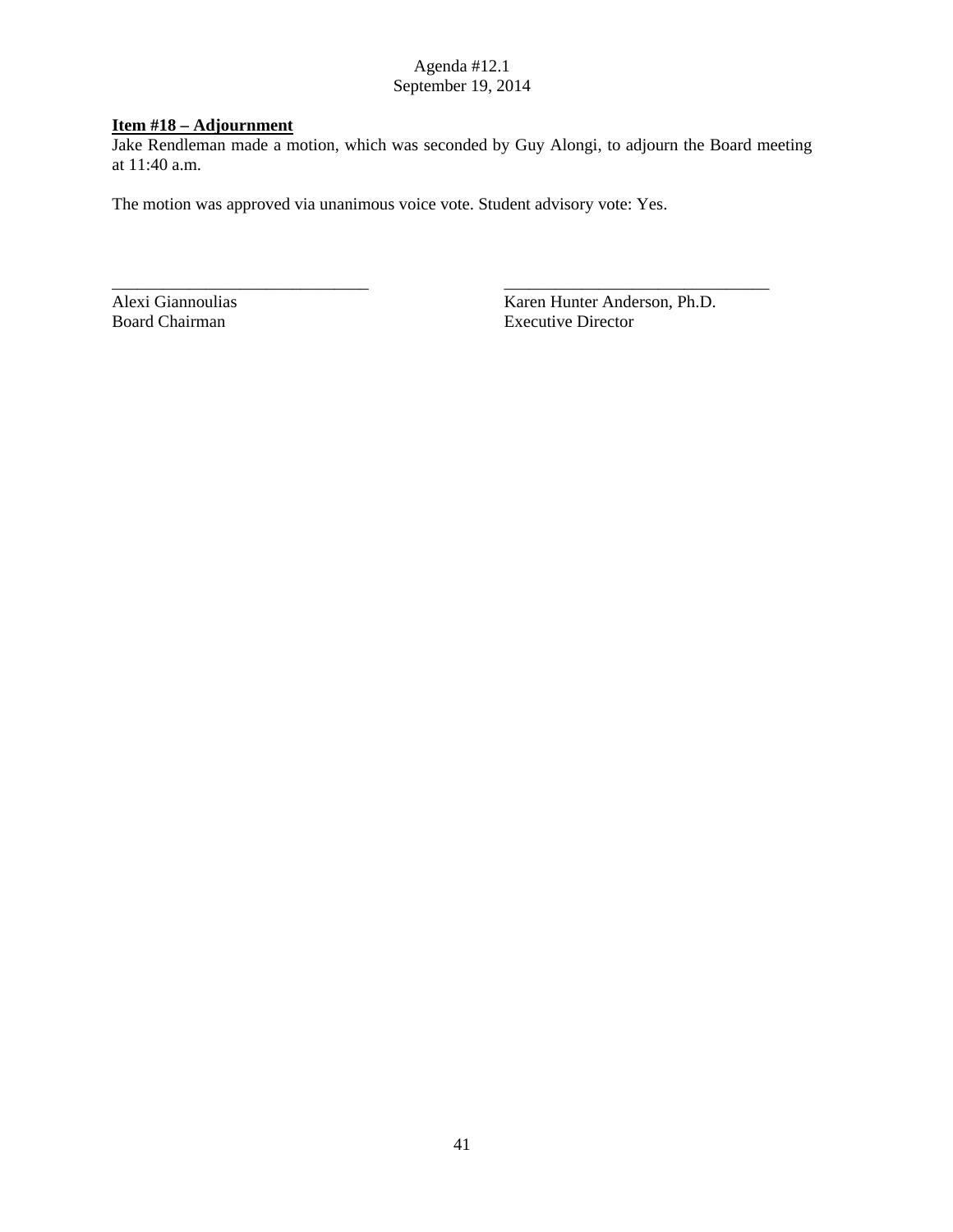#### [Illinois Community College Board](#page-1-0)

# **CERTIFICATION OF ELIGIBILITY FOR SPECIAL TAX LEVY (110 ILCS 805, PARAGRAPH 3-14.3)**

<span id="page-44-0"></span>Section 3-14.3 of the Public Community College Act allows districts eligible for equalization grants in fiscal year 2014 or fiscal year 2015 to levy up to or at the combined statewide average tax rate for educational and operations and maintenance purposes if they currently are levying less than that amount. The ICCB is required to certify the eligibility of districts to levy by November 1 of each year.

### **RECOMMENDED ACTION**

It is recommended that the following motion be adopted:

The Illinois Community College Board hereby certifies that the following community college districts were (1) eligible to receive equalization grants either in fiscal year 2014 or fiscal year 2015 and (2) had combined educational and operations and maintenance purposes tax rates less than 26.81 cents per \$100 of equalized assessed valuation and are, therefore, eligible to levy at a combined educational and operations and maintenance purposes rate up to and including 26.81 cents per \$100 of equalization assessed valuation in accordance with the provisions of Section 3-14.3 of the Public Community College Act:

> Black Hawk College Heartland Community College Illinois Central College Illinois Eastern Community Colleges Illinois Valley Community College Kankakee Community College Kaskaskia College Lake Land College Lewis and Clark Community College Moraine Valley Community College Rend Lake College Carl Sandburg College Southwestern Illinois College Spoon River College John Wood Community College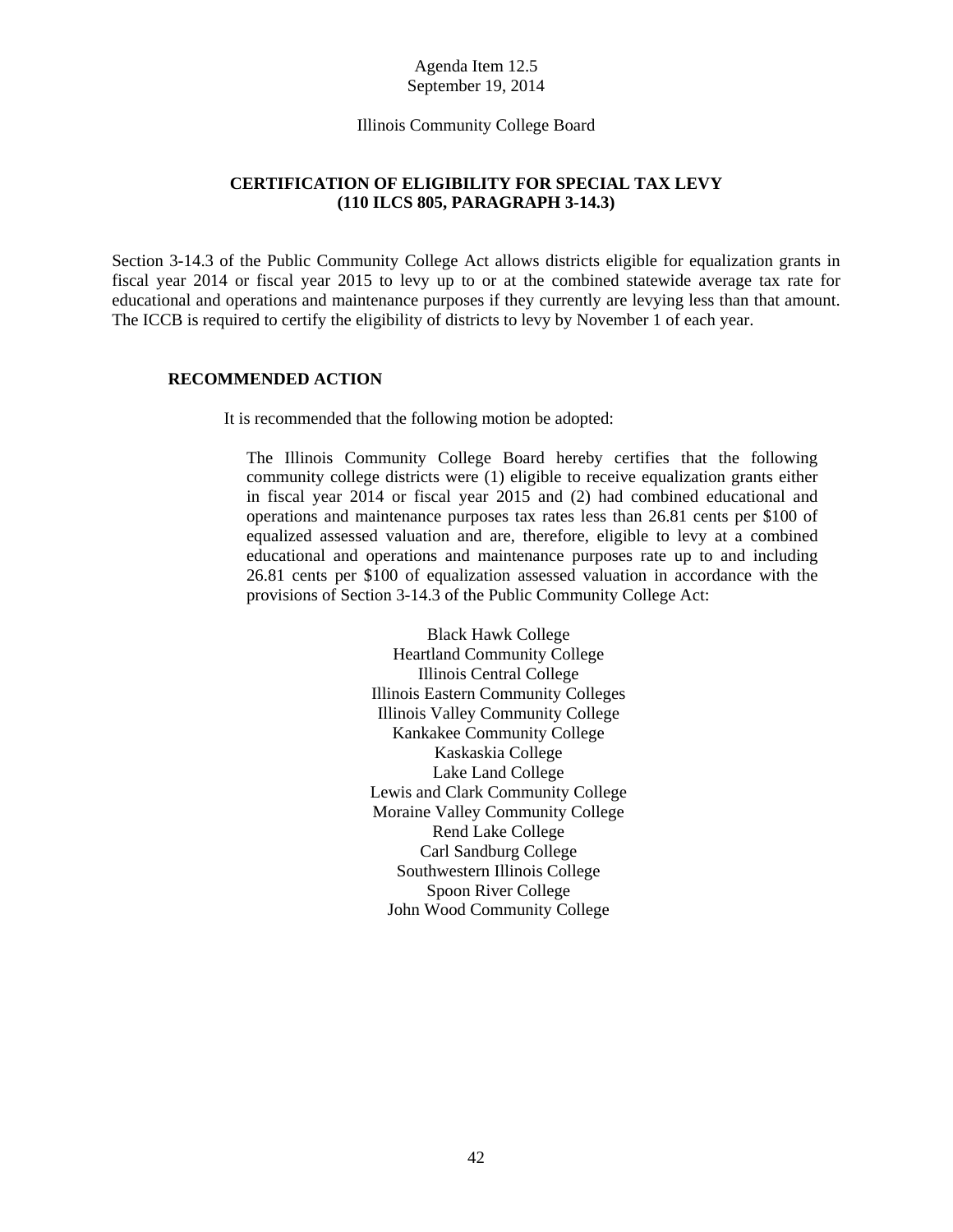**BACKGROUND**. Pursuant to Section 3-14.3 of the Public Community College Act, the following table identifies the eligible districts and the additional levy authority they have, should they choose to exercise it, along with an estimate of how much additional tax revenues will be available because of this additional levy authority.

| <b>District</b>         | <b>Current</b><br><b>Combined</b><br><b>Maximum</b><br><b>Authorized</b><br><b>Operating</b><br><b>Tax Rates</b> | <b>Additional</b><br><b>Tax Rate</b><br><b>Authority</b> | <b>Estimated</b><br><b>Additional</b><br><b>Tax Revenue</b> |              |
|-------------------------|------------------------------------------------------------------------------------------------------------------|----------------------------------------------------------|-------------------------------------------------------------|--------------|
| <b>Black Hawk</b>       | 19.00¢                                                                                                           | 7.81¢                                                    | \$                                                          | 2,776,337    |
| Heartland               | 22.50¢                                                                                                           | 4.31¢                                                    | \$                                                          | 1,779,009    |
| <b>Illinois Central</b> | $25.00\phi$                                                                                                      | 1.81¢                                                    | \$                                                          | 1,205,920    |
| <b>Illinois Eastern</b> | 25.00¢                                                                                                           | 1.81¢                                                    | \$                                                          | 237,128      |
| <b>Illinois Valley</b>  | 17.00¢                                                                                                           | 9.81¢                                                    | \$                                                          | 2,997,867    |
| Kankakee                | 18.00¢                                                                                                           | 8.81¢                                                    | \$                                                          | 1,988,530    |
| Kaskaskia               | $25.00\text{\e}$                                                                                                 | 1.81¢                                                    | \$                                                          | 259,332      |
| Lake Land               | 18.00¢                                                                                                           | 8.81¢                                                    | \$                                                          | 2,199,451    |
| Lewis and Clark         | 25.00¢                                                                                                           | 1.81¢                                                    | \$                                                          | 699,169      |
| Moraine Valley          | 22.50¢                                                                                                           | 4.31¢                                                    | \$                                                          | 4,261,043    |
| <b>Rend Lake</b>        | $25.00\text{\e}$                                                                                                 | 1.81¢                                                    | \$                                                          | 145,055      |
| Sandburg                | 22.00¢                                                                                                           | 4.81¢                                                    | \$                                                          | 736,094      |
| Southwestern            | 16.00¢                                                                                                           | 10.81¢                                                   | \$                                                          | 7,216,131    |
| Spoon River             | 25.00¢                                                                                                           | 1.81¢                                                    | \$                                                          | 143,175      |
| John Wood               | 22.50¢                                                                                                           | 4.31¢                                                    | \$                                                          | 581,204      |
|                         |                                                                                                                  |                                                          | \$                                                          | 27, 225, 445 |

The additional levy authority is subject to "backdoor" referendum. Within ten days after the adoption of a resolution expressing the district's intent to levy all or a portion of the additional taxes, the district is required to publish notice of its intent. A petition signed by 10 percent or more of the registered voters in the district will cause the proposed increase to be placed on the ballot at the next regularly scheduled election. A 30-day period is allowed for such a petition to be received.

This special tax levy authority does not circumvent tax cap legislation. All tax cap legislation is still applicable to those districts that fall under it.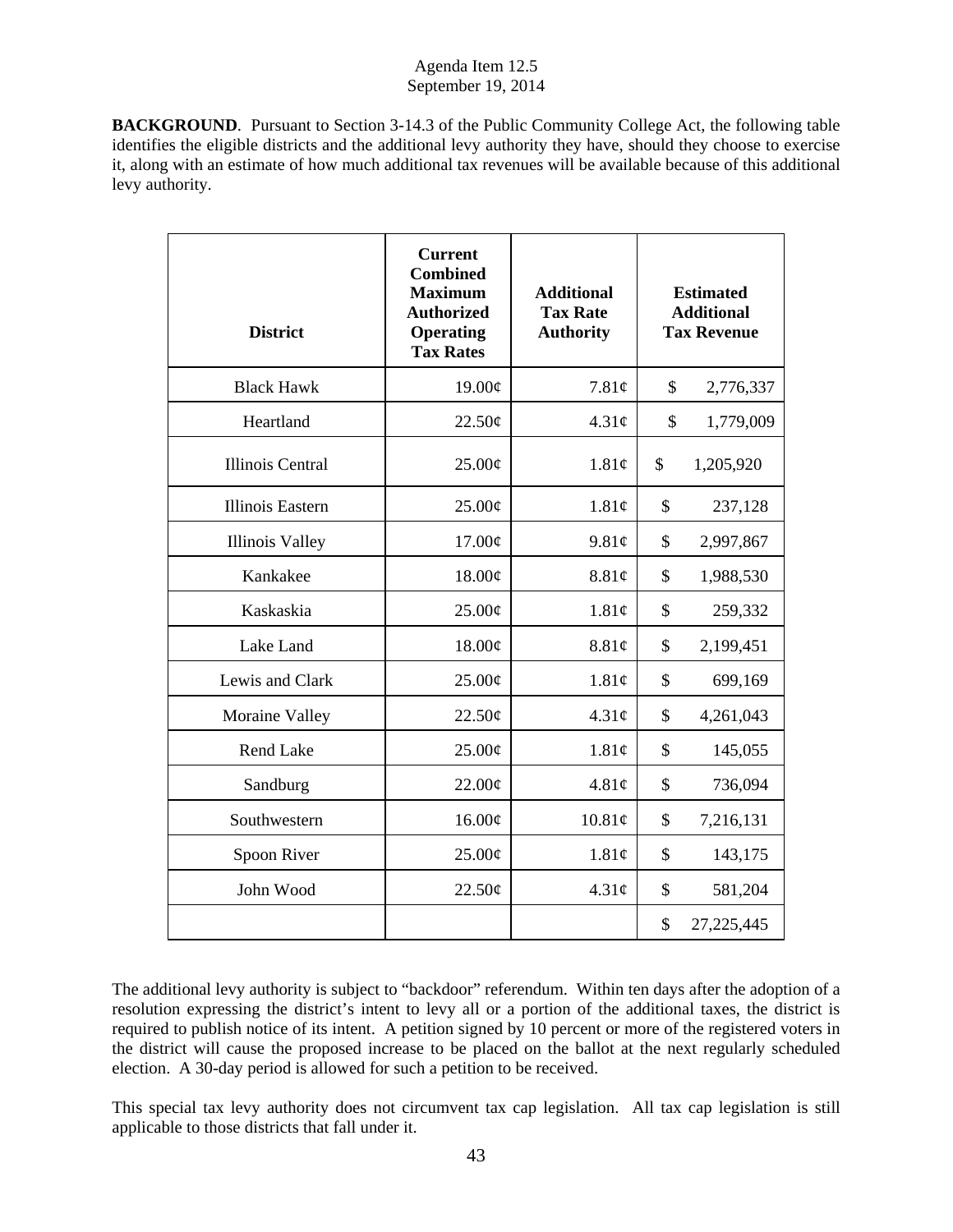# [Illinois Community College Board](#page-1-0)

# **APPROVAL TO ENTER INTO INTO GRANT AGREEMENTS - LEGISLATIVE ADD-ONS**

<span id="page-46-0"></span>ICCB policy provides for contracts over \$20,000 to be approved by the Board. Contracts under \$20,000 require notification to the Board Chair before execution and those under \$5,000 require no Board approval or notification. Staff is seeking approval to enter separate agreements with seven community colleges and five other vendors.

The final recommended action will be provided to the Board at the September  $19<sup>th</sup>$  Board meeting. The legislative add-ons were not available at the time of the agendabook mailing.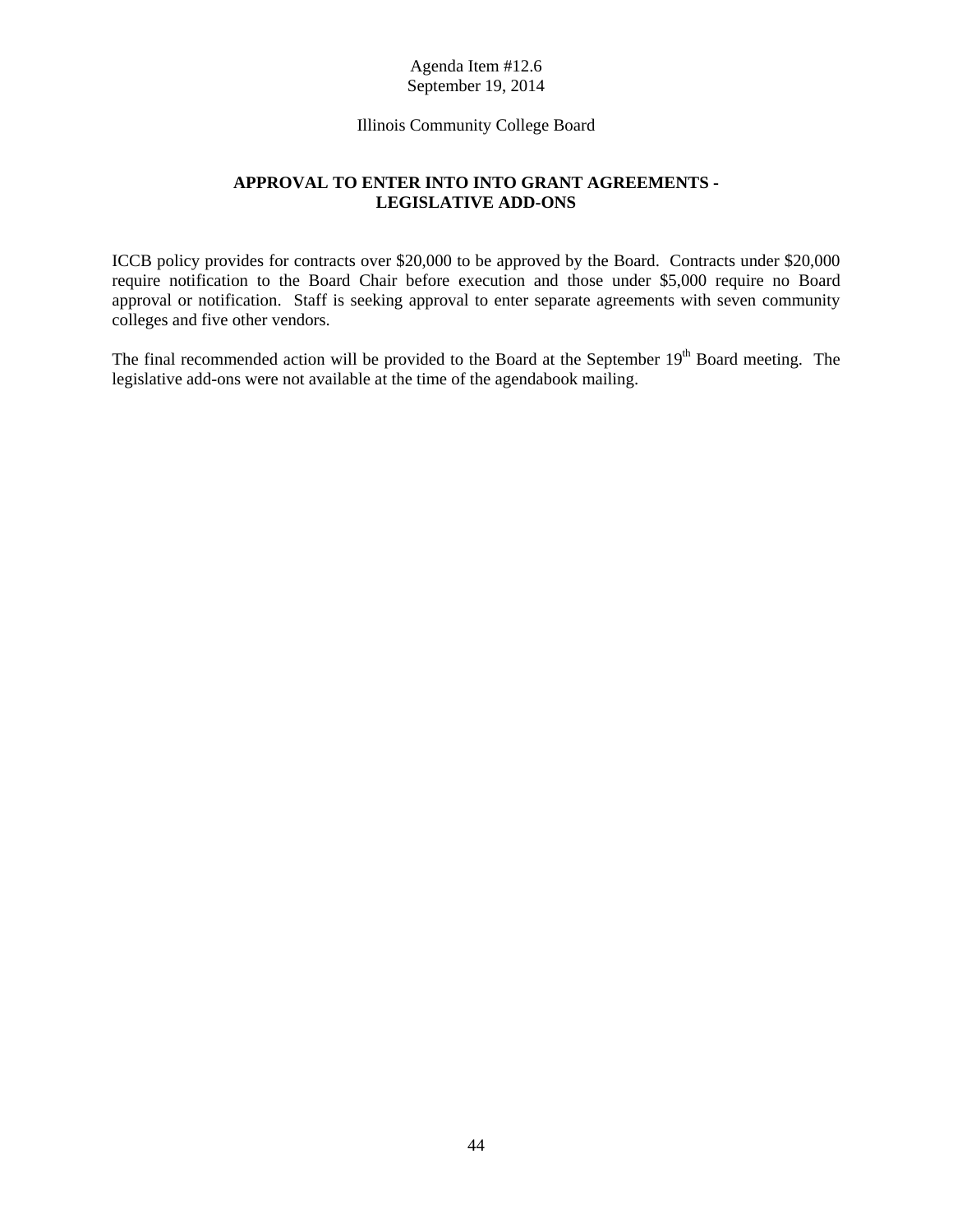[Illinois Community College Board](#page-1-0)

# **PROPOSED AMENDMENTS TO THE ILLINOIS COMMUNITY COLLEGE BOARD ADMINISTRATIVE RULES**  *(ACTION REQUIRED)*

<span id="page-47-0"></span>The Board is making changes to the ICCB Administrative Rules on Dual Credit in order to remain compliant with the Dual Credit Quality Act. These changes help to codify current practices in dual credit and provide clarification of language, process, and current practice.

The following rules changes are being submitted to the Board for approval and then will be submitted to JCAR for the formal public comment process.

# **RECOMMENDED ACTION:**

It is recommended that the following motion be adopted:

The Illinois Community College Board hereby approves the following Dual Credit Rules Changes listed below:

### **Section 1501.507 Credit Hour Claims**

- a) Claims. Claims for credit hours shall be submitted within 30 days after the end of each term in a format used by the ICCB.
- b) Course Requirements. Courses which produce credit hours eligible for ICCB grants shall satisfy the following requirements:
	- 1) Courses shall be offered for the number of credit hours for which they are approved by the ICCB.
	- 2) Courses which have variable credit hours shall be claimed in specified increments only up to the maximum credit value approved for the course.
	- 3) Course data shall be posted to the permanent academic record of each student claimed.
	- 4) Courses shall be a part of units of instruction which have been approved by the ICCB, or the courses must be authorized extensions of existing units of instruction.
	- 5) Courses shall have specific written objectives.
	- 6) A course outline shall be available for review by any student or citizen.
	- 7) Courses shall have a method of evaluating student performance which follows the adopted college grading system.
	- 8) Courses shall follow the adopted college policies on student tuition.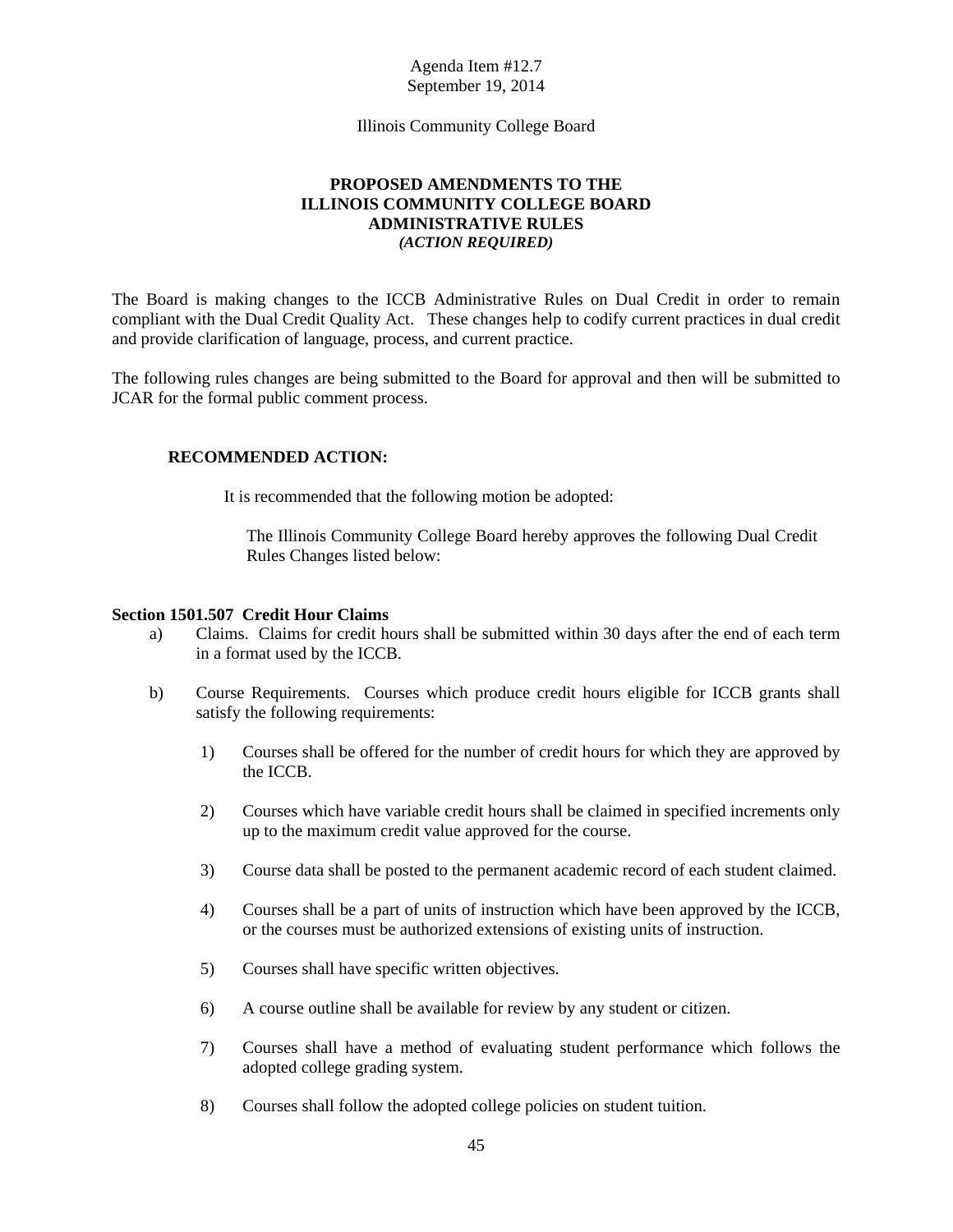- 9) The following categories of physical education courses shall be the only ones to produce eligible credit hours:
	- A) Elective physical education courses;
	- B) Required courses for majors and minors in physical education, recreational leadership, and related programs;
	- C) Physical education courses in teacher education programs as required by the State Teachers Certification Board.
- 10) Courses shall produce a maximum rate of one semester credit hour or equivalent per week. Requests for exceptions to this requirement may be submitted to the ICCB. The criteria utilized by the ICCB for exceptions shall include:
	- A) documentation of need for an intensified or accelerated schedule;
	- B) student population identified with testing and/or screening to indicate special needs and/or competencies;
	- C) how courses are instructed, including schedule of classes, study time allotted for students, method of instruction and how students are evaluated;
	- D) time period of instructional activity and projected termination date;
	- E) procedures to evaluate the accelerated instructional activity.
- 11) Dual Credit cCourses offered by the college for high school students during the regular school day at the secondary school shall be college-level and shall meet the following requirements:
	- A) State Laws and Regulations and Accreditation Standards. All State laws, ICCB regulations, accreditation standards specified by the North Central Association, and local college policies that apply to courses, instructional procedures and academic standards at the college apply to college-level courses offered by the college on campus, at off-campus sites, and at secondary schools. These policies, regulations, instructional procedures and academic standards apply to students, faculty and staff associated with these courses.
	- B) Instructors. The instructors for these courses shall be selected, employed assigned, and evaluated by the community college. They shall be selected from full-time faculty and/or from adjunct faculty individuals with appropriate credentials and demonstrated teaching competencies at the college level. For transfer courses (1.1 PCS), these qualifications include a minimum of a Master's Degree with 18 graduate hours appropriate to the academic field of study or in the discipline in which they are teaching. For CTE (1.2 PCS) courses, these qualifications include 2,000 hours of work experience and the appropriate recognizable credential depending on the specific field.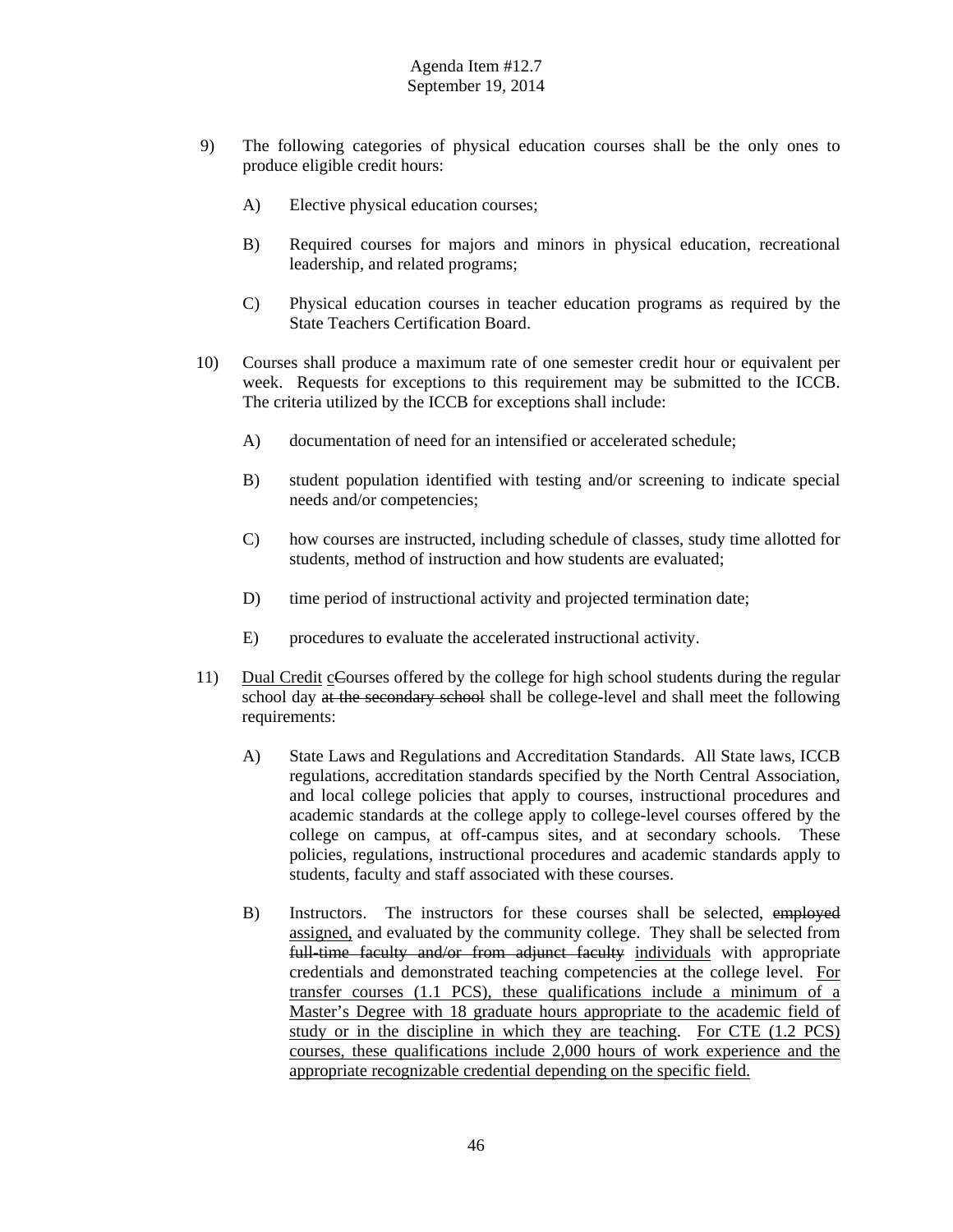- C) Qualification of Students. Students accepted for enrollment in college-level courses must have appropriate academic qualifications, a high level of motivation and adequate time to devote to studying a college-level course. The students' course selections shall be made in consultation with high school counselors and/or principals and ordinarily are restricted to students in the junior and senior years of high school, who are able to demonstrate readiness for college-level work, as determined by placement procedures consistent with those that would be used with college level students. The students shall meet all college criteria and follow all college procedures for enrolling in courses.
- D) Placement Testing and Prerequisites. High school sStudents enrolling in college-level courses must satisfy the same course placement tests or course prerequisites as other college level students, when applicable to assure that they are have the same qualifiedcations and preparedation as other college students.
- E) Course Offerings. Courses shall be selected from transfer courses that have been articulated with senior baccalaureate institutions in Illinois or from the first-year courses in ICCB approved certificate or associate in applied science degree programs.
- F) Course Requirements. The course outlines utilized for these courses shall be the same as for courses offered on campus and at other off-campus sites and shall contain the content articulated with colleges and universities in the State. Course prerequisites, descriptions, outlines, requirements, learning outcomes and methods of evaluating students shall be the same as for on-campus offerings.
- G) Concurrent Credit. The determination of whether a college course is offered for concurrent high school and college credit shall be made at the secondary level, according to the school's policies and practices of the district.
- c) Student Requirements. The following requirements shall apply to students who generate credit hours eligible for ICCB grants:
	- 1) Students shall be certified by their instructors as being in attendance at midterm by including a certification statement on the midterm class roster, signed and dated by the instructor.
	- 2) Students who complete a course with a passing grade by the end of the term and who were not certified as being in attendance at midterm by the instructor shall be considered as having been in attendance at midterm.
	- 3) Students enrolled in variable entry/variable exit classes or short-term classes of less than eight weeks may be certified by their instructors as having been in attendance at midterm by including a certification statement on the final class roster, signed and dated by the instructor.
	- 4) Students shall be residents of the State of Illinois.
	- 5) Auditors or visitors in a course shall not produce eligible credit hours.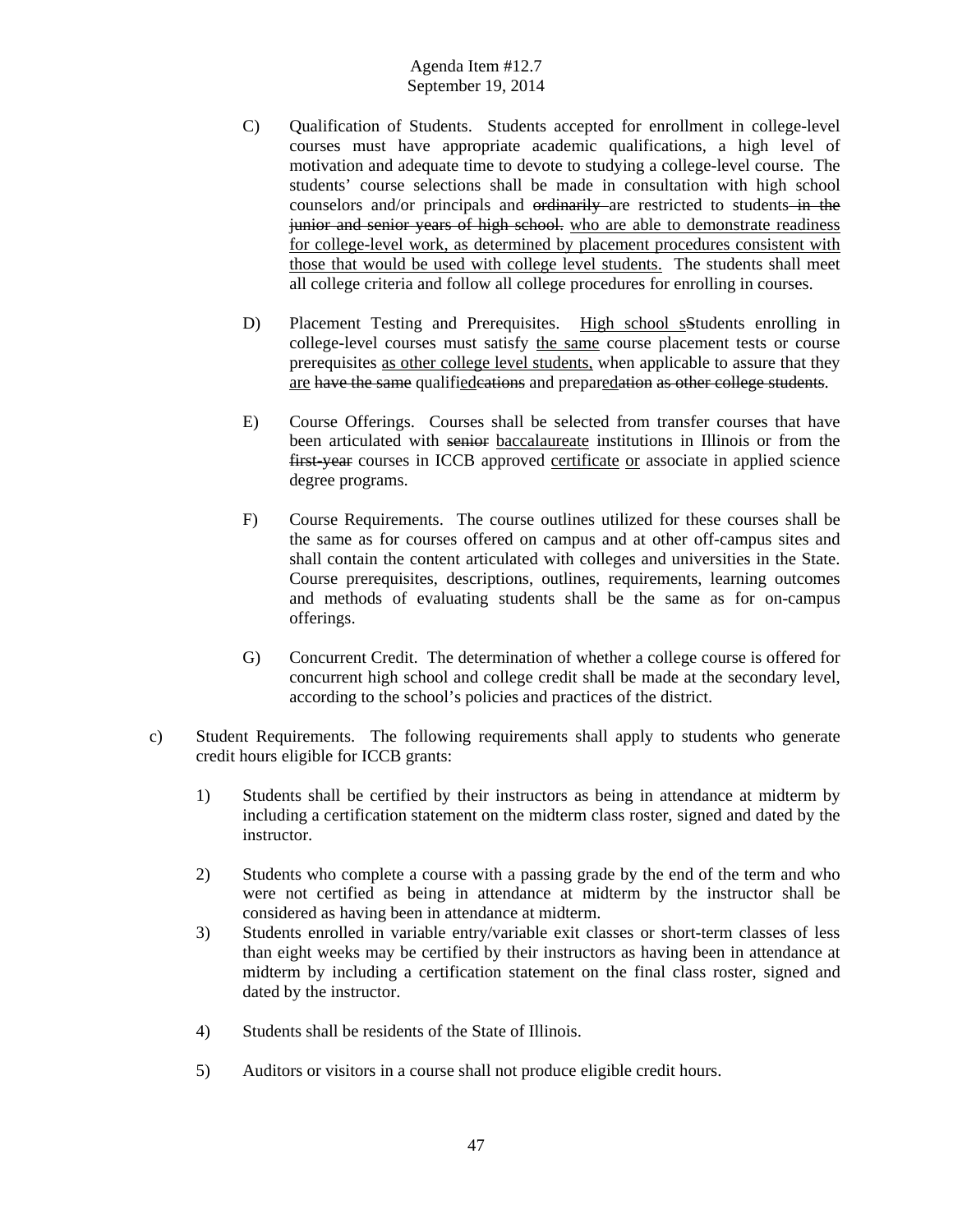- 6) Students who repeat enrollment in a course shall produce credit hours eligible for ICCB grants when one of the following conditions is met:
	- A) If the student completed the course the first time of enrollment with less than a grade of C (or equivalent) and if the student was claimed for funding, the student may enroll and be claimed in the course one additional time, or
	- B) If the student enrolled in the course previously and withdrew before completing the course, and if the student was claimed for funding, the student may enroll and be claimed in the course one additional time, or
	- C) If a student completed the course previously and was claimed for funding, the student may be claimed for retaking the course if the student uses his/her option to retake the course tuition free under the college's educational guarantee program, or
	- D) If the last time the student completed the course was at least four years previously, the student may be claimed for funding if the student repeats the course to upgrade his/her skills in that area, or
	- E) If a course has been approved by the ICCB to be repeated, the student may repeat the course and be claimed as often as approved by the ICCB.
- d) Exceptions. The following credits will not be eligible for ICCB funding:
	- 1) Credit by examination;
	- 2) Military service credit for physical education;
	- 3) Transfer of credit earned at other institutions or in the armed forces;
	- 4) Proficiency examinations;
	- 5) Advanced placement credits;
	- 6) Other methods of program acceleration which do not include instruction.
- e) Midterm class list certification requirements:
	- 1) The midterm class lists' primary purpose shall be for certification of students' credit hours for State funding eligibility or ineligibility.
	- 2) The process must rely on the course section's instructor's assessment of the students' pursuit of successful completion at the midpoint of the class as indicated by that instructor's midterm certification signature.
	- 3) The college shall document and communicate district requirements to faculty each semester.
	- 4) The college must be able to provide, upon request, a hardcopy midterm class list print out of each course section, submitted on ICCB credit hour claims, containing either a manual faculty signature or an authenticated electronic faculty signature for either ICCB or external audit purposes.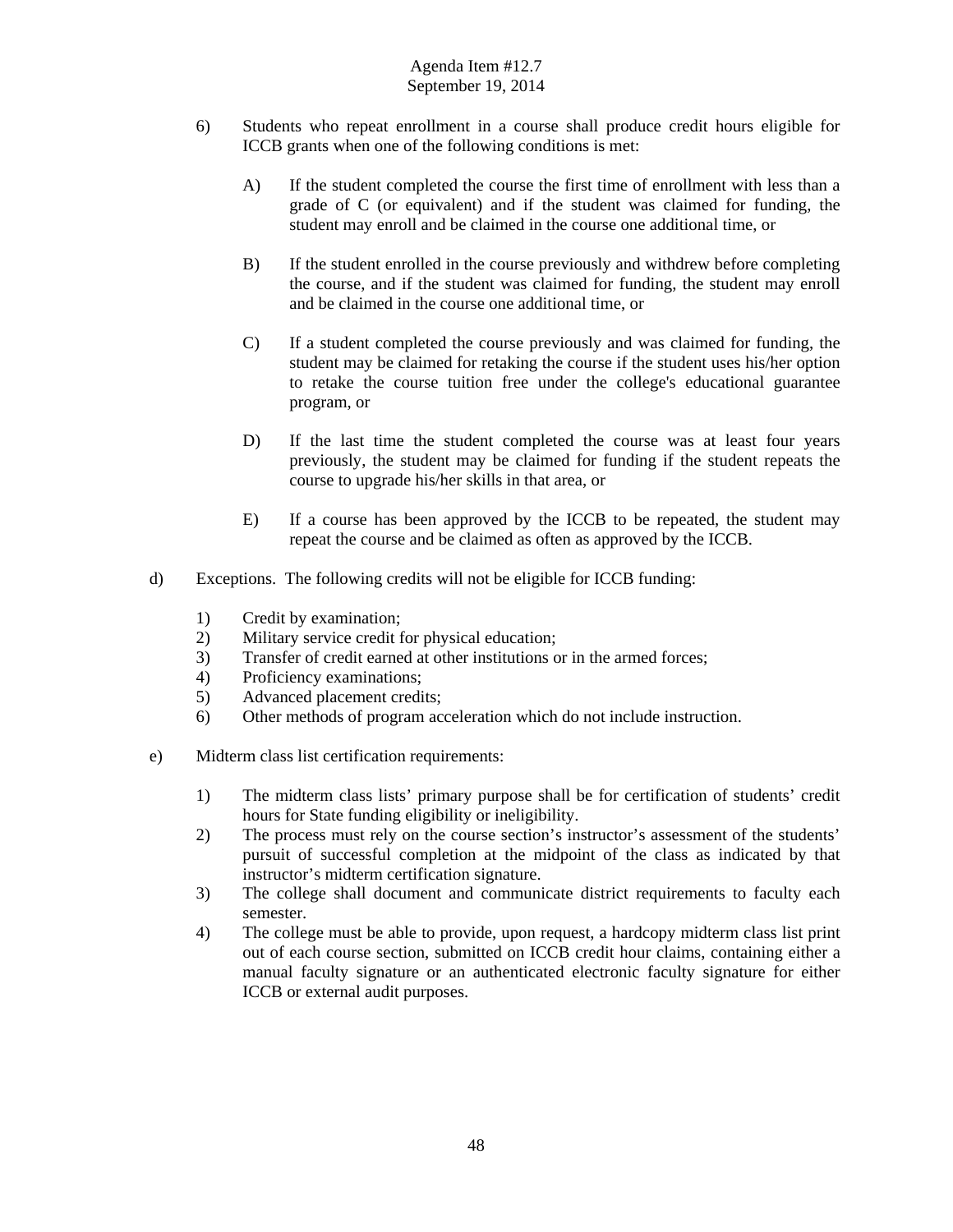#### **BACKGROUND**

The Illinois General Assembly created the Joint Committee on Administrative Rules (JCAR) in 1977. It is a bipartisan legislative oversight committee, and it has been delegated the responsibility to ensure that the laws enacted are appropriately implemented through administrative law. The Board, and all state agencies, have the authority to draft rules, publish them for public comment, and file them with JCAR for adoption. The compilation of all rules is known as the Illinois Administrative Code.

The **Dual Credit Quality Act** (110 ILCS27/1-30) was approved by the Governor on August 10, 2009, and became effective January 1, 2010. The Act requires the Illinois Community College Board (ICCB) and the Illinois Board of Higher Education (IBHE) to develop policies regarding dual credit. According to the Dual Credit Quality Act, dual credit instructors teaching credit, college-level courses must meet the same requirements as on-campus faculty, and dual credit instructors teaching career and technical education courses must have appropriate credentials and teaching competencies. Students must meet academic criteria including placement tests and be assessed similarly to students in traditional courses. Course content and learning outcomes must be the same as credit-bearing college courses. High school instructors must be provided with orientation, assessment methods, and administrative requirements before teaching dual credit courses, and they must be able to participate in all activities available to adjunct faculty.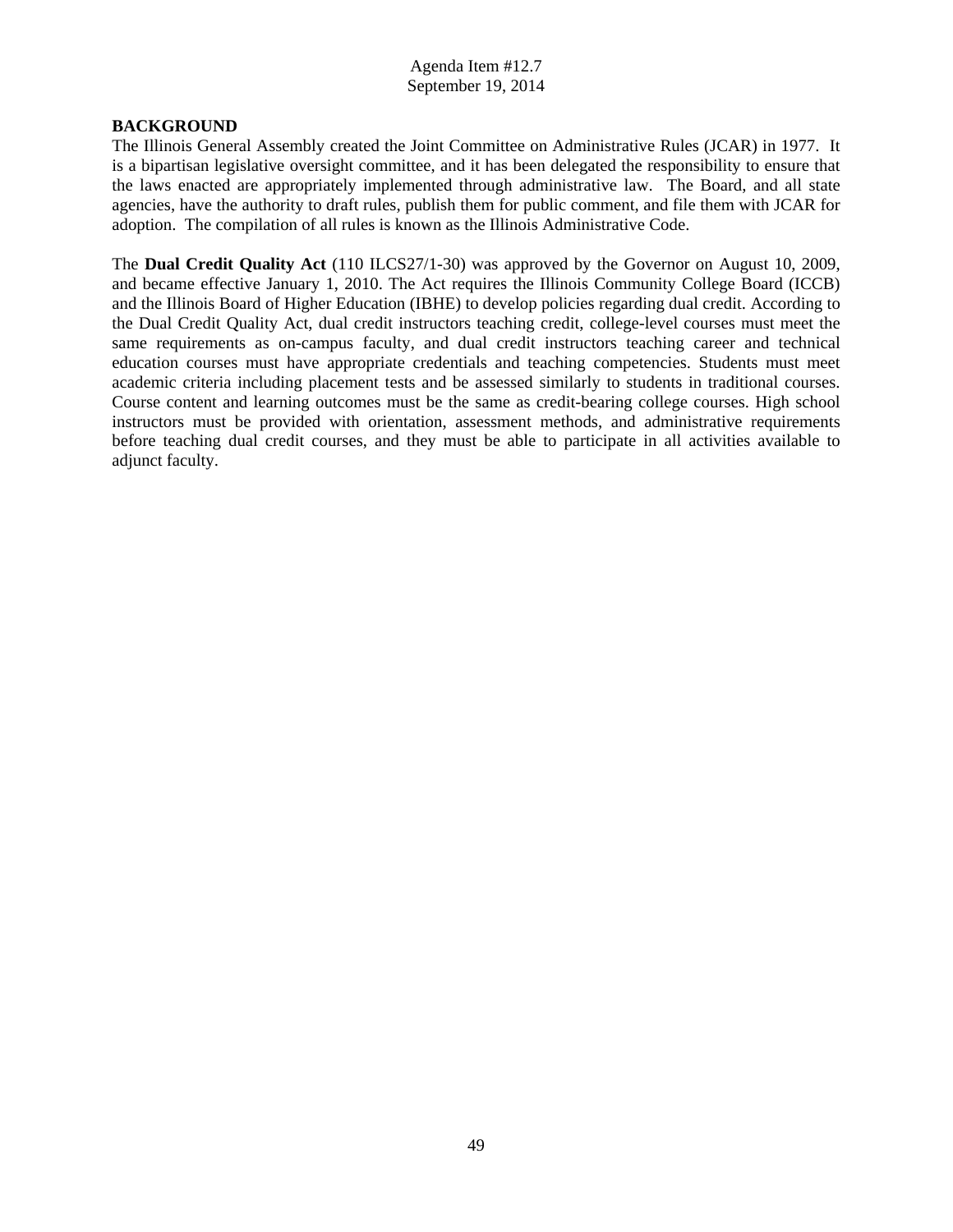# [Illinois Community College Board](#page-1-0)

# <span id="page-52-0"></span>**INTERGOVENMENTAL AGREEMENT BETWEEN ILLINOIS COMMUNITY COLLEGE BOARD AND ILLINOIS DEPARTMENT OF CORRECTIONS**

This Intergovernmental Agreement (the "Agreement") is entered into by and between the Illinois Community College Board ("ICCB") and the Illinois Department of Corrections ("IDOC"), (collectively, the "Parties", and each, a "Party") under the authority of the Intergovernmental Cooperation Act, 5 ILCS 220/1 et seq. and the intergovernmental cooperation provisions of the Illinois Constitution, Ill. Const., Art. VII, Sec. 10.

In consideration of the mutual covenants herewith contained, the Parties hereby agree as follows:

- 1. The Illinois Community College Board (ICCB) and the Illinois Department of Corrections (IDOC) agree to provide an Illinois High School Equivalency (ILHSE) Certificate to IDOC offenders who meet all State of Illinois ILHSE requirements.
- 2. Upon notification by IDOC, the ICCB, through its Cook County GED® Testing Office, will issue certification based upon the requirements (i.e., completion/passage of all required GED® subtests and passing of the United States and Illinois Constitution Tests and Flag Test).
- 3. IDOC shall notify the Cook County GED® Testing Office and the ICCB of each individual test-taker that is to receive a certification. The Cook County GED® Testing Office will then verify that the test-takers have met the requirements.
- 4. If Cook County GED® Testing determines that a test-taker has met the requirements, it shall issue each passing test-taker an ILHSE certificate that is certified by the ICCB Executive Director and the GED® Testing Administrator. After verification, the ILHSE certificate shall be sent to the IDOC within 7-10 days.
- 5. INVOICING AND PAYMENT: On a quarterly basis, Cook County GED® Testing, on behalf of the ICCB, shall invoice the IDOC for the number of certificates issued. As of this date, the cost of each certification is \$10.00. The IDOC shall make payments to: ICCB- GED Testing, 401 E. Capitol Avenue, Springfield, IL 62701.
- 6. TERM OF AGREEMENT: The term of this Agreement shall begin immediately upon execution by the Parties, and shall, subject to any earlier termination as provided herein, terminate on June 30, 2015 (the "Term"). However, the Agreement may be renewed and extended, by mutual written agreement of the Parties, beyond the termination date provided.
- 7. MODIFICATION AND AMENDMENT OF AGREEMENT: This Agreement is subject to modifications by changes in state law or regulations or by written notice from one party to the other. No modification shall take effect unless agreed to in writing by both parties.
- 8. TERMINATION: This Agreement may be terminated for loss of funding, for cause, or for convenience upon 30 days written notice by either party.